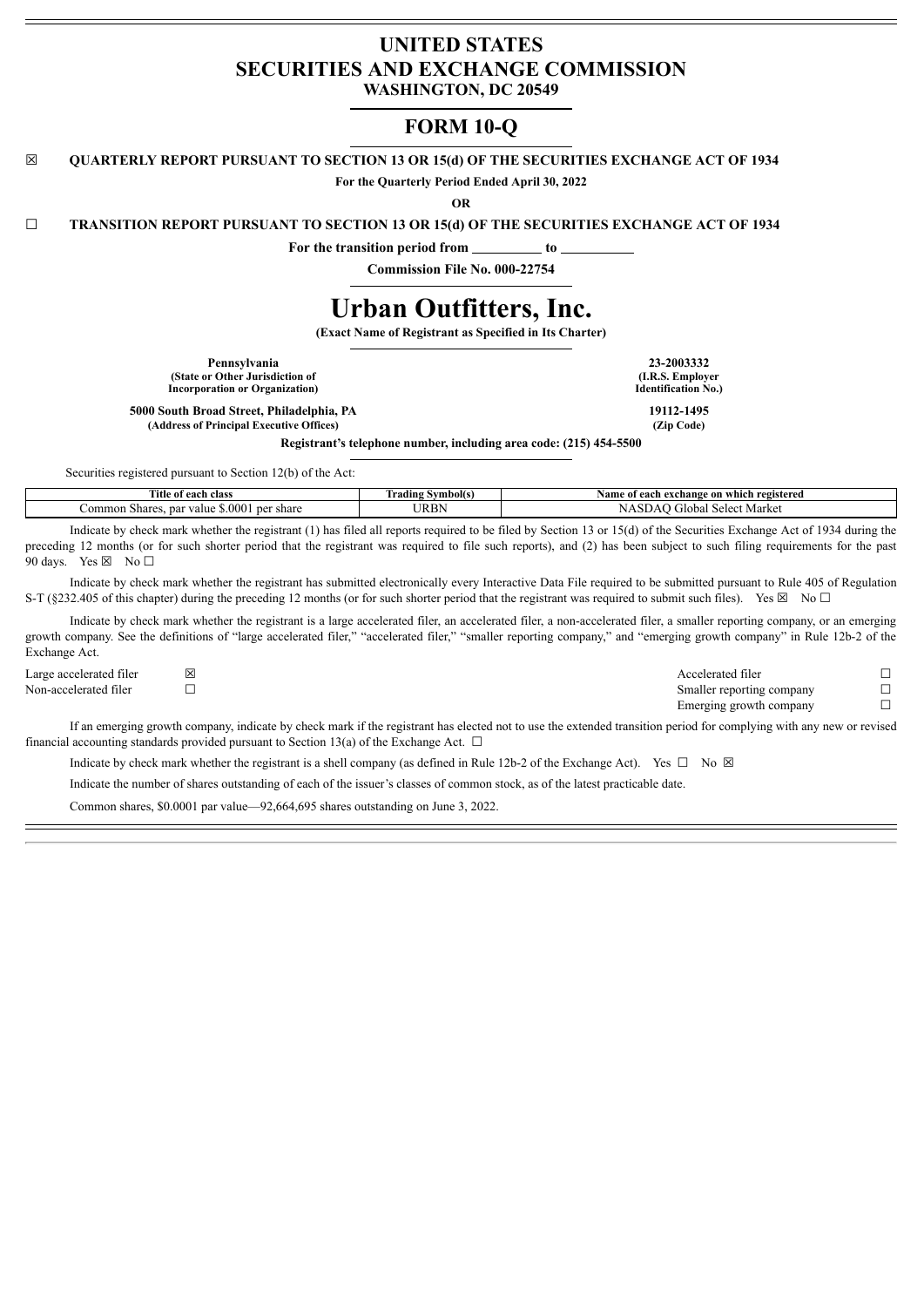# **TABLE OF CONTENTS PART I FINANCIAL INFORMATION**

| Item 1.  | <b>Financial Statements (unaudited)</b>                                                                      |                |
|----------|--------------------------------------------------------------------------------------------------------------|----------------|
|          | Condensed Consolidated Balance Sheets as of April 30, 2022, January 31, 2022 and April 30, 2021              |                |
|          | Condensed Consolidated Statements of Income for the three months ended April 30, 2022 and 2021               | $\overline{2}$ |
|          | Condensed Consolidated Statements of Comprehensive Income for the three months ended April 30, 2022 and 2021 | 3              |
|          | Condensed Consolidated Statements of Shareholders' Equity for the three months ended April 30, 2022 and 2021 | $\overline{4}$ |
|          | Condensed Consolidated Statements of Cash Flows for the three months ended April 30, 2022 and 2021           | 5              |
|          | <b>Notes to Condensed Consolidated Financial Statements</b>                                                  | 6              |
| Item 2.  | Management's Discussion and Analysis of Financial Condition and Results of Operations                        | 18             |
| Item 3.  | Quantitative and Qualitative Disclosures about Market Risk                                                   | 26             |
| Item 4.  | <b>Controls and Procedures</b>                                                                               | 26             |
|          | <b>PART II</b>                                                                                               |                |
|          | <b>OTHER INFORMATION</b>                                                                                     |                |
| Item 1.  | <b>Legal Proceedings</b>                                                                                     | 27             |
| Item 1A. | <b>Risk Factors</b>                                                                                          | 27             |
| Item 2.  | Unregistered Sales of Equity Securities and the Use of Proceeds                                              | 27             |
| Item 6.  | <b>Exhibits</b>                                                                                              | 28             |
|          | <b>Signatures</b>                                                                                            | 29             |
|          |                                                                                                              |                |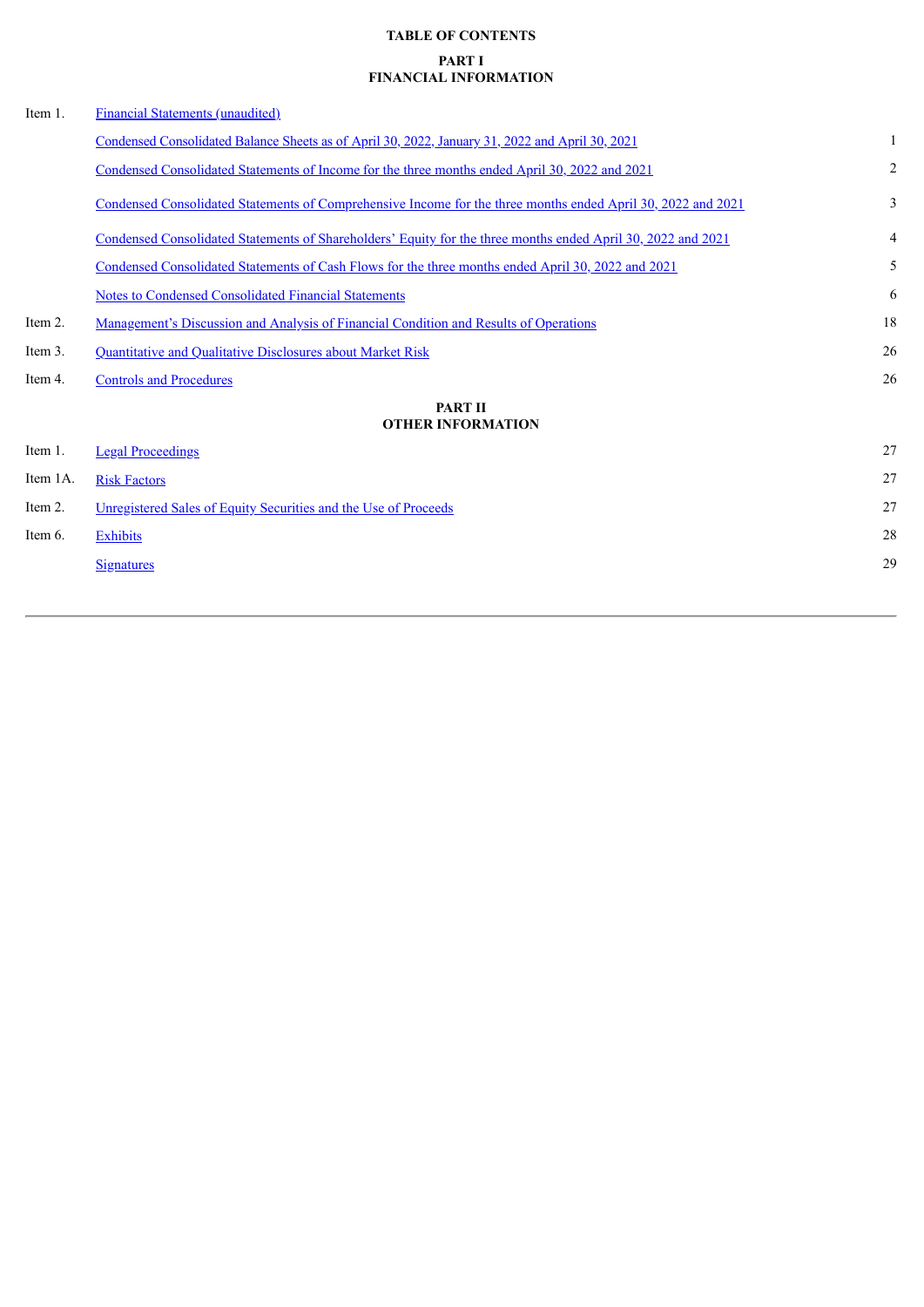# **PART I FINANCIAL INFORMATION**

# **URBAN OUTFITTERS, INC.**

# **CONDENSED CONSOLIDATED BALANCE SHEETS**

*(amounts in thousands, except share data)*

*(unaudited)*

<span id="page-2-1"></span><span id="page-2-0"></span>

|                                                                      | April 30,<br>2022 |             | January 31,<br>2022 |              | April 30,<br>2021 |
|----------------------------------------------------------------------|-------------------|-------------|---------------------|--------------|-------------------|
| <b>ASSETS</b>                                                        |                   |             |                     |              |                   |
| Current assets:                                                      |                   |             |                     |              |                   |
| Cash and cash equivalents                                            | \$<br>71,640      | \$          | 206,575             | $\mathbb{S}$ | 364,247           |
| Marketable securities                                                | 187,563           |             | 239,420             |              | 164,430           |
| Accounts receivable, net of allowance for doubtful accounts of       |                   |             |                     |              |                   |
| \$1,153, \$1,348 and \$2,155, respectively                           | 97,058            |             | 63,760              |              | 85,307            |
| Inventory                                                            | 629,953           |             | 569,699             |              | 477,777           |
| Prepaid expenses and other current assets                            | 221,905           |             | 206,293             |              | 189,268           |
| Total current assets                                                 | 1,208,119         |             | 1,285,747           |              | 1,281,029         |
| Property and equipment, net                                          | 1,149,772         |             | 1,145,085           |              | 988,973           |
| Operating lease right-of-use assets                                  | 967,639           |             | 1,000,255           |              | 1,093,037         |
| Marketable securities                                                | 179,458           |             | 223,557             |              | 100,680           |
| Deferred income taxes and other assets                               | 137,322           |             | 136,703             |              | 115,888           |
| <b>Total Assets</b>                                                  | \$<br>3,642,310   | \$          | 3,791,347           | $\mathbb{S}$ | 3,579,607         |
| <b>LIABILITIES AND SHAREHOLDERS' EQUITY</b>                          |                   |             |                     |              |                   |
| Current liabilities:                                                 |                   |             |                     |              |                   |
| Accounts payable                                                     | \$<br>296,673     | \$          | 304,246             | S.           | 251,944           |
| Current portion of operating lease liabilities                       | 227,533           |             | 236,315             |              | 246,226           |
| Accrued expenses, accrued compensation and other current liabilities | 395,949           |             | 440,912             |              | 393,430           |
| Total current liabilities                                            | 920,155           |             | 981,473             |              | 891,600           |
| Non-current portion of operating lease liabilities                   | 913,380           |             | 951,080             |              | 1,060,228         |
| Deferred rent and other liabilities                                  | 112,854           |             | 113,054             |              | 93,270            |
| <b>Total Liabilities</b>                                             | 1,946,389         |             | 2.045.607           |              | 2,045,098         |
| Commitments and contingencies (see Note 12)                          |                   |             |                     |              |                   |
| Shareholders' equity:                                                |                   |             |                     |              |                   |
| Preferred shares; \$.0001 par value, 10,000,000 shares authorized,   |                   |             |                     |              |                   |
| none issued                                                          |                   |             |                     |              |                   |
| Common shares; \$.0001 par value, 200,000,000 shares authorized,     |                   |             |                     |              |                   |
| 94,434,621, 96,431,044 and 98,235,127 shares issued and              |                   |             |                     |              |                   |
| outstanding, respectively                                            | 9                 |             | 10                  |              | 10                |
| Additional paid-in-capital                                           |                   |             |                     |              | 17,585            |
| Retained earnings                                                    | 1,740,508         |             | 1,770,560           |              | 1,528,655         |
| Accumulated other comprehensive loss                                 | (44, 596)         |             | (24, 830)           |              | (11,741)          |
| Total Shareholders' Equity                                           | 1,695,921         |             | 1,745,740           |              | 1,534,509         |
| Total Liabilities and Shareholders' Equity                           | \$<br>3,642,310   | $\mathbb S$ | 3,791,347           | $\mathbb S$  | 3,579,607         |

The accompanying notes are an integral part of these condensed consolidated financial statements.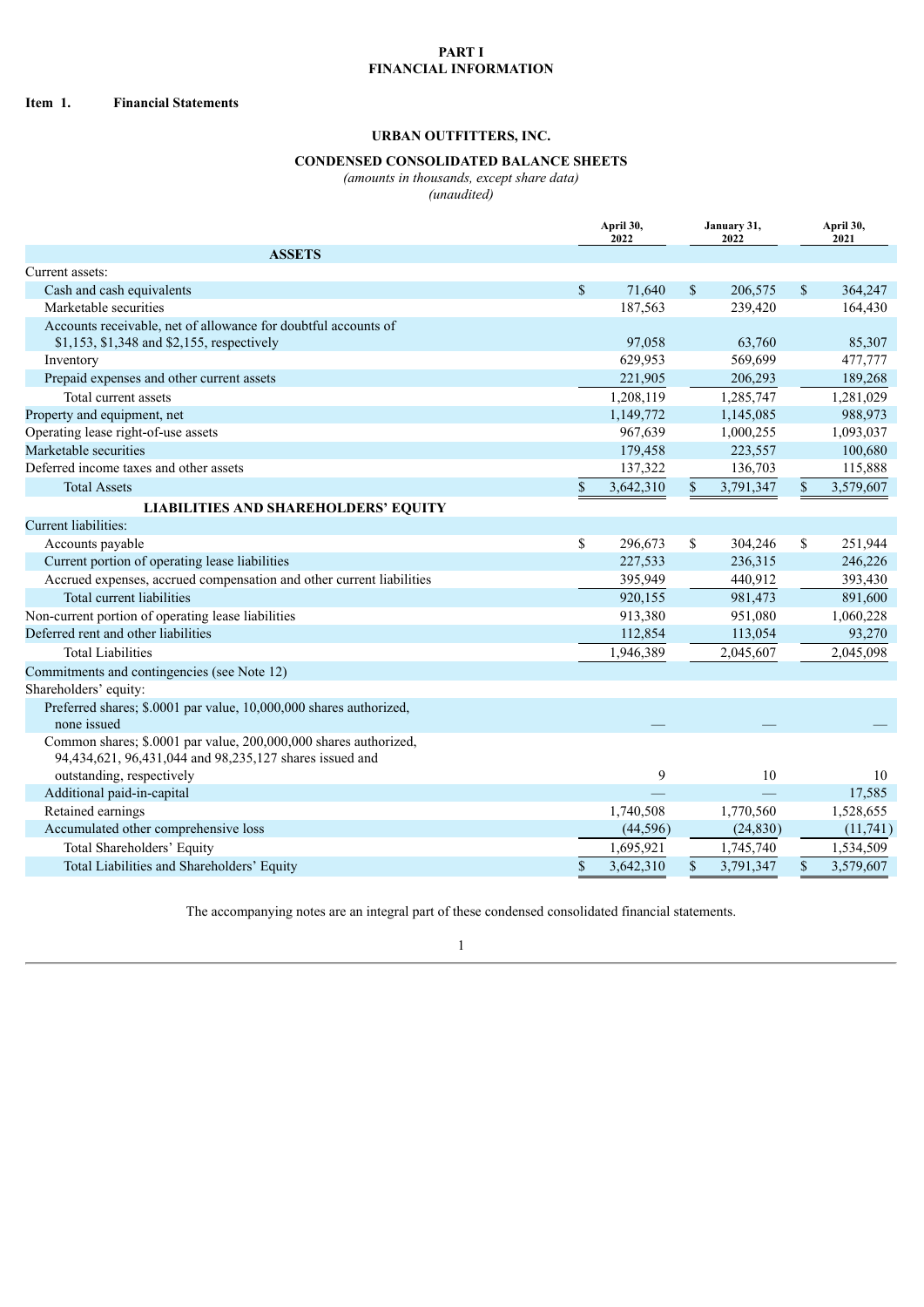# **CONDENSED CONSOLIDATED STATEMENTS OF INCOME**

*(amounts in thousands, except share and per share data)*

*(unaudited)*

<span id="page-3-0"></span>

|                                              |            | <b>Three Months Ended</b><br>April 30, |            |  |
|----------------------------------------------|------------|----------------------------------------|------------|--|
|                                              | 2022       |                                        | 2021       |  |
| Net sales                                    | 1,051,934  | \$                                     | 927,415    |  |
| Cost of sales                                | 728,633    |                                        | 626,764    |  |
| Gross profit                                 | 323,301    |                                        | 300,651    |  |
| Selling, general and administrative expenses | 277,064    |                                        | 227,148    |  |
| Income from operations                       | 46,237     |                                        | 73,503     |  |
| Other loss, net                              | (1,989)    |                                        | (155)      |  |
| Income before income taxes                   | 44,248     |                                        | 73,348     |  |
| Income tax expense                           | 12,715     |                                        | 19,801     |  |
| Net income                                   | 31,533     |                                        | 53,547     |  |
| Net income per common share:                 |            |                                        |            |  |
| <b>Basic</b>                                 | 0.33       | ĴЪ.                                    | 0.55       |  |
| Diluted                                      | 0.33       |                                        | 0.54       |  |
| Weighted-average common shares outstanding:  |            |                                        |            |  |
| <b>Basic</b>                                 | 95,479,927 |                                        | 98,108,245 |  |
| Diluted                                      | 96,347,211 |                                        | 99,322,220 |  |
|                                              |            |                                        |            |  |

The accompanying notes are an integral part of these condensed consolidated financial statements.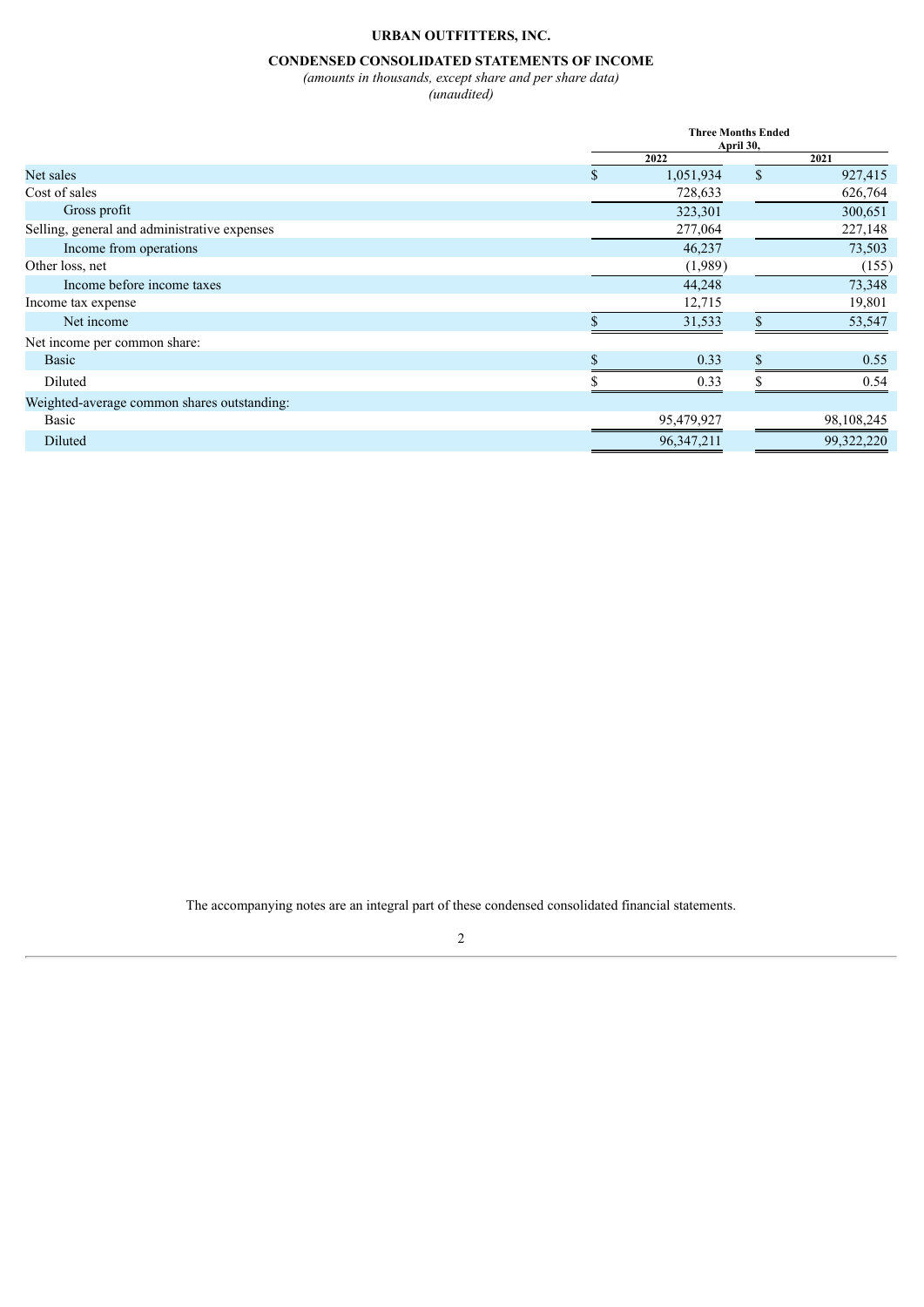# **CONDENSED CONSOLIDATED STATEMENTS OF COMPREHENSIVE INCOME**

*(amounts in thousands) (unaudited)*

<span id="page-4-0"></span>

|                                                                          |  | <b>Three Months Ended</b> |  |        |
|--------------------------------------------------------------------------|--|---------------------------|--|--------|
|                                                                          |  | 2022                      |  | 2021   |
| Net income                                                               |  | 31,533                    |  | 53,547 |
| Other comprehensive (loss) income:                                       |  |                           |  |        |
| Foreign currency translation                                             |  | (14, 389)                 |  | 5,422  |
| Change in unrealized gains (losses) on marketable securities, net of tax |  | (5,377)                   |  | (43)   |
| Total other comprehensive (loss) income                                  |  | (19,766)                  |  | 5,379  |
| Comprehensive income                                                     |  | 11,767                    |  | 58,926 |

The accompanying notes are an integral part of these condensed consolidated financial statements.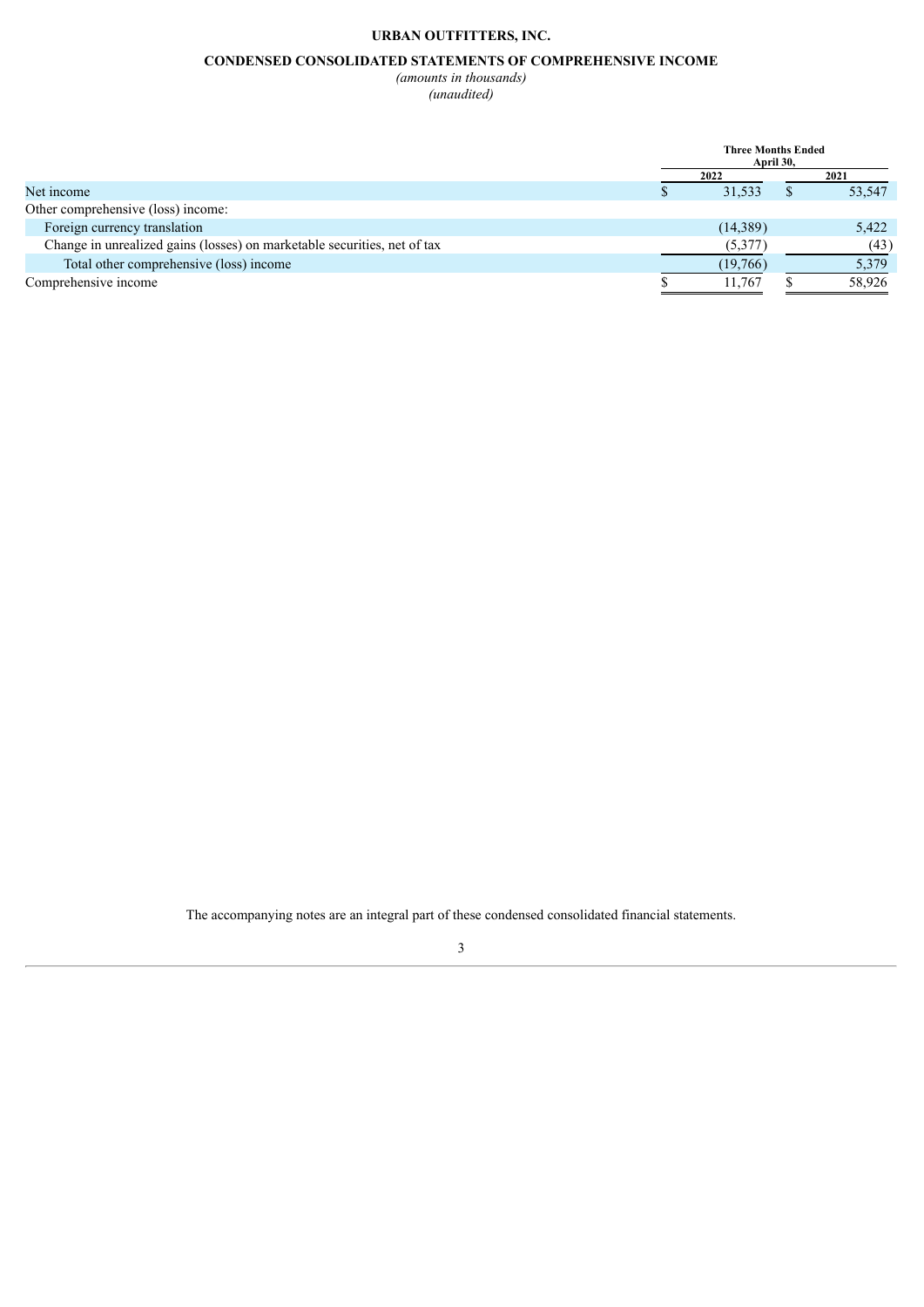# **CONDENSED CONSOLIDATED STATEMENTS OF SHAREHOLDERS' EQUITY**

*(amounts in thousands, except share data) (unaudited)*

<span id="page-5-0"></span>

|                                 |                            | Common Shares |              |  | <b>Additional</b>  |  |                             |                       |           |           |
|---------------------------------|----------------------------|---------------|--------------|--|--------------------|--|-----------------------------|-----------------------|-----------|-----------|
|                                 | Number of<br><b>Shares</b> |               | Par<br>Value |  | Paid-in<br>Capital |  | <b>Retained</b><br>Earnings | Comprehensive<br>Loss |           | Total     |
| Balances as of January 31, 2022 | 96,431,044                 |               | 10           |  |                    |  | 1,770,560                   |                       | (24, 830) | 1,745,740 |
| Comprehensive income            |                            |               |              |  |                    |  | 31,533                      |                       | (19,766)  | 11,767    |
| Share-based compensation        |                            |               |              |  | 7.102              |  |                             |                       |           | 7,102     |
| Share-based awards              | 669.683                    |               |              |  |                    |  |                             |                       |           |           |
| Share repurchases               | (2,666,106)                |               |              |  | (7,102)            |  | (61, 585)                   |                       |           | (68, 688) |
| Balances as of April 30, 2022   | 94,434,621                 |               |              |  |                    |  | 1,740,508                   |                       | (44,596)  | .695,921  |

|                                 |               | Common Shares |       |         | <b>Additional</b> |  |           |  |               |  |           |
|---------------------------------|---------------|---------------|-------|---------|-------------------|--|-----------|--|---------------|--|-----------|
|                                 | Number of     | Par           |       | Paid-in |                   |  | Retained  |  | Comprehensive |  |           |
|                                 | <b>Shares</b> |               | Value |         | Capital           |  | Earnings  |  | Loss          |  | Total     |
| Balances as of January 31, 2021 | 97,815,985    |               | 10    |         | 19,360            |  | 1,475,108 |  | (17,120)      |  | 1,477,358 |
| Comprehensive income            |               |               |       |         |                   |  | 53,547    |  | 5,379         |  | 58,926    |
| Share-based compensation        |               |               |       |         | 4,570             |  |           |  |               |  | 4,570     |
| Share-based awards              | 637,836       |               |       |         | 1.073             |  |           |  |               |  | 1,073     |
| Share repurchases               | (218,694)     |               |       |         | (7, 418)          |  |           |  |               |  | (7, 418)  |
| Balances as of April 30, 2021   | 98,235,127    |               | 10    |         | 17,585            |  | 1.528.655 |  | (11,741)      |  | 1,534,509 |

The accompanying notes are an integral part of these condensed consolidated financial statements.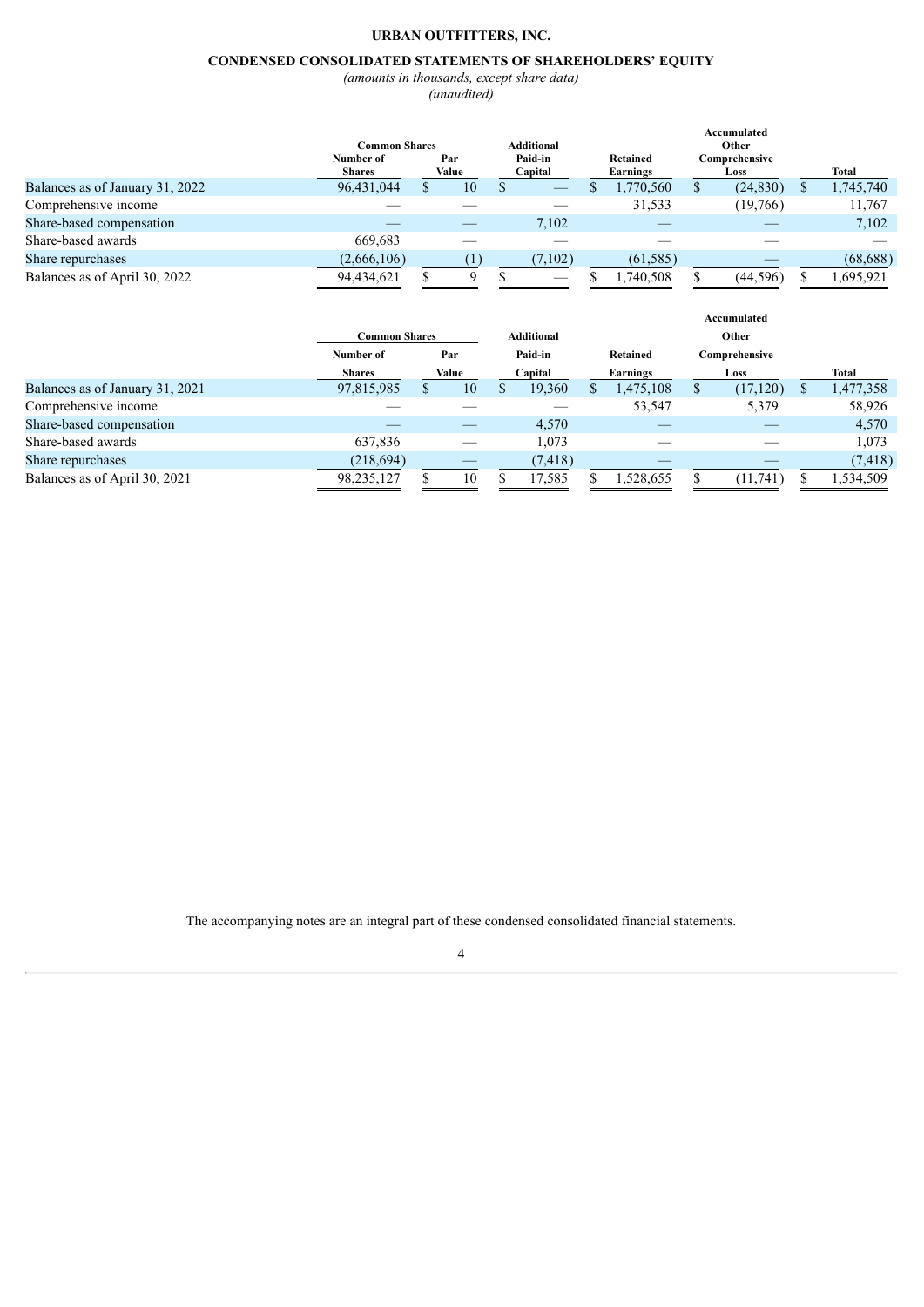# **CONDENSED CONSOLIDATED STATEMENTS OF CASH FLOWS**

*(amounts in thousands) (unaudited)*

<span id="page-6-0"></span>

|                                                                                             |                 | <b>Three Months Ended</b> | April 30,     |           |
|---------------------------------------------------------------------------------------------|-----------------|---------------------------|---------------|-----------|
|                                                                                             |                 | 2022                      |               | 2021      |
| Cash flows from operating activities:                                                       |                 |                           |               |           |
| Net income                                                                                  | \$              | 31,533                    | <sup>\$</sup> | 53,547    |
| Adjustments to reconcile net income to net cash (used in) provided by operating activities: |                 |                           |               |           |
| Depreciation and amortization                                                               |                 | 26,702                    |               | 25,633    |
| Non-cash lease expense                                                                      |                 | 47,980                    |               | 45,422    |
| Provision for deferred income taxes                                                         |                 | 7,420                     |               | 37        |
| Share-based compensation expense                                                            |                 | 7,102                     |               | 4,570     |
| Loss on disposition of property and equipment, net                                          |                 | 85                        |               | 121       |
| Changes in assets and liabilities:                                                          |                 |                           |               |           |
| Receivables                                                                                 |                 | (34,109)                  |               | 4,760     |
| Inventory                                                                                   |                 | (64, 511)                 |               | (87, 427) |
| Prepaid expenses and other assets                                                           |                 | (22, 913)                 |               | (1,355)   |
| Payables, accrued expenses and other liabilities                                            |                 | (15, 184)                 |               | 43,442    |
| Operating lease liabilities                                                                 |                 | (63, 662)                 |               | (51, 644) |
| Net cash (used in) provided by operating activities                                         |                 | (79, 557)                 |               | 37,106    |
| Cash flows from investing activities:                                                       |                 |                           |               |           |
| Cash paid for property and equipment                                                        |                 | (73, 723)                 |               | (42, 589) |
| Cash paid for marketable securities                                                         |                 | (18,703)                  |               | (94, 889) |
| Sales and maturities of marketable securities                                               |                 | 106,043                   |               | 73,848    |
| Net cash provided by (used in) investing activities                                         |                 | 13,617                    |               | (63, 630) |
| Cash flows from financing activities:                                                       |                 |                           |               |           |
| Proceeds from the exercise of stock options                                                 |                 |                           |               | 1,073     |
| Share repurchases related to share repurchase program                                       |                 | (62,052)                  |               |           |
| Share repurchases related to taxes for share-based awards                                   |                 | (6, 636)                  |               | (7, 418)  |
| Net cash used in financing activities                                                       |                 | (68, 688)                 |               | (6, 345)  |
| Effect of exchange rate changes on cash and cash equivalents                                |                 | (307)                     |               | 1,481     |
| Decrease in cash and cash equivalents                                                       |                 | (134, 935)                |               | (31, 388) |
| Cash and cash equivalents at beginning of period                                            |                 | 206,575                   |               | 395,635   |
| Cash and cash equivalents at end of period                                                  | \$              | 71,640                    | \$            | 364,247   |
| Supplemental cash flow information:                                                         |                 |                           |               |           |
| Cash paid during the year for:                                                              |                 |                           |               |           |
| Income taxes                                                                                | \$              | 1,476                     | \$            | 1,095     |
| Non-cash investing activities—Accrued capital expenditures                                  | $\overline{\$}$ | 23,914                    | $\mathbb{S}$  | 40.018    |

The accompanying notes are an integral part of these condensed consolidated financial statements.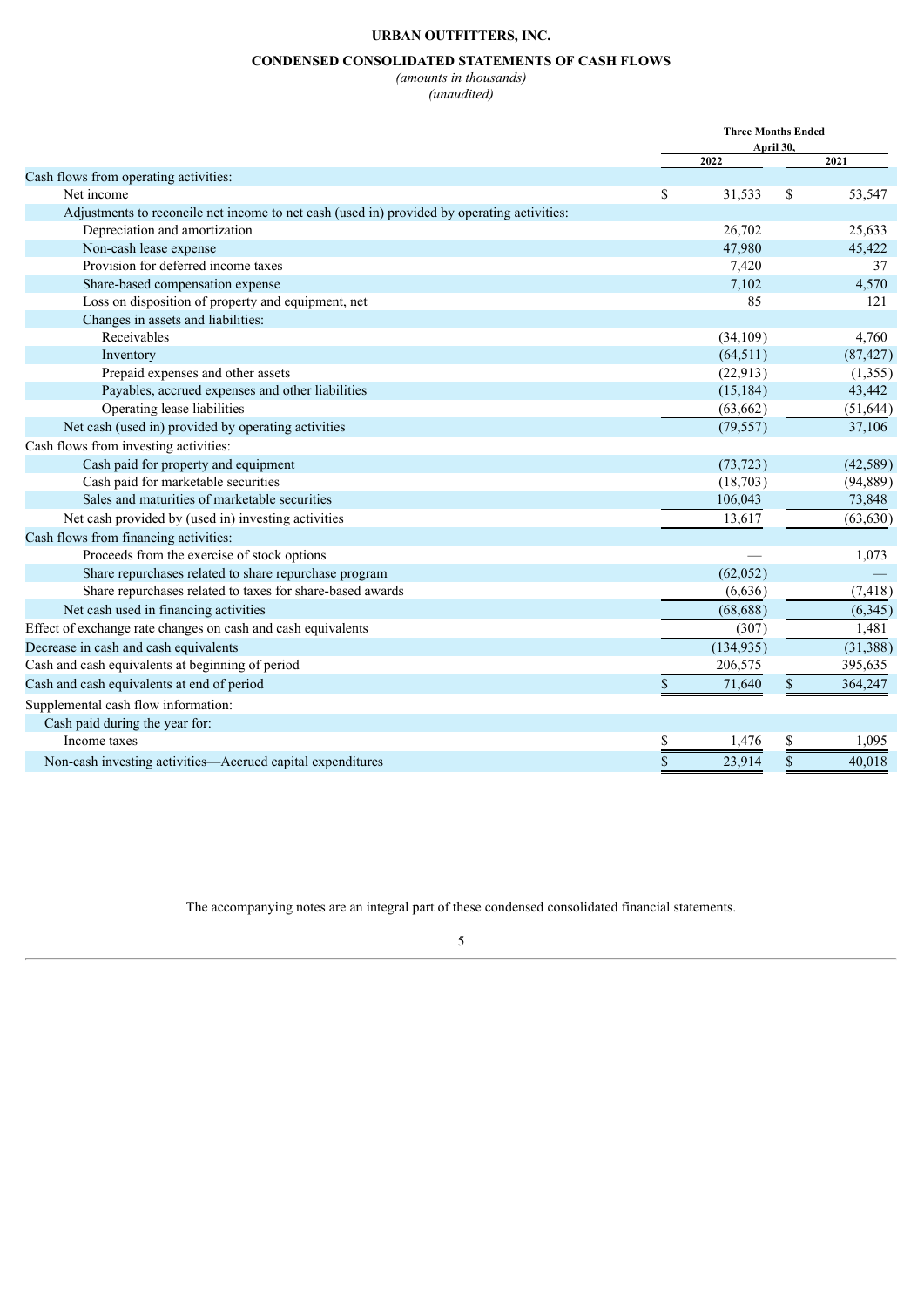# **NOTES TO CONDENSED CONSOLIDATED FINANCIAL STATEMENTS**

*(dollars in thousands, except share and per share data) (unaudited)*

#### <span id="page-7-0"></span>**1. Basis of Presentation**

The accompanying unaudited Condensed Consolidated Financial Statements have been prepared in accordance with generally accepted accounting principles in the United States ("U.S. GAAP") for interim financial information and with the instructions to Form 10-Q and Article 10 of Regulation S-X. In the opinion of management, all adjustments (consisting of normal recurring accruals) considered necessary for a fair presentation have been included. These condensed financial statements should be read in conjunction with Urban Outfitters, Inc.'s (the "Company's") Annual Report on Form 10-K for the fiscal year ended January 31, 2022, filed with the United States Securities and Exchange Commission on April 1, 2022.

The Company's business experiences seasonal fluctuations in net sales and net income, with a more significant portion typically realized in the second half of each year predominantly due to the year-end holiday period. Historically, and consistent with the retail industry, this seasonality also impacts our working capital requirements, particularly with regard to inventory. Accordingly, the results of operations for the three months ended April 30, 2022 are not necessarily indicative of the results to be expected for the full year.

The Company's fiscal year ends on January 31. All references in these notes to the Company's fiscal years refer to the fiscal years ended on January 31 in those years. For example, the Company's fiscal year 2023 will end on January 31, 2023.

#### *Recent Accounting Pronouncements*

The Company has considered all new accounting standards updates issued by the Financial Accounting Standards Board ("FASB") and has concluded that there are no recent accounting standard updates that will have a material impact on its consolidated financial statements and related **disclosures** 

# **2. Impact of the Coronavirus Pandemic**

#### **Impact of the Coronavirus Pandemic on Fiscal 2022**

The COVID-19 pandemic continued to negatively impact the Company's store operations during the beginning of fiscal 2022 with residual impacts on store traffic and store sales resulting from store closures, primarily in Europe and Canada, occupancy restrictions and reduced store hours globally. During the second quarter of fiscal 2022, all remaining COVID-19 government mandated store closures in Europe and Canada expired, although some capacity restrictions continued in certain European and Canadian stores. The COVID-19 pandemic and general unfavorable macro-economic conditions also disrupted the Company's global supply chain in fiscal 2022, leading to COVID-19 related factory and port closures, continued port congestion and shipping delays, which resulted in inventory receipt delays and an increase in inbound transportation costs. The Company made a strategic decision to start bringing certain product categories in earlier in the third and fourth quarters of fiscal 2022 in an attempt to minimize the impact of such disruptions on the ability to fulfill customer demand.

#### **Impact of the Coronavirus Pandemic and Macroeconomic Uncertainties on Fiscal 2023 and Future Operations**

The COVID-19 pandemic and its effects on the global economy continued to impact the Company's operations during the first quarter of fiscal 2023 and related government and private sector responsive actions could continue to affect its business operations. The Company continues to experience COVID-19 related supply chain disruptions resulting in inventory receipt delays. Furthermore, the Company expects that our operations will continue to be influenced by general economic conditions resulting from COVID-19, such as labor shortages and the impact of inflation, including higher wages, increased merchandise costs and higher inbound transportation costs. In response, the Company is continuing to bring in certain merchandise earlier and diversify our supply chain. The Company cannot reasonably estimate the duration and severity of the COVID-19 pandemic or its effects on the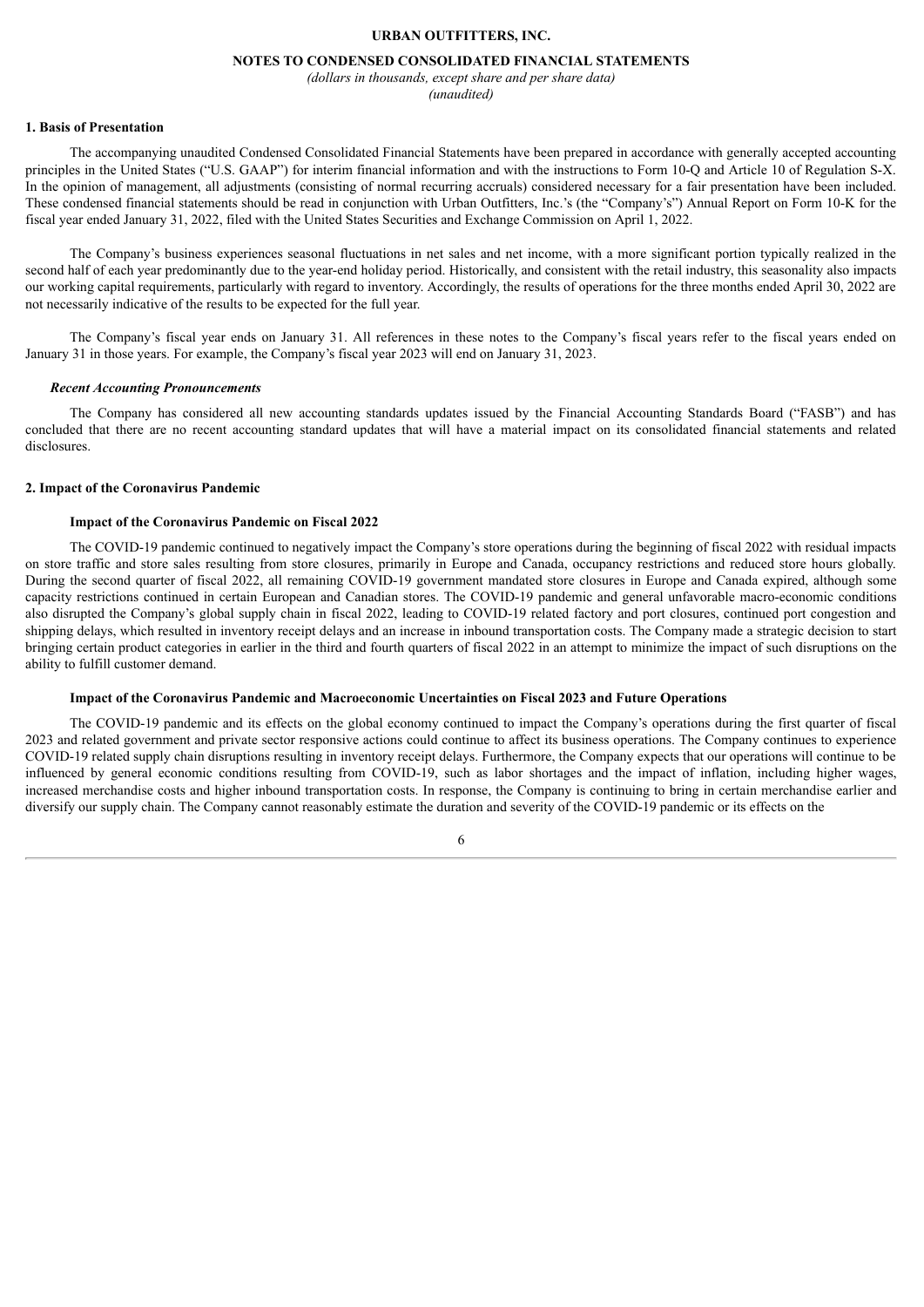global economy, which have had and may continue to have a material impact on its business. As a result, current financial information may not be necessarily indicative of future operating results and the Company's plans to address the impact of the COVID-19 pandemic may change. Additionally, ongoing global issues may affect our business and the global economy, including the geopolitical impact of Russia's invasion of Ukraine and any related economic or other sanctions.

### **3. Revenue from Contracts with Customers**

Contract receivables occur when the Company satisfies all of its performance obligations under a contract and recognizes revenue prior to billing or receiving consideration from a customer for which it has an unconditional right to payment. Contract receivables arise from credit card, debit card and alternative payment method transactions throughout all segments and sales to the Company's Wholesale segment customers and franchisees. For the three month period ended April 30, 2022, the opening and closing balances of contract receivables, net of allowance for doubtful accounts, were \$63,760 and \$97,058, respectively. For the three month period ended April 30, 2021, the opening and closing balances of contract receivables, net of allowance for doubtful accounts, were \$89,952 and \$85,307, respectively. Contract receivables are included in "Accounts receivable, net of allowance for doubtful accounts" in the Condensed Consolidated Balance Sheets.

Contract liabilities represent unearned revenue and result from the Company receiving consideration in a contract with a customer for which it has not satisfied all of its performance obligations. The Company's contract liabilities result from customer deposits, customer loyalty programs and the issuance of gift cards. Gift cards are expected to be redeemed within two years of issuance, with the majority of redemptions occurring in the first year. For the three month period ended April 30, 2022, the opening and closing balances of contract liabilities were \$78,717 and \$71,590, respectively. For the three month period ended April 30, 2021, the opening and closing balances of contract liabilities were \$61,986 and \$63,970, respectively. Contract liabilities are included in "Accrued expenses, accrued compensation and other current liabilities" in the Condensed Consolidated Balance Sheets. During the three month period ended April 30, 2022, the Company recognized \$18,340 of revenue that was included in the contract liability balance at the beginning of the period. During the three month period ended April 30, 2021, the Company recognized \$14,157 of revenue that was included in the contract liability balance at the beginning of the period.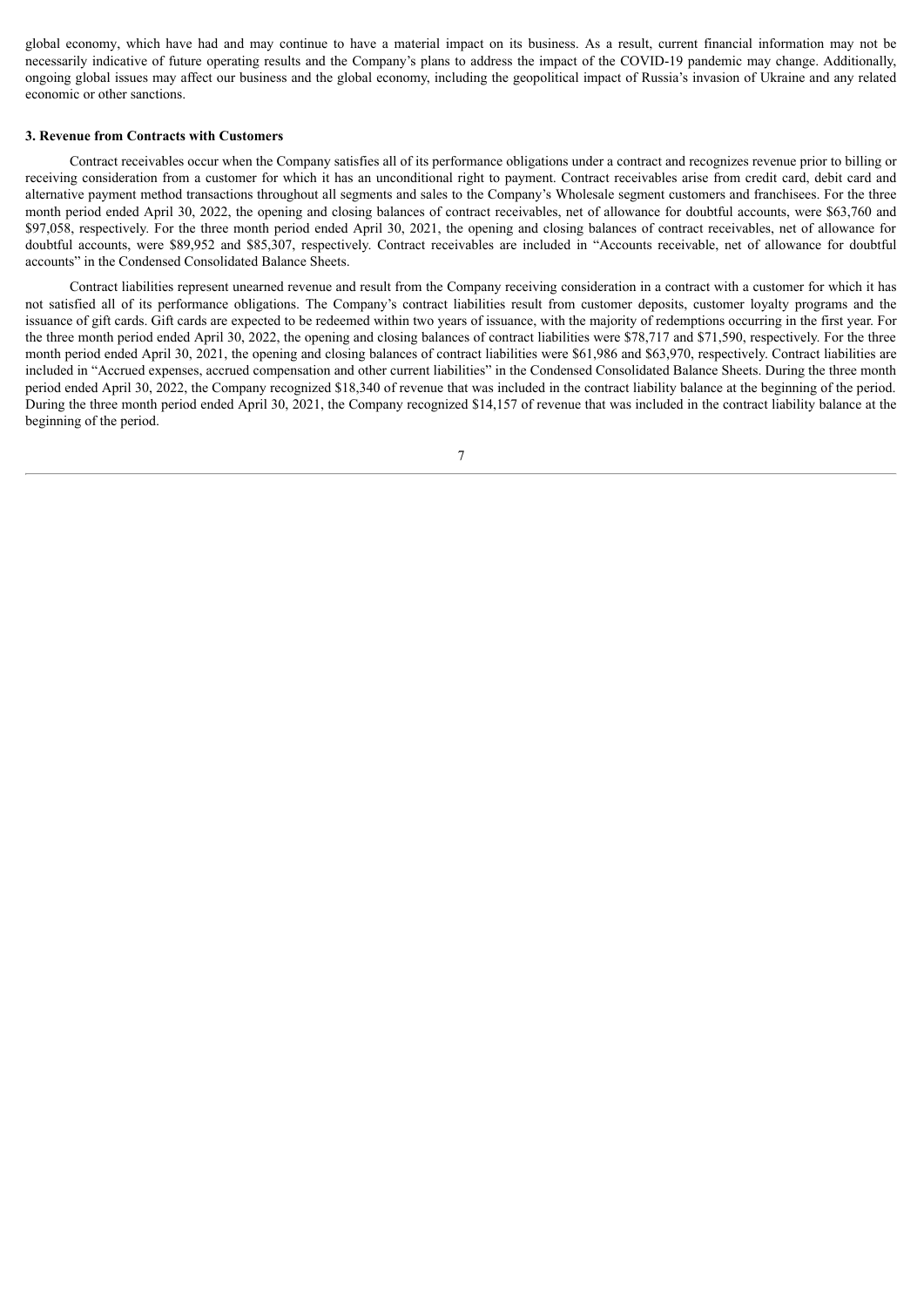# **4. Marketable Securities**

During all periods shown, marketable securities are classified as available-for-sale. The amortized cost, gross unrealized gains (losses) and fair value of available-for-sale securities by major security type and class of security as of April 30, 2022, January 31, 2022 and April 30, 2021 were as follows:

|                                            | Amortized<br>Cost |         | Unrealized<br>Gains |                         | Unrealized<br>(Losses) |          |               | Fair<br>Value |
|--------------------------------------------|-------------------|---------|---------------------|-------------------------|------------------------|----------|---------------|---------------|
| As of April 30, 2022                       |                   |         |                     |                         |                        |          |               |               |
| Short-term Investments:                    |                   |         |                     |                         |                        |          |               |               |
| Corporate bonds                            | \$                | 85,474  | $\$$                |                         | \$                     | (857)    | $\mathcal{S}$ | 84,617        |
| Municipal and pre-refunded municipal bonds |                   | 86,134  |                     |                         |                        | (633)    |               | 85,501        |
| US Treasury securities                     |                   | 9,749   |                     |                         |                        | (93)     |               | 9,656         |
| Commercial paper                           |                   | 7,789   |                     |                         |                        |          |               | 7,789         |
|                                            |                   | 189,146 |                     |                         |                        | (1, 583) |               | 187,563       |
| Long-term Investments:                     |                   |         |                     |                         |                        |          |               |               |
| Corporate bonds                            |                   | 117,403 |                     |                         |                        | (4,904)  |               | 112,499       |
| Municipal and pre-refunded municipal bonds |                   | 53,928  |                     |                         |                        | (2,081)  |               | 51,847        |
| US Treasury securities                     |                   | 3,226   |                     |                         |                        | (138)    |               | 3,088         |
| Mutual funds, held in rabbi trust          |                   | 12,393  |                     |                         |                        | (956)    |               | 11,437        |
| Federal government agencies                |                   | 350     |                     |                         |                        | (12)     |               | 338           |
| Certificates of deposit                    |                   | 249     |                     |                         |                        |          |               | 249           |
|                                            |                   | 187,549 |                     |                         |                        | (8,091)  |               | 179,458       |
|                                            | \$                | 376,695 | \$                  |                         | \$                     | (9,674)  | \$            | 367,021       |
| <b>As of January 31, 2022</b>              |                   |         |                     |                         |                        |          |               |               |
| Short-term Investments:                    |                   |         |                     |                         |                        |          |               |               |
| Corporate bonds                            | $\mathbf S$       | 85,062  | $\mathbf S$         | $\mathbf{1}$            | $\mathbf S$            | (200)    | $\mathbf S$   | 84,863        |
| Municipal and pre-refunded municipal bonds |                   | 128,984 |                     |                         |                        | (273)    |               | 128,712       |
| US Treasury securities                     |                   | 14,999  |                     |                         |                        | (38)     |               | 14,961        |
| Commercial paper                           |                   | 10,884  |                     |                         |                        |          |               | 10,884        |
|                                            |                   | 239,929 |                     | $\overline{2}$          |                        | (511)    |               | 239,420       |
| Long-term Investments:                     |                   |         |                     |                         |                        |          |               |               |
| Corporate bonds                            |                   | 148,830 |                     |                         |                        | (2, 478) |               | 146,352       |
| Municipal and pre-refunded municipal bonds |                   | 60,533  |                     | $\mathbf{1}$            |                        | (912)    |               | 59,622        |
| US Treasury securities                     |                   | 5,222   |                     |                         |                        | (46)     |               | 5,176         |
| Mutual funds, held in rabbi trust          |                   | 12,419  |                     |                         |                        | (606)    |               | 11,813        |
| Federal government agencies                |                   | 350     |                     |                         |                        | (5)      |               | 345           |
| Certificates of deposit                    |                   | 249     |                     |                         |                        |          |               | 249           |
|                                            |                   | 227,603 |                     | $\mathbf{1}$            |                        | (4,047)  |               | 223,557       |
|                                            | \$                | 467,532 | \$                  | $\overline{\mathbf{3}}$ | \$                     | (4, 558) | \$            | 462,977       |

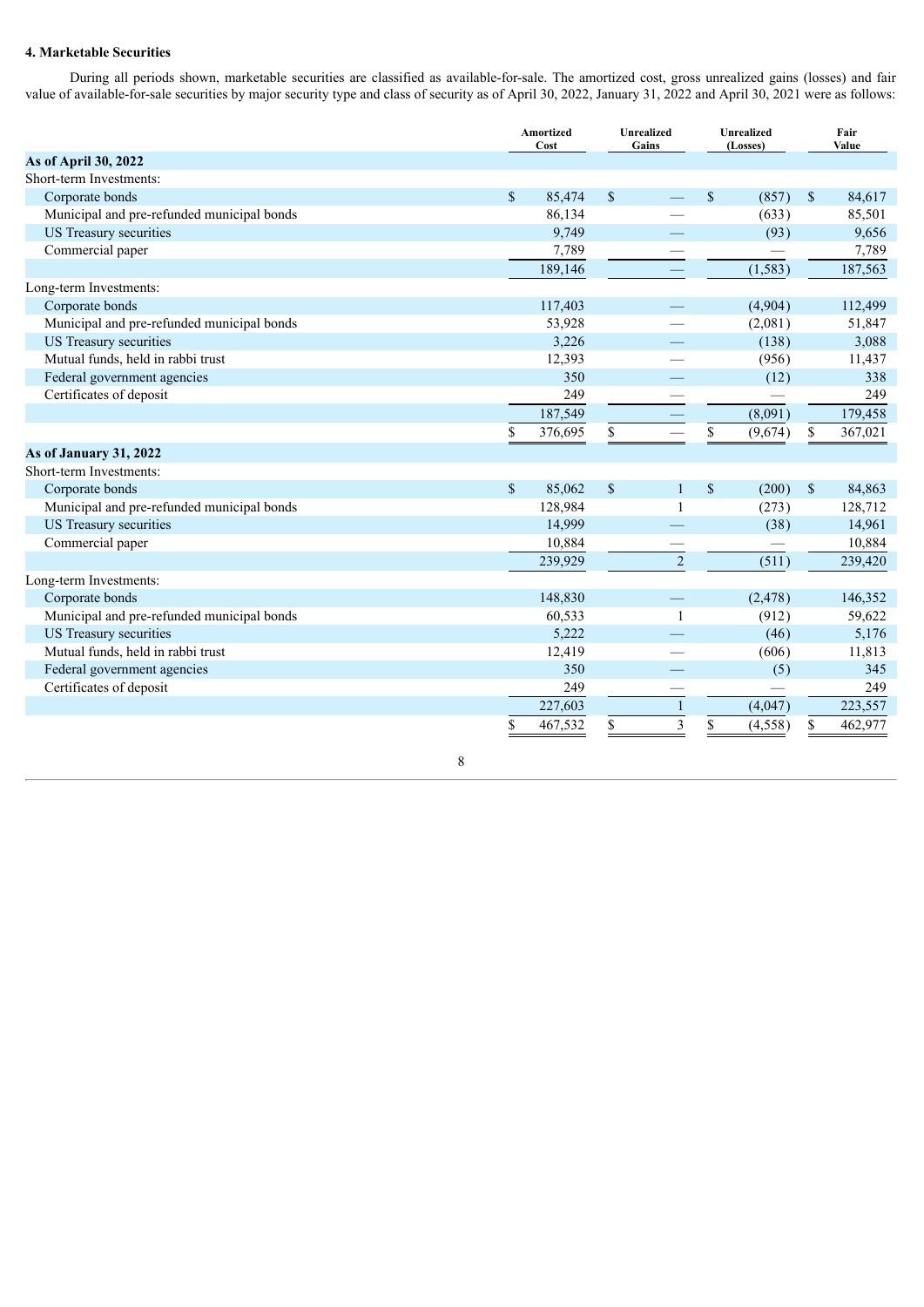|                                            | <b>Amortized</b><br>Cost |         | <b>Unrealized</b><br>Gains |               | <b>Unrealized</b><br>(Losses) |       |               | Fair<br>Value |
|--------------------------------------------|--------------------------|---------|----------------------------|---------------|-------------------------------|-------|---------------|---------------|
| As of April 30, 2021                       |                          |         |                            |               |                               |       |               |               |
| Short-term Investments:                    |                          |         |                            |               |                               |       |               |               |
| Corporate bonds                            | \$                       | 48.500  | $\mathbf S$                |               | S.                            | (49)  | <sup>\$</sup> | 48,452        |
| Municipal and pre-refunded municipal bonds |                          | 106,266 |                            |               |                               | (84)  |               | 106,187       |
| Commercial paper                           |                          | 9,791   |                            |               |                               |       |               | 9,791         |
|                                            |                          | 164,557 |                            | b             |                               | (133) |               | 164,430       |
| Long-term Investments:                     |                          |         |                            |               |                               |       |               |               |
| Corporate bonds                            |                          | 48,850  |                            | $\mathcal{D}$ |                               | (111) |               | 48,741        |
| Municipal and pre-refunded municipal bonds |                          | 40,085  |                            | 17            |                               | (48)  |               | 40,054        |
| Mutual funds, held in rabbi trust          |                          | 11,448  |                            | 437           |                               |       |               | 11,885        |
|                                            |                          | 100,383 |                            | 456           |                               | (159) |               | 100,680       |
|                                            |                          | 264,940 |                            | 462           |                               | (292) |               | 265,110       |

Proceeds from the sales and maturities of available-for-sale securities were \$106,043 and \$73,848 for the three months ended April 30, 2022 and 2021, respectively. The Company included in "Other loss, net," in the Condensed Consolidated Statements of Income, a net realized loss of \$112 and \$0 for the three months ended April 30, 2022 and 2021, respectively. Amortization of discounts and premiums, net, resulted in a reduction of "Other loss, net" of \$1,657 and \$1,338 for the three months ended April 30, 2022 and 2021, respectively. Mutual funds represent assets held in an irrevocable rabbi trust for the Company's Non-qualified Deferred Compensation Plan ("NQDC"). These assets are a source of funds to match the funding obligations to participants in the NQDC but are subject to the Company's general creditors. The Company elected the fair value option for financial assets for the mutual funds held in the rabbi trust resulting in all unrealized gains and losses being recorded in "Other loss, net" in the Condensed Consolidated Statements of Income.

# **5. Fair Value**

The Company utilizes a hierarchy that prioritizes fair value measurements based on the types of inputs used for the various valuation techniques (market approach, income approach and cost approach that relate to its financial assets and financial liabilities). The levels of the hierarchy are described as follows:

- Level 1: Observable inputs such as quoted prices in active markets for identical assets or liabilities.
- Level 2: Inputs other than quoted prices that are observable for the asset or liability, either directly or indirectly; these include quoted prices for similar assets or liabilities in active markets and quoted prices for identical or similar assets or liabilities in markets that are not active.
- Level 3: Unobservable inputs that reflect the Company's own assumptions.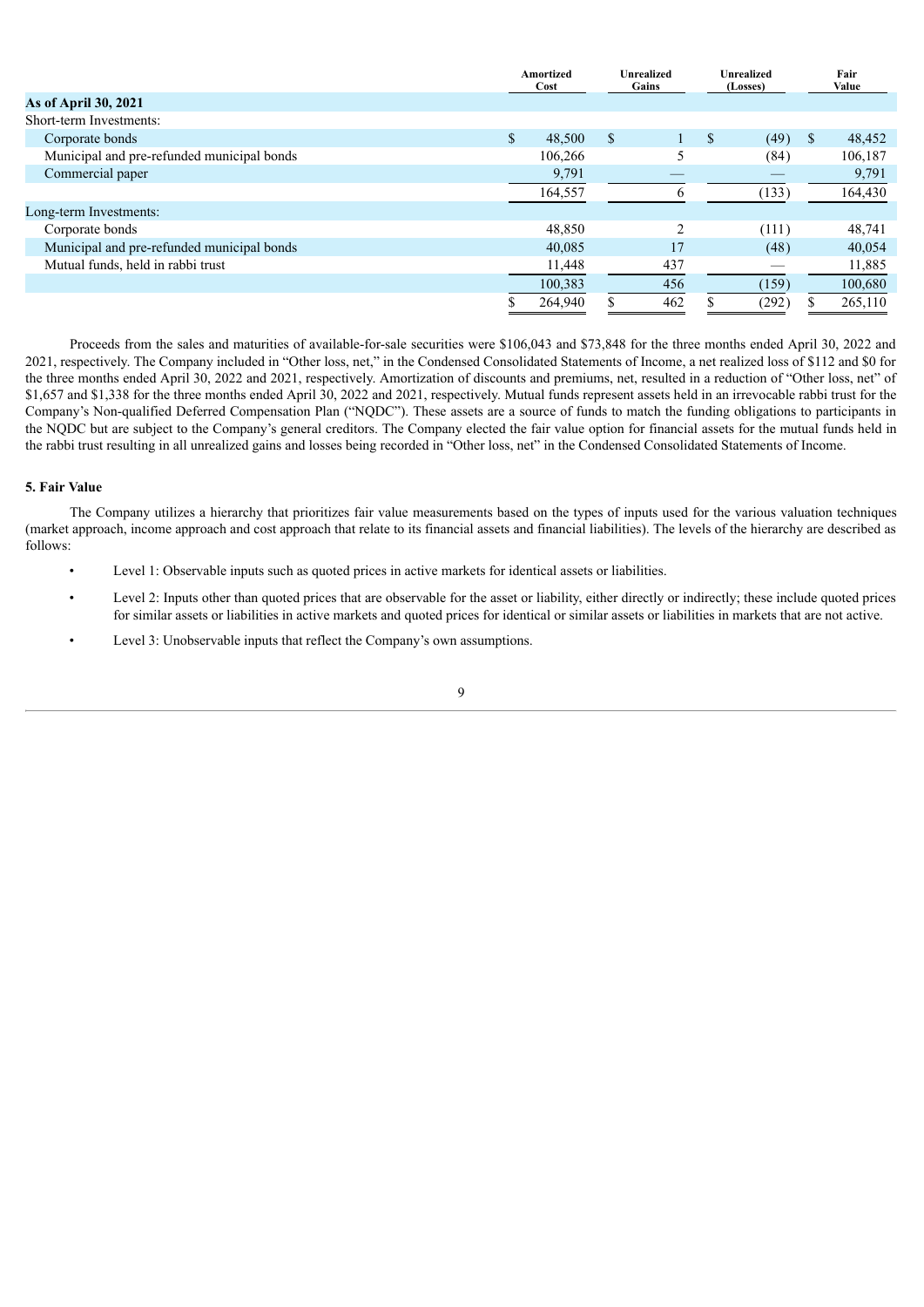Management's assessment of the significance of a particular input to the fair value measurement requires judgment and may affect the valuation of financial assets and liabilities and their placement within the fair value hierarchy. The Company's financial assets that are accounted for at fair value on a recurring basis are presented in the tables below:

|                                            | Marketable Securities Fair Value as of<br>April 30, 2022 |         |  |                |   |         |  |         |  |  |  |
|--------------------------------------------|----------------------------------------------------------|---------|--|----------------|---|---------|--|---------|--|--|--|
|                                            |                                                          | Level 1 |  | <b>Level 2</b> |   | Level 3 |  | Total   |  |  |  |
| <b>Assets:</b>                             |                                                          |         |  |                |   |         |  |         |  |  |  |
| Corporate bonds                            | \$                                                       |         |  | 197,116        | S |         |  | 197,116 |  |  |  |
| Municipal and pre-refunded municipal bonds |                                                          |         |  | 137,348        |   |         |  | 137,348 |  |  |  |
| US Treasury securities                     |                                                          |         |  | 12,744         |   |         |  | 12.744  |  |  |  |
| Mutual funds, held in rabbi trust          |                                                          | 11,437  |  |                |   |         |  | 11,437  |  |  |  |
| Commercial paper                           |                                                          |         |  | 7,789          |   |         |  | 7,789   |  |  |  |
| Federal government agencies                |                                                          |         |  | 338            |   |         |  | 338     |  |  |  |
| Certificates of deposit                    |                                                          |         |  | 249            |   |         |  | 249     |  |  |  |
|                                            |                                                          | 11,437  |  | 355,584        |   |         |  | 367,021 |  |  |  |

|                                            | Marketable Securities Fair Value as of<br><b>January 31, 2022</b> |   |         |              |         |  |         |  |  |  |  |
|--------------------------------------------|-------------------------------------------------------------------|---|---------|--------------|---------|--|---------|--|--|--|--|
|                                            | Level 1                                                           |   | Level 2 |              | Level 3 |  | Total   |  |  |  |  |
| Assets:                                    |                                                                   |   |         |              |         |  |         |  |  |  |  |
| Corporate bonds                            |                                                                   | ъ | 231,215 | <sup>S</sup> |         |  | 231,215 |  |  |  |  |
| Municipal and pre-refunded municipal bonds |                                                                   |   | 188,334 |              |         |  | 188,334 |  |  |  |  |
| US Treasury securities                     |                                                                   |   | 20,137  |              |         |  | 20,137  |  |  |  |  |
| Mutual funds, held in rabbi trust          | 11,813                                                            |   |         |              |         |  | 11,813  |  |  |  |  |
| Commercial paper                           |                                                                   |   | 10,884  |              |         |  | 10,884  |  |  |  |  |
| Federal government agencies                |                                                                   |   | 345     |              |         |  | 345     |  |  |  |  |
| Certificates of deposit                    |                                                                   |   | 249     |              |         |  | 249     |  |  |  |  |
|                                            | 11.813                                                            |   | 451,164 |              |         |  | 462,977 |  |  |  |  |

|         |                                            | Marketable Securities Fair Value as of<br><b>April 30, 2021</b> |  |                |  |         |  |         |  |  |
|---------|--------------------------------------------|-----------------------------------------------------------------|--|----------------|--|---------|--|---------|--|--|
|         |                                            | Level 1                                                         |  | <b>Level 2</b> |  | Level 3 |  | Total   |  |  |
| Assets: |                                            |                                                                 |  |                |  |         |  |         |  |  |
|         | Corporate bonds                            |                                                                 |  | 97,193         |  |         |  | 97,193  |  |  |
|         | Municipal and pre-refunded municipal bonds |                                                                 |  | 146.241        |  |         |  | 146,241 |  |  |
|         | Mutual funds, held in rabbi trust          | 11,885                                                          |  |                |  |         |  | 11,885  |  |  |
|         | Commercial paper                           |                                                                 |  | 9,791          |  |         |  | 9,791   |  |  |
|         |                                            | 11,885                                                          |  | 253,225        |  |         |  | 265,110 |  |  |

# *Financial assets*

Level 1 assets consist of financial instruments whose value has been based on inputs that use, as their basis, readily observable market data that are actively quoted and are validated through external sources, including third-party pricing services and brokers.

Level 2 assets consist of financial instruments whose value has been based on quoted prices for similar assets and liabilities in active markets as well as quoted prices for identical or similar assets or liabilities in markets that are not active.

Level 3 assets consist of financial instruments where there has been no active market. The Company held no Level 3 financial instruments as of April 30, 2022, January 31, 2022 and April 30, 2021.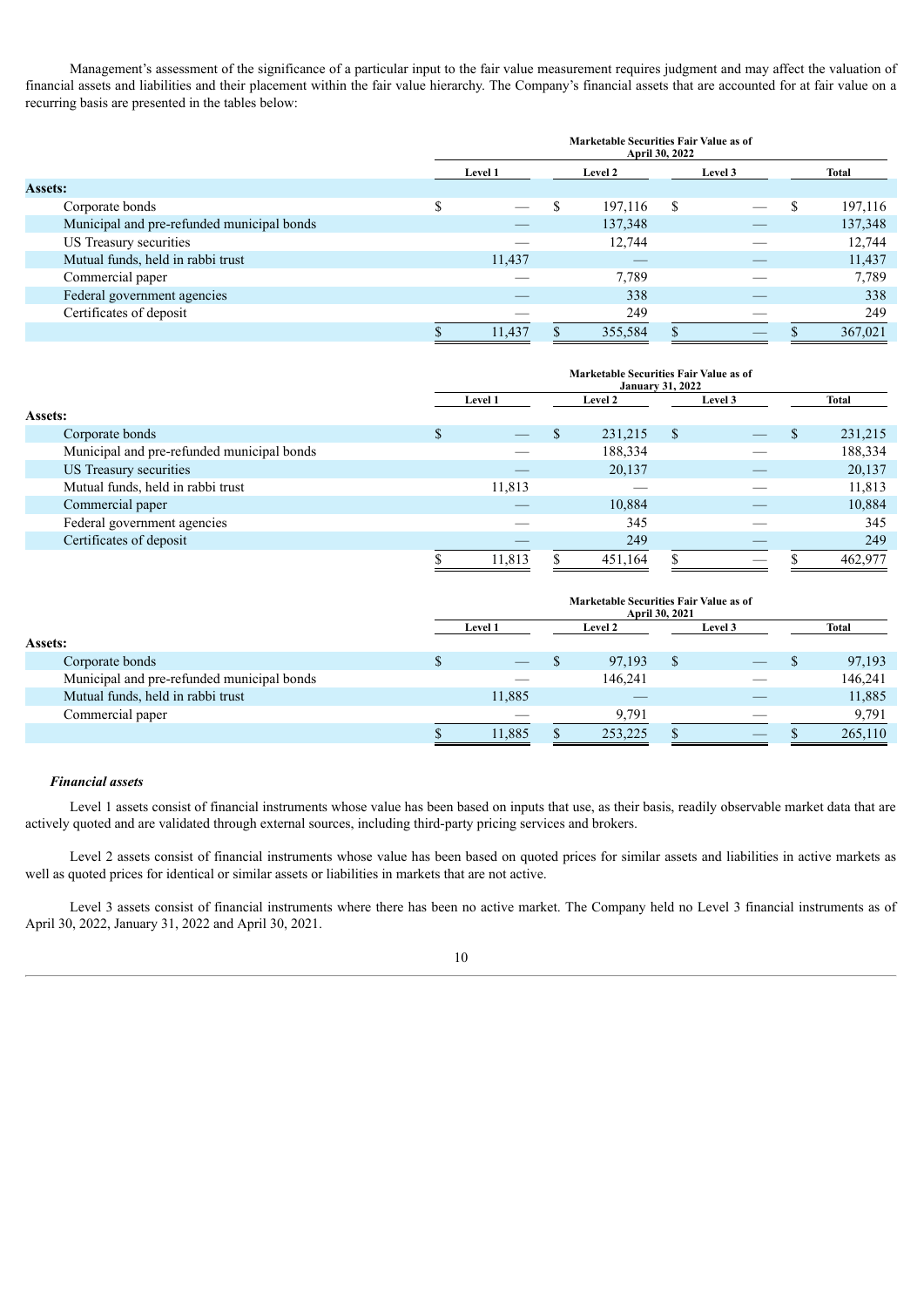The fair value of cash and cash equivalents (Level 1) approximates carrying value since cash and cash equivalents consist of short-term highly liquid investments with maturities of less than three months at the time of purchase. As of April 30, 2022, January 31, 2022 and April 30, 2021, cash and cash equivalents included cash on hand, cash in banks, money market accounts and marketable securities with maturities of less than three months at the time of purchase.

#### *Non-financial assets*

The Company's non-financial assets, primarily consisting of property and equipment and lease-related right-of-use assets are tested for impairment whenever events or changes in circumstances indicate that the carrying value may not be recoverable.

The fair value of property and equipment was determined using a discounted cash-flow model that utilized Level 3 inputs. The Company's retail locations are reviewed for impairment at the retail location level, which is the lowest level at which individual cash flows can be identified. In calculating future cash flows, the Company makes estimates regarding future operating results based on its experience and knowledge of market factors in which the retail location is located. Right-of-use assets are tested for impairment in the same manner as property and equipment.

#### **6. Debt**

On June 29, 2018, the Company and its domestic subsidiaries entered into an amended and restated credit agreement (the "Amended Credit Agreement") that amended the Company's asset-based revolving credit facility with certain lenders, including JPMorgan Chase Bank, N.A., as administrative agent, and J.P. Morgan Chase Bank, N.A. and Wells Fargo Bank, National Association, as joint lead arrangers and co-book managers.

The Amended Credit Agreement extended the maturity date of the senior secured revolving credit facility to June 2023 (the "Amended Credit Facility"). The Amended Credit Facility provides for loans and letters of credit up to \$350,000, subject to a borrowing base that is comprised of the Company's eligible accounts receivable and inventory. The Amended Credit Facility includes a swing-line sub-facility, a multicurrency sub-facility and the option to expand the facility by up to \$150,000. The funds available under the Amended Credit Facility may be used for working capital and other general corporate purposes.

The Amended Credit Facility provides for interest on borrowings, at the Company's option, at either (i) adjusted LIBOR, CDOR, SONIA or EURIBOR plus an applicable margin ranging from 1.125% to 1.375%, or (ii) an adjusted ABR plus an applicable margin ranging from 0.125% to 0.375%, each such applicable margin depending on the level of availability under the Amended Credit Facility. Depending on the type of borrowing, interest on the Amended Credit Agreement is payable monthly, quarterly or at the end of the interest period. A commitment fee of 0.20% is payable quarterly on the unused portion of the Amended Credit Facility.

All obligations under the Amended Credit Facility are unconditionally guaranteed by the Company and certain of its U.S. subsidiaries. The obligations under the Amended Credit Facility are secured by a first-priority security interest in inventory, accounts receivable and certain other assets of the Company and certain of its U.S. subsidiaries. The obligations of URBN Canada Retail, Inc. are secured by a first-priority security interest in its inventory, accounts receivable and certain other assets. The Amended Credit Agreement contains customary representations and warranties, negative and affirmative covenants and provisions relating to events of default.

As of April 30, 2022, the Company had \$0 in borrowings under the Amended Credit Facility. As of April 30, 2022, the Company was in compliance with the terms of the Amended Credit Agreement, and the Company expects to remain in compliance with all terms, including covenants, of the Amended Credit Agreement. Outstanding stand-by letters of credit, which reduce the funds available under the Amended Credit Facility, were \$12,456. Interest expense for the Amended Credit Facility was \$257 for each of the three months ended April 30, 2022 and 2021, which was included in "Other loss, net" in the Condensed Consolidated Statements of Income.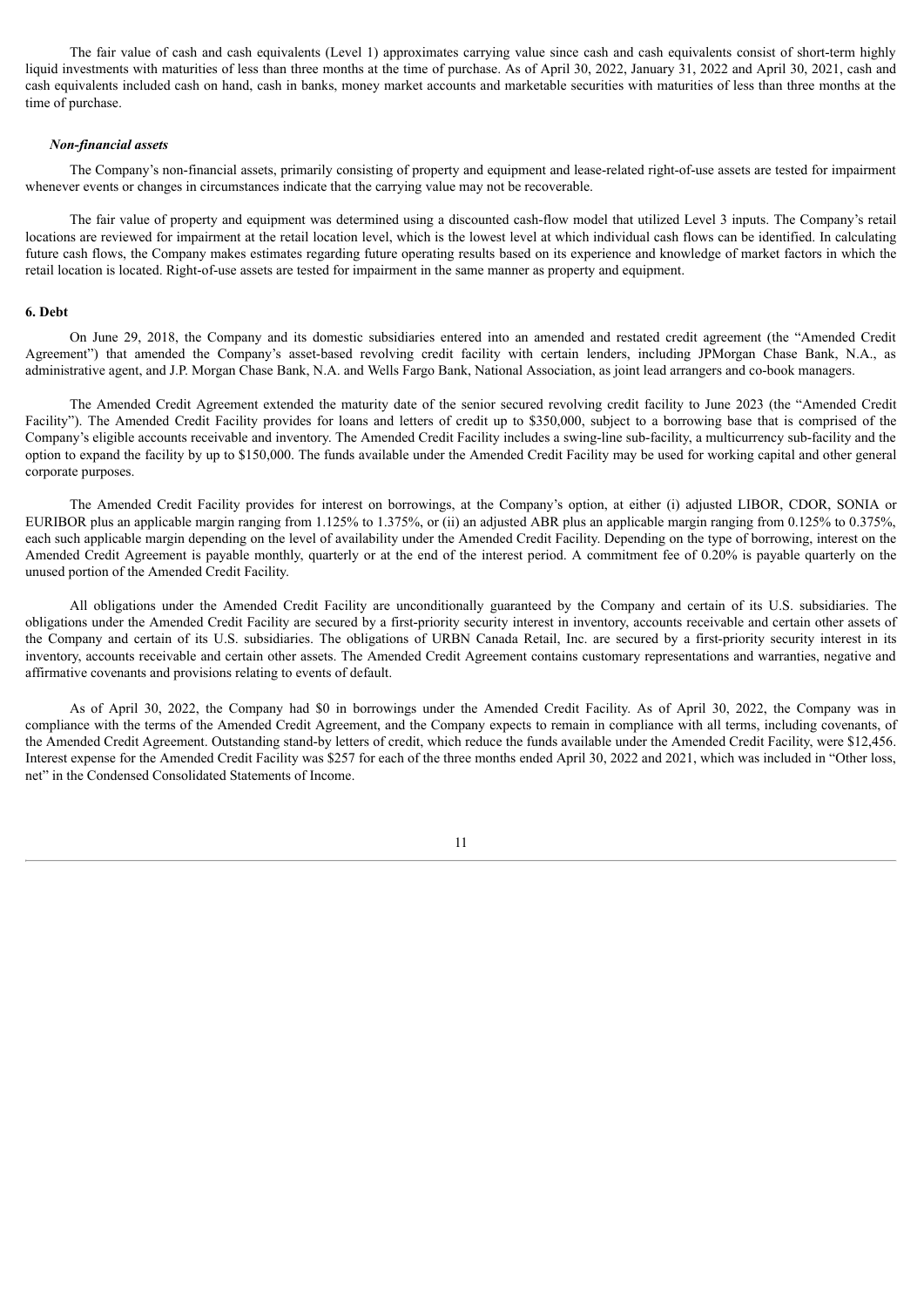### **7. Leases**

The Company has operating leases for stores, distribution and fulfillment centers, corporate offices and equipment. The Company subleases certain properties to third parties.

Total operating lease costs were \$63,699 and \$68,708 during the three months ended April 30, 2022 and 2021, respectively. Total variable lease costs were \$32,572 and \$20,502 during the three months ended April 30, 2022 and 2021, respectively. Short-term lease costs and sublease income were not material during the three months ended April 30, 2022 and April 30, 2021.

The following is a schedule by year of the maturities of operating lease liabilities with original terms in excess of one year, as of April 30, 2022:

|                                                        | Operating<br><b>Leases</b> |  |  |  |
|--------------------------------------------------------|----------------------------|--|--|--|
| <b>Fiscal Year</b>                                     |                            |  |  |  |
| 2023 (excluding the three months ended April 30, 2022) | \$<br>219,665              |  |  |  |
| 2024                                                   | 261,007                    |  |  |  |
| 2025                                                   | 223,963                    |  |  |  |
| 2026                                                   | 189,284                    |  |  |  |
| 2027                                                   | 136,543                    |  |  |  |
| Thereafter                                             | 359,236                    |  |  |  |
| Total undiscounted future minimum lease payments       | 1,389,698                  |  |  |  |
| Less imputed interest                                  | (248, 785)                 |  |  |  |
| Total discounted future minimum lease payments         | 1,140,913                  |  |  |  |

As of April 30, 2022, the Company had commitments of approximately \$25,645 not included in the amounts above related to 12 executed but not yet commenced leases.

In response to the COVID-19 pandemic and mandated store closures, the Company withheld certain minimum lease payments due to landlords. The amounts withheld at April 30, 2022 and 2021 were included in "Current portion of operating lease liabilities" in the Condensed Consolidated Balance **Sheets** 

# **8. Share-Based Compensation**

The Company maintains stock incentive plans pursuant to which it can grant restricted shares, unrestricted shares, incentive stock options, nonqualified stock options, restricted stock units ("RSU's"), performance stock units ("PSU's") or stock appreciation rights ("SAR's"). The fair value of PSU's and RSU's is equal to the stock price on the date of the grant. Share-based compensation expense included in "Selling, general and administrative expenses" in the Condensed Consolidated Statements of Income, for the three months ended April 30, 2022 and 2021, was as follows:

|                               | <b>Three Months Ended</b><br>April 30, |       |  |  |  |
|-------------------------------|----------------------------------------|-------|--|--|--|
|                               | 2022                                   | 2021  |  |  |  |
| Performance Stock Units       | 1,137                                  | 399   |  |  |  |
| <b>Restricted Stock Units</b> | 5.965                                  | 4.171 |  |  |  |
| Total                         | 7.102                                  | 4.570 |  |  |  |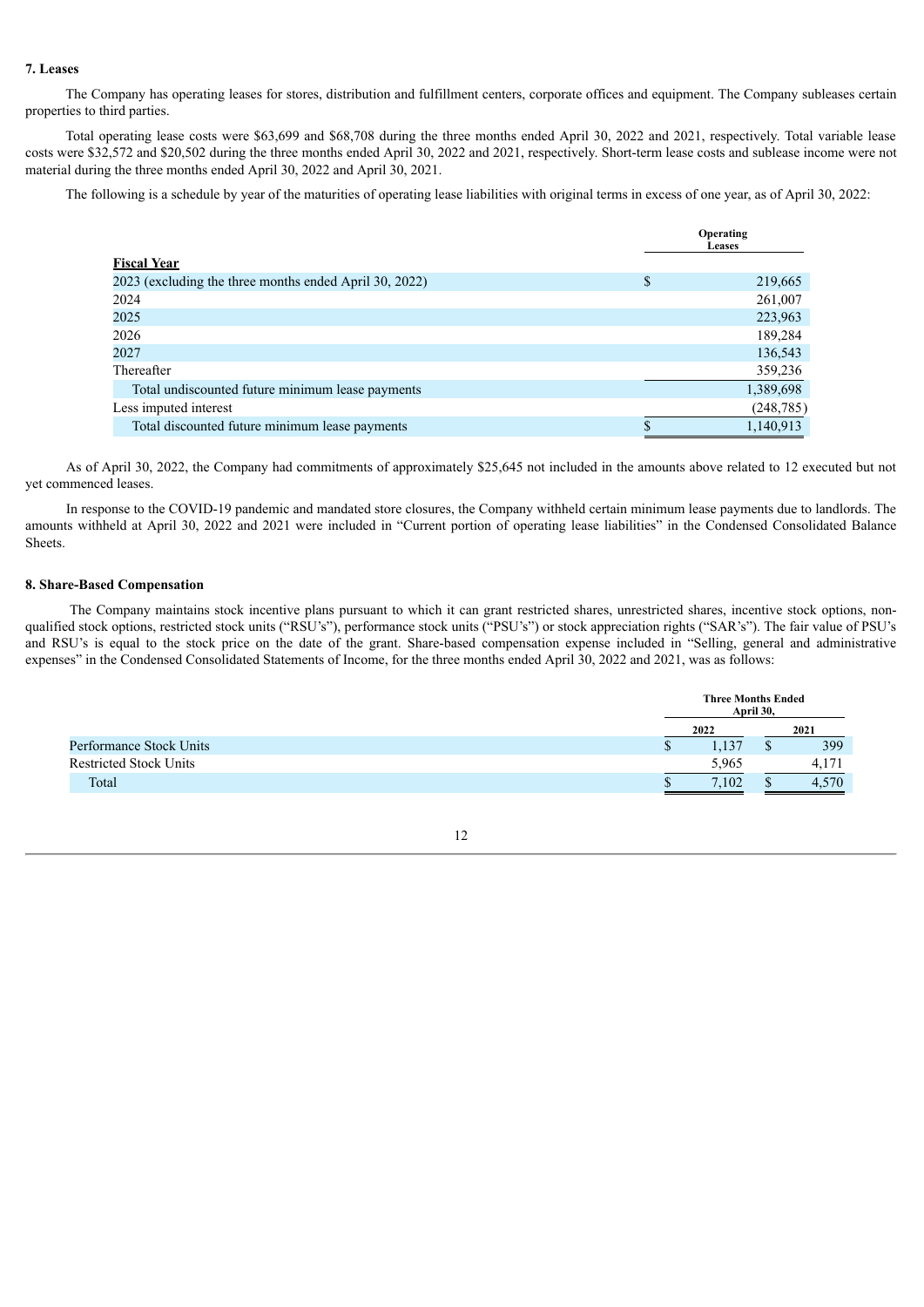Share-based awards granted and the weighted-average fair value of such awards for the three months ended April 30, 2022 was as follows:

|                               |                   | April 30, 2022 |                                           |  |  |
|-------------------------------|-------------------|----------------|-------------------------------------------|--|--|
|                               | Awards<br>Granted |                | Weighted-<br><b>Average Fair</b><br>Value |  |  |
| Performance Stock Units       | 167,500           | \$             | 25.38                                     |  |  |
| <b>Restricted Stock Units</b> | 945,600           | \$             | 25.38                                     |  |  |
| Total                         | 1,113,100         |                |                                           |  |  |

During the three months ended April 30, 2022, 80,001 PSU's vested and 589,682 RSU's vested.

The total unrecognized compensation cost related to outstanding share-based awards and the weighted-average period in which the cost is expected to be recognized as of April 30, 2022 was as follows:

|                               | April 30, 2022                       |                                      |
|-------------------------------|--------------------------------------|--------------------------------------|
|                               | Unrecognized<br>Compensation<br>Cost | Weighted-<br>Average<br><b>Years</b> |
| Performance Stock Units       | 9,786<br>S                           | 2.4                                  |
| <b>Restricted Stock Units</b> | 50,293                               | 2.3                                  |
| Total                         | 60,079                               |                                      |

# **9***.* **Shareholders' Equity**

Share repurchase activity under the Company's share repurchase programs was as follows:

|                                                              | <b>Three Months Ended</b> | April 30, |      |
|--------------------------------------------------------------|---------------------------|-----------|------|
|                                                              | 2022                      |           | 2021 |
| Number of common shares repurchased and subsequently retired | 2.422,058                 |           |      |
| Total cost                                                   | 62.052                    |           |      |
| Average cost per share, including commissions                | 25.62                     |           |      |

On August 22, 2017, the Company's Board of Directors authorized the repurchase of 20,000,000 common shares under a share repurchase program. On June 4, 2019, the Company's Board of Directors authorized the repurchase of an additional 20,000,000 common shares under a share repurchase program. As of April 30, 2022, 21,470,737 common shares were remaining under the programs.

Subsequent to April 30, 2022, the Company repurchased and subsequently retired a total of 1,769,926 common shares for approximately \$38,052, at an average price of \$21.50 per share, including commissions.

During the three months ended April 30, 2022, the Company acquired and subsequently retired 244,048 common shares at a total cost of \$6,636 from employees to meet payroll tax withholding requirements on vested awards. During the three months ended April 30, 2021, the Company acquired and subsequently retired 218,694 common shares at a total cost of \$7,418 from employees to meet payroll tax withholding requirements on vested awards.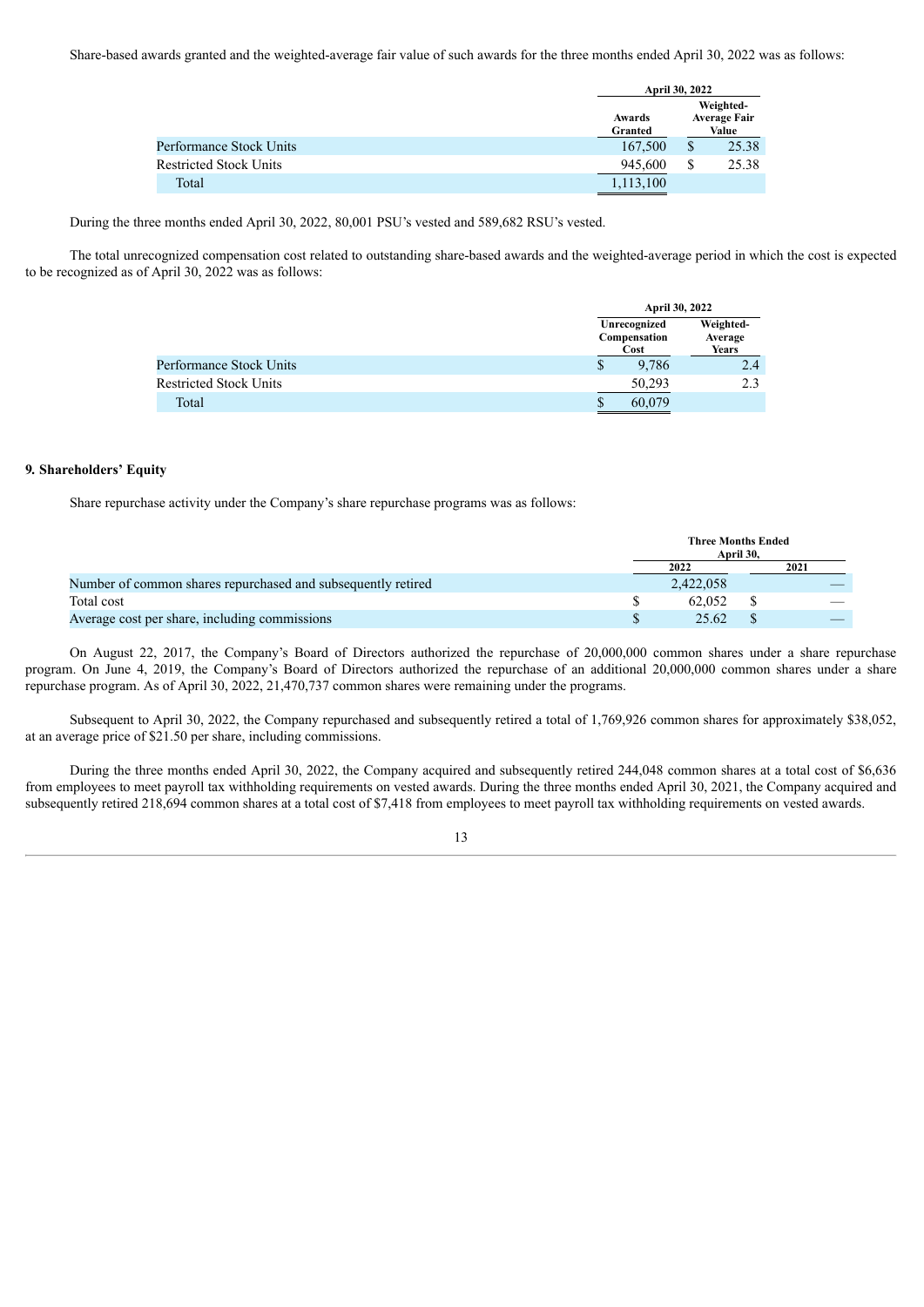# **10***.* **Other Comprehensive Income (Loss) and Accumulated Other Comprehensive Loss**

The following tables present the changes in "Accumulated other comprehensive loss," by component, net of tax, for the three months ended April 30, 2022 and 2021:

|                                                                            | Foreign<br>Currency<br><b>Translation</b> | Three Months Ended April 30, 2022<br><b>Unrealized Gains</b><br>and (Losses) on<br><b>Available-for-</b><br><b>Sale Securities</b><br>Total |  |           |  |
|----------------------------------------------------------------------------|-------------------------------------------|---------------------------------------------------------------------------------------------------------------------------------------------|--|-----------|--|
| Balance at beginning of period                                             | (22, 204)                                 | (2,626)                                                                                                                                     |  | (24, 830) |  |
| Other comprehensive income (loss)<br>before reclassifications              | (14,389)                                  | (5,265)                                                                                                                                     |  | (19,654)  |  |
| Amounts reclassified from<br>accumulated other comprehensive income (loss) |                                           | (112)                                                                                                                                       |  | (112)     |  |
| Net current-period other<br>comprehensive income (loss)                    | (14, 389)                                 | (5,377)                                                                                                                                     |  | (19,766)  |  |
| Balance at end of period                                                   | (36, 593)                                 | (8,003)                                                                                                                                     |  | (44, 596) |  |

|                                                                               | Foreign<br>Currency<br><b>Translation</b> | Three Months Ended April 30, 2021<br><b>Unrealized Gains</b><br>and (Losses) on<br>Available-for-<br><b>Sale Securities</b> | <b>Total</b> |  |  |
|-------------------------------------------------------------------------------|-------------------------------------------|-----------------------------------------------------------------------------------------------------------------------------|--------------|--|--|
| Balance at beginning of period                                                | (16,950)                                  | (170)                                                                                                                       | (17,120)     |  |  |
| Other comprehensive income (loss)<br>before reclassifications                 | 5,422                                     | (43)                                                                                                                        | 5,379        |  |  |
| Amounts reclassified from<br>accumulated other comprehensive<br>income (loss) |                                           |                                                                                                                             |              |  |  |
| Net current-period other                                                      |                                           |                                                                                                                             |              |  |  |
| comprehensive income (loss)                                                   | 5,422                                     | (43)                                                                                                                        | 5,379        |  |  |
| Balance at end of period                                                      | (11, 528)                                 | (213)                                                                                                                       | (11, 741)    |  |  |
|                                                                               |                                           |                                                                                                                             |              |  |  |

All unrealized gains and losses on available-for-sale securities reclassified from accumulated other comprehensive loss were recorded in "Other loss, net" in the Condensed Consolidated Statements of Income.

# **11. Net Income per Common Share**

The following is a reconciliation of the weighted-average common shares outstanding used for the computation of basic and diluted net income per common share:

|                                                                    | <b>Three Months Ended</b><br>April 30, |              |  |  |
|--------------------------------------------------------------------|----------------------------------------|--------------|--|--|
|                                                                    | 2022                                   | 2021         |  |  |
| Basic weighted-average common shares                               |                                        |              |  |  |
| outstanding                                                        | 95,479,927                             | 98, 108, 245 |  |  |
| Effect of dilutive options, performance stock units and restricted |                                        |              |  |  |
| stock units                                                        | 867,284                                | 1,213,975    |  |  |
| Diluted weighted-average shares outstanding                        | 96, 347, 211                           | 99,322,220   |  |  |

For the three months ended April 30, 2022 and 2021, awards to purchase 200,000 common shares ranging in price from \$28.47 to \$46.42 and 200,000 common shares ranging in price from \$35.85 to \$46.42, respectively, were excluded from the calculation of diluted net income per common share because the impact would be anti-dilutive.

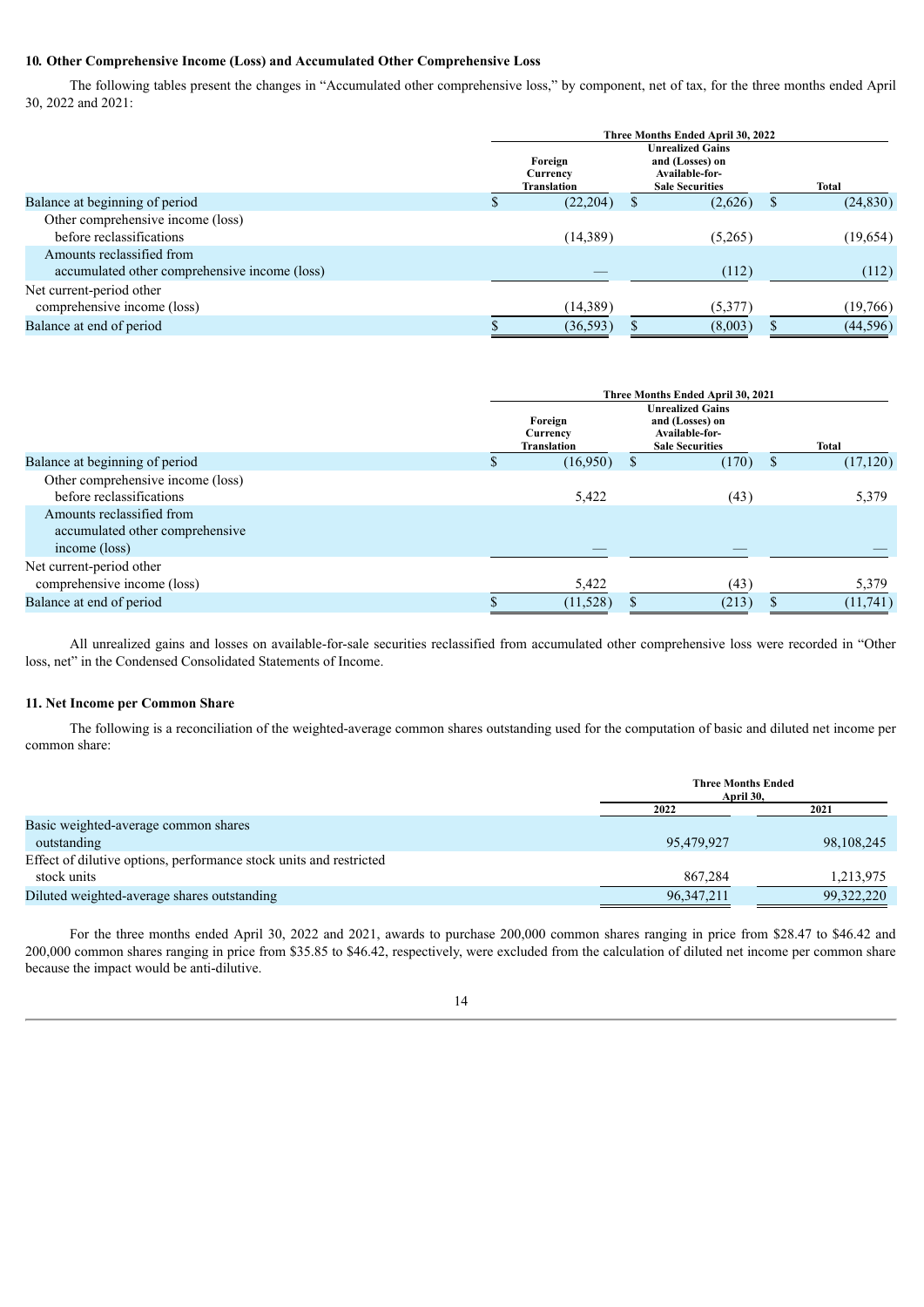Excluded from the calculation of diluted net income per common share as of April 30, 2022 and April 30, 2021, were 197,501 and 161,254 performance-based equity awards, respectively, because they did not meet the required performance criteria.

#### **12. Commitments and Contingencies**

The Company is party to various legal proceedings arising from normal business activities. Management believes that the ultimate resolution of these matters will not have a material adverse effect on the Company's financial position, results of operations or cash flows.

#### **13. Segment Reporting**

The Company offers lifestyle-oriented general merchandise and consumer products and services through a portfolio of global consumer brands. The Company operates three reportable segments – "Retail," "Wholesale" and "Nuuly."

The Company's Retail segment consists of the Anthropologie, Bhldn, Free People, FP Movement, Terrain, Urban Outfitters and Menus & Venues brands. The Company has aggregated its brands into the Retail segment based upon their shared management, customer base and economic characteristics. Reporting in this format provides management with the financial information necessary to evaluate the success of the segments and the overall business. The Company's Retail segment omni-channel strategy enhances its customers' brand experience by providing a seamless approach to the customer shopping experience. All available Company-owned Retail segment shopping channels are fully integrated, including retail locations, websites, mobile applications, catalogs and customer contact centers.

The Company's Wholesale segment consists of the Free People, FP Movement and Urban Outfitters brands. The Wholesale segment sells through department and specialty stores worldwide, digital businesses and the Retail segment.

The Nuuly segment consists of the Nuuly brand, which offers customers a more sustainable way to explore fashion. Nuuly Rent is a monthly women's apparel subscription rental service. Nuuly Thrift, which launched in October 2021, is a peer-to-peer resale marketplace where customers can buy and sell women's, men's and kids' clothes, shoes and accessories.

The Company evaluates the performance of each segment based on the net sales and pre-tax income from operations (excluding intercompany charges) of the segment. The Company accounts for intersegment sales and transfers as if the sales and transfers were made to third parties making similar volume purchases. Corporate expenses include expenses incurred and directed by the corporate office that are not allocated to segments. The principal identifiable assets for the Retail and Wholesale segments are inventory and property and equipment. The principal identifiable assets for the Nuuly segment are rental product and property and equipment.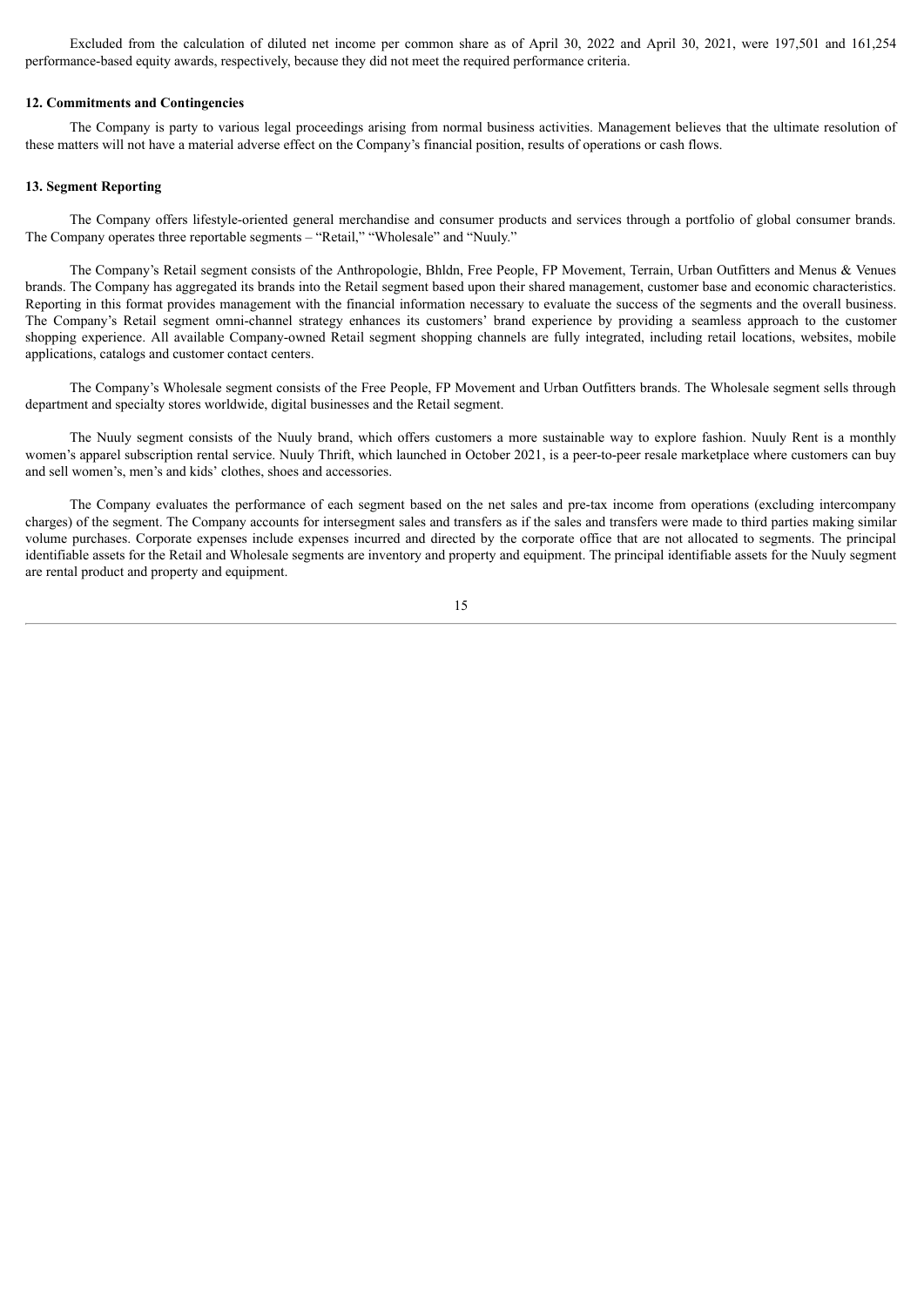The accounting policies of the reportable segments are the same as the policies described in Note 2, "Summary of Significant Accounting Policies," in the Notes to Consolidated Financial Statements included in the Company's Annual Report on Form 10-K for the fiscal year ended January 31, 2022. All of the Company's segments are highly diversified. No one customer constitutes more than 10% of the Company's total consolidated net sales. A summary of the information about the Company's operations by segment is as follows:

|                                       | <b>Three Months Ended</b><br>April 30, |           |               |           |
|---------------------------------------|----------------------------------------|-----------|---------------|-----------|
|                                       | 2022                                   |           |               | 2021      |
| <b>Net sales</b>                      |                                        |           |               |           |
| Retail operations                     | \$                                     | 963,435   | S.            | 857,486   |
| Wholesale operations                  |                                        | 69,071    |               | 66,578    |
| Nuuly operations                      |                                        | 22,849    |               | 7,820     |
| Intersegment elimination              |                                        | (3,421)   |               | (4, 469)  |
| Total net sales                       | \$                                     | 1,051,934 | \$            | 927,415   |
| Income (loss) from operations         |                                        |           |               |           |
| Retail operations                     | \$                                     | 55,541    | <sup>\$</sup> | 74,045    |
| Wholesale operations                  |                                        | 9,705     |               | 14,180    |
| Nuuly operations                      |                                        | (3,751)   |               | (3,282)   |
| Intersegment elimination              |                                        | 413       |               | 81        |
| Total segment operating income (loss) |                                        | 61,908    |               | 85,024    |
| General corporate expenses            |                                        | (15,671)  |               | (11, 521) |
| Total income (loss) from operations   | \$                                     | 46,237    | \$            | 73,503    |

|                                | April 30,<br>2022 |  | January 31,<br>2022 | April 30,<br>2021 |  |
|--------------------------------|-------------------|--|---------------------|-------------------|--|
| Inventory                      |                   |  |                     |                   |  |
| Retail operations              | \$<br>569,845     |  | 507,510             | 425,905           |  |
| Wholesale operations           | 60,108            |  | 62,189              | 51,872            |  |
| Total inventory                | 629.953           |  | 569,699             | 477,777           |  |
| <b>Rental product, net (1)</b> |                   |  |                     |                   |  |
| Nuuly operations               | 42,598            |  | 32,075              | 10,239            |  |
| Total rental product, net      | 42,598            |  | 32,075              | 10,239            |  |

(1) Rental product, net is included in "Deferred income taxes and other assets" in the Condensed Consolidated Balance Sheets.

| <b>Property and equipment, net</b> |  |           |          |         |
|------------------------------------|--|-----------|----------|---------|
| Retail operations                  |  | 1.117.689 | .113.294 | 958,855 |
| Wholesale operations               |  | 1,293     | 1.458    | 1,936   |
| Nuuly operations                   |  | 30.790    | 30,333   | 28,182  |
| Total property and equipment, net  |  | 1.149.772 | .145.085 | 988,973 |
|                                    |  |           |          |         |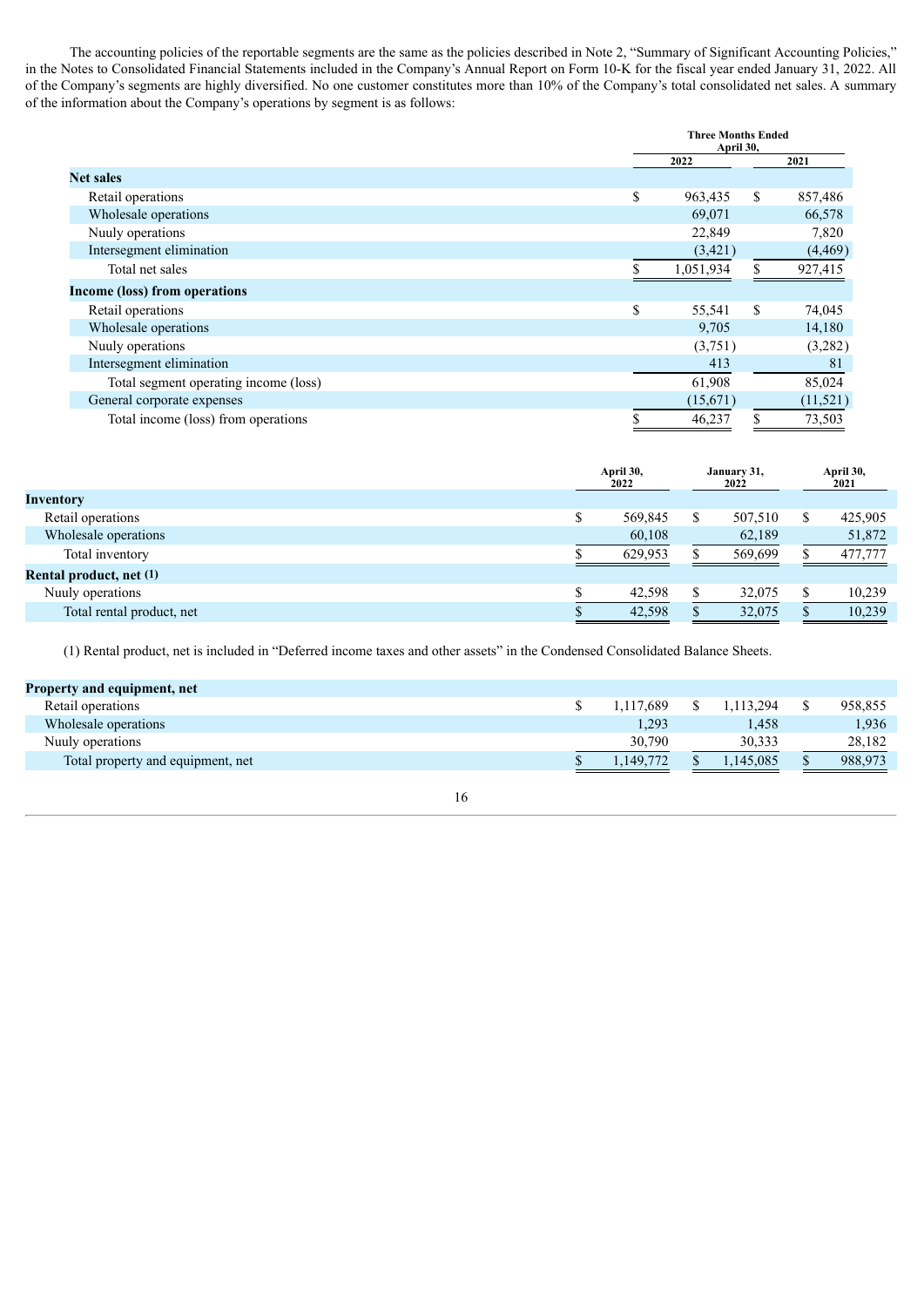The following tables summarize net sales and percentage of net sales from contracts with customers by merchandise category:

|                              | <b>Three Months Ended</b><br>April 30, |    |         |  |
|------------------------------|----------------------------------------|----|---------|--|
|                              | 2022                                   |    | 2021    |  |
| <b>Net sales</b>             |                                        |    |         |  |
| Apparel $(1)$                | \$<br>698,487                          | \$ | 607,802 |  |
| Home $(2)$                   | 162,810                                |    | 173,386 |  |
| Accessories (3)              | 119,805                                |    | 101,654 |  |
| Other $(4)$                  | 70,832                                 |    | 44,573  |  |
| Total net sales              | 1,051,934                              |    | 927,415 |  |
| As a percentage of net sales |                                        |    |         |  |
| Apparel (1)                  | 66%                                    |    | 65%     |  |
| Home $(2)$                   | 16%                                    |    | 19%     |  |
| Accessories (3)              | $11\%$                                 |    | 11%     |  |
| Other $(4)$                  | 7%                                     |    | $5\%$   |  |
| Total net sales              | 100%                                   |    | 100%    |  |

(1) Apparel includes intimates and activewear

(2) Home includes home furnishings, electronics, gifts and decorative items

(3) Accessories includes footwear, jewelry and handbags

(4) Other includes beauty, shipping and handling, the Menus & Venues brand and the Nuuly segment

Apparel, Home, and Accessories are sold through both the Retail and Wholesale segments. Revenue recognized from the Other category is primarily attributable to the Retail segment.

The Company has foreign operations primarily in Europe and Canada. Revenues and long-lived assets, based upon the Company's domestic and foreign operations, are as follows:

|                                    | April 30,<br>2022 | January 31,<br>2022 | April 30,<br>2021 |         |  |
|------------------------------------|-------------------|---------------------|-------------------|---------|--|
| <b>Property and equipment, net</b> |                   |                     |                   |         |  |
| Domestic operations                | 983.569           | 965,777             |                   | 789,456 |  |
| Foreign operations                 | 166.203           | 179.308             |                   | 199,517 |  |
| Total property and equipment, net  | 1.149.772         | ,145,085            |                   | 988,973 |  |

|                     | <b>Three Months Ended</b> | April 30, |         |
|---------------------|---------------------------|-----------|---------|
|                     | 2022                      |           |         |
| <b>Net Sales</b>    |                           |           |         |
| Domestic operations | 913,564                   |           | 826,795 |
| Foreign operations  | 138,370                   |           | 100,620 |
| Total net sales     | 1,051,934                 |           | 927,415 |

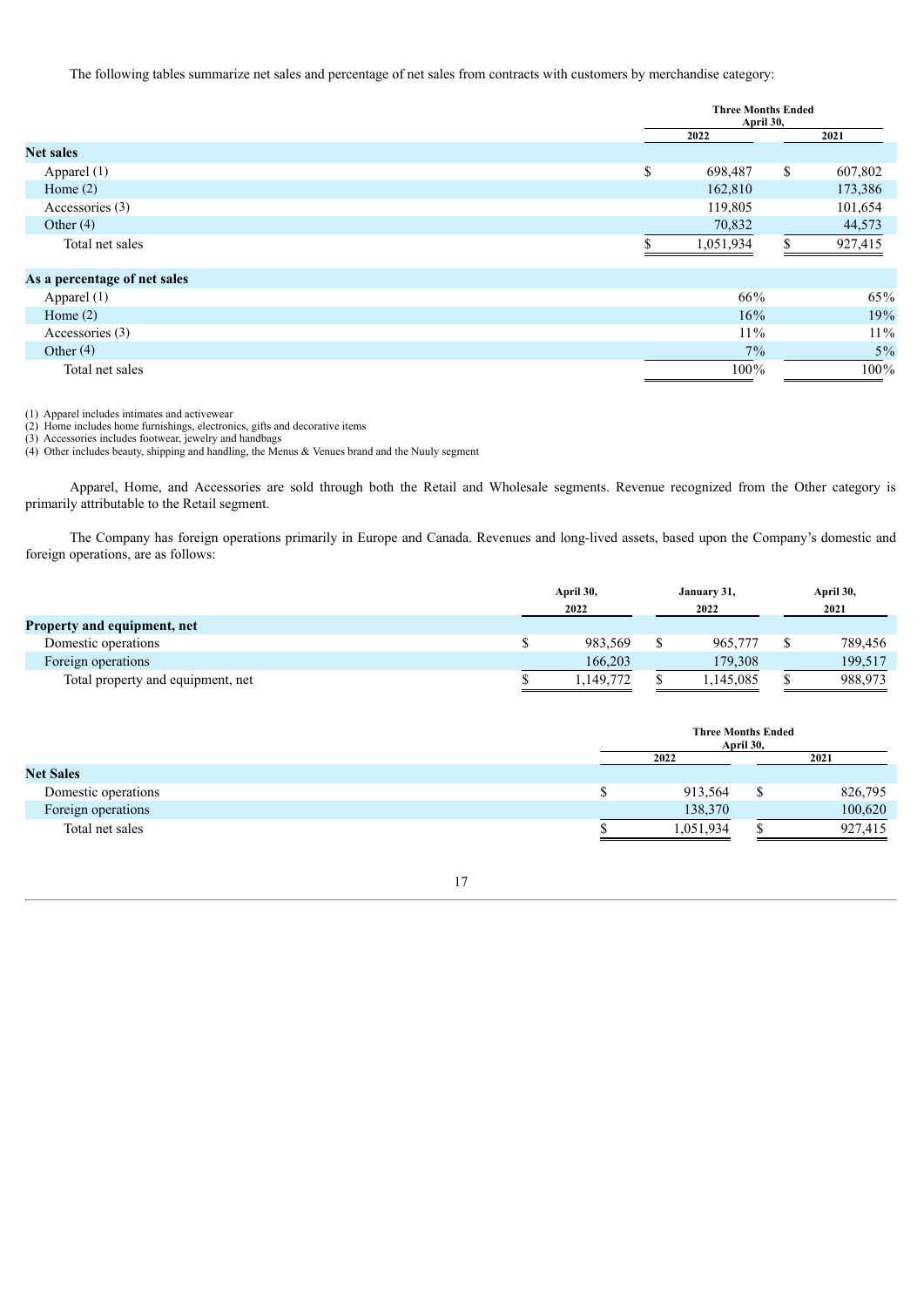# <span id="page-19-0"></span>**Item 2. Management's Discussion and Analysis of Financial Condition and Results of Operations**

Certain matters contained in this filing with the United States Securities and Exchange Commission ("SEC") may contain forward-looking statements and are being made pursuant to the "safe harbor" provisions of the Private Securities Litigation Reform Act of 1995. When used in this Quarterly Report on Form 10-Q, the words "project," "believe," "plan," "will," "anticipate," "expect" and similar expressions are intended to identify forward-looking statements, although not all forward-looking statements contain these identifying words. Any one, or all, of the following factors could cause actual financial results to differ materially from those financial results mentioned in the forward-looking statements; the impacts of public health crises such as the coronavirus (COVID-19) pandemic, overall economic and market conditions (including current levels of inflation) and worldwide political events and the resultant impact on consumer spending patterns and our pricing power, the difficulty in predicting and responding to shifts in fashion trends, changes in the level of competitive pricing and promotional activity and other industry factors, the effects of the implementation of the United Kingdom's withdrawal from membership in the European Union (commonly referred to as "Brexit"), including currency fluctuations, economic conditions and legal or regulatory changes, any effects of war (including geopolitical instability), terrorism and civil unrest, natural disasters, severe or unseasonable weather conditions (including as a result of climate change) or public health crises, increases in labor costs, raw material costs and transportation costs, availability of suitable retail space for expansion, timing of store openings, risks associated with international expansion, seasonal fluctuations in gross sales, response to new concepts, our ability to integrate acquisitions, risks associated with digital sales, our ability to maintain and expand our digital sales channels, any material disruptions or security breaches with respect to our technology systems, the departure of one or more key senior executives, import risks (including any shortage of transportation capacities or delays at ports), changes to U.S. and foreign trade policies (including the enactment of tariffs, border adjustment taxes or increases in duties or quotas), the closing or disruption of, or any damage to, any of our distribution centers, our ability to protect our intellectual property rights, failure of our manufacturers and third-party vendors to comply with our social compliance program, risks related to environmental, social and governance activities, changes in our effective income tax rate, changes in accounting standards and subjective assumptions, regulatory changes and legal matters and other risks identified in our filings with the SEC, including those set forth in Item 1A of our Annual Report on Form 10-K for the fiscal year ended January 31, 2022, filed on April 1, 2022. We disclaim any intent or obligation to update forward-looking statements even if experience or future changes make it clear that actual results may differ materially from any projected results *expressed or implied therein.*

Unless the context otherwise requires, all references to the "Company," "we," "us" or "our" refer to Urban Outfitters, Inc., together with its *subsidiaries.*

#### *Overview*

We operate under three reportable segments – Retail, Wholesale and Nuuly. Our Retail segment consists of our Anthropologie, Bhldn, Free People, FP Movement, Terrain, Urban Outfitters and Menus & Venues brands. Our Retail segment consumer products and services are sold directly to our customers through our retail locations, websites, mobile applications, social media and third-party digital platforms, catalogs and customer contact centers and franchisee-owned stores. The Wholesale segment consists of our Free People, FP Movement and Urban Outfitters brands that sell through department and specialty stores worldwide, digital businesses and our Retail segment. The Wholesale segment primarily designs, develops and markets apparel, intimates and activewear. Our Nuuly segment consists of the Nuuly brand, which offers customers a more sustainable way to explore fashion. Nuuly Rent is a monthly women's apparel subscription rental service. Nuuly Thrift, which launched in October 2021, is a peer-to-peer resale marketplace where users can buy and sell women's, men's and kids' clothes, shoes and accessories.

Our fiscal year ends on January 31. All references to our fiscal years refer to the fiscal years ended on January 31 in those years. For example, our fiscal year 2023 will end on January 31, 2023, and our fiscal year 2022 ended on January 31, 2022.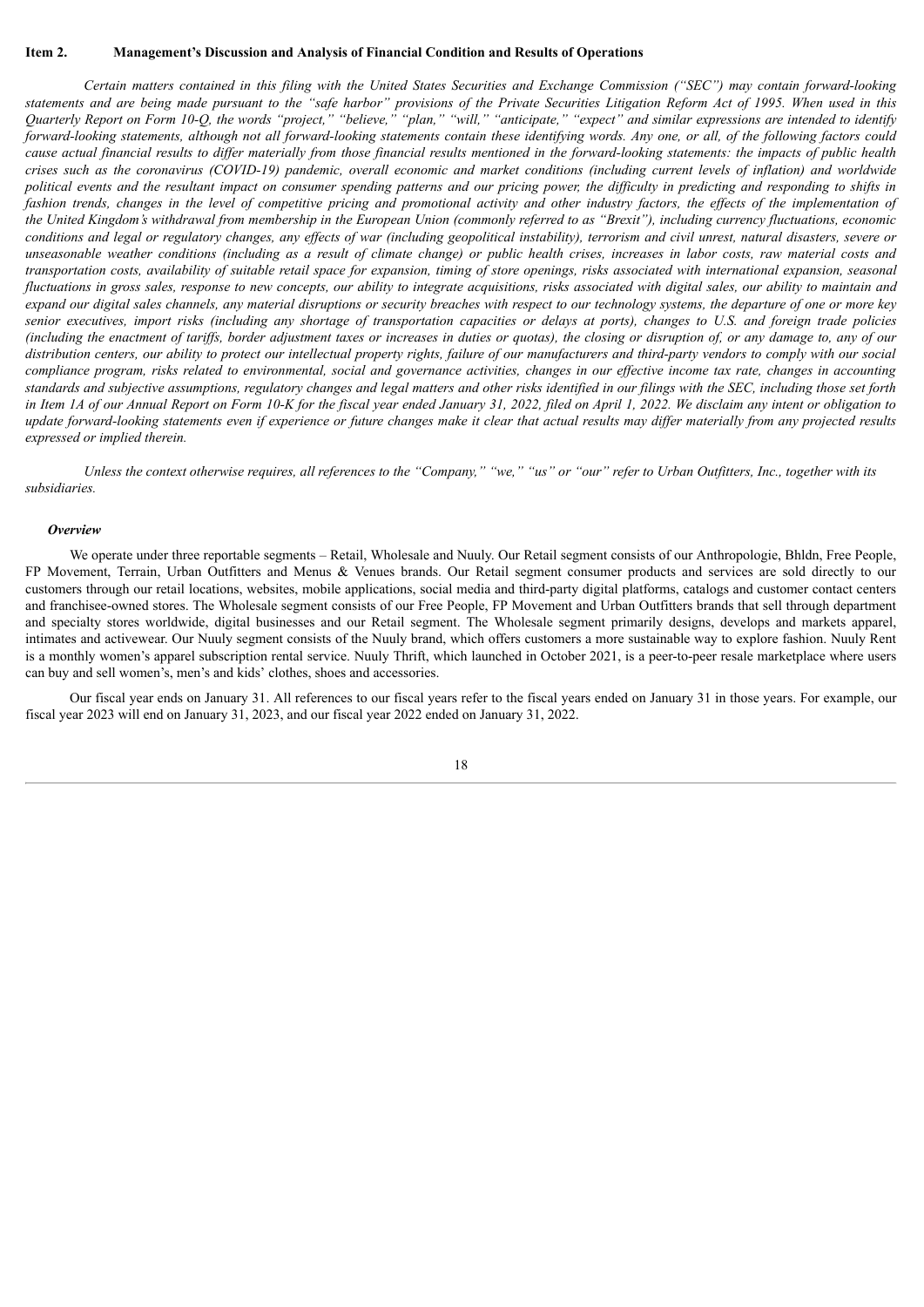#### **Impact of the Coronavirus Pandemic on Fiscal 2022**

The COVID-19 pandemic continued to negatively impact the Company's store operations during the beginning of fiscal 2022 with residual impacts on store traffic and store sales resulting from store closures, primarily in Europe and Canada, occupancy restrictions and reduced store hours globally. During the second quarter of fiscal 2022, all remaining COVID-19 government mandated store closures in Europe and Canada expired, although some capacity restrictions continued in certain European and Canadian stores. The COVID-19 pandemic and general unfavorable macro-economic conditions also disrupted the Company's global supply chain in fiscal 2022, leading to COVID-19 related factory and port closures, continued port congestion and shipping delays, which resulted in inventory receipt delays and an increase in inbound transportation costs. The Company made a strategic decision to start bringing certain product categories in earlier in the third and fourth quarters of fiscal 2022 in an attempt to minimize the impact of such disruptions on the ability to fulfill customer demand.

### **Impact of the Coronavirus Pandemic and Macroeconomic Uncertainties on Fiscal 2023 and Future Operations**

The COVID-19 pandemic and its effects on the global economy continued to impact the Company's operations during the first quarter of fiscal 2023 and related government and private sector responsive actions could continue to affect its business operations. The Company continues to experience COVID-19 related supply chain disruptions resulting in inventory receipt delays. Furthermore, the Company expects that our operations will continue to be influenced by general economic conditions resulting from COVID-19, such as labor shortages and the impact of inflation, including higher wages, increased merchandise costs and higher inbound transportation costs. In response, the Company is continuing to bring in certain merchandise earlier and diversify our supply chain. The Company cannot reasonably estimate the duration and severity of the COVID-19 pandemic or its effects on the global economy, which have had and may continue to have a material impact on its business. As a result, current financial information may not be necessarily indicative of future operating results and the Company's plans to address the impact of the COVID-19 pandemic may change. Additionally, ongoing global issues may affect our business and the global economy, including the geopolitical impact of Russia's invasion of Ukraine and any related economic or other sanctions.

#### *Retail Segment*

Our Retail segment omni-channel strategy enhances our customers' brand experience by providing a seamless approach to the customer shopping experience. All available Company-owned Retail segment shopping channels are fully integrated, including retail locations, websites, mobile applications, catalogs and customer contact centers. Our investments in areas such as marketing campaigns and technology advancements are designed to generate demand for the Retail segment omni-channel and not the separate store or digital channels. We manage and analyze our performance based on a single Retail segment omni-channel rather than separate channels and believe that the Retail segment omni-channel results present the most meaningful and appropriate measure of our performance.

Our comparable Retail segment net sales data is equal to the sum of our comparable store and comparable digital channel net sales. A store is considered to be comparable if it has been open at least 12 full months, unless it was materially expanded or remodeled within that year or was not otherwise operating at its full capacity within that year due to store specific closures from events such as damage from fire, flood and natural weather events. The Company did not remove stores that were closed or operating for an extended period of time at a reduced capacity due to the COVID-19 pandemic from the comparable stores net sales calculations. A digital channel is considered to be comparable if it has been operational for at least 12 full months. Sales from stores and digital channels that do not fall within the definition of comparable store or channel are considered to be non-comparable. Franchise net sales and the effects of foreign currency translation are also considered non-comparable.

We monitor Retail segment metrics including customer traffic, conversion rates, average units per transaction at our stores and on our websites and mobile applications and average unit selling price at our stores and average order value on our websites and mobile applications. We believe that changes in any of these metrics may be caused by a response to our brands' fashion offerings, our marketing campaigns, circulation of our catalogs and an overall growth in brand recognition.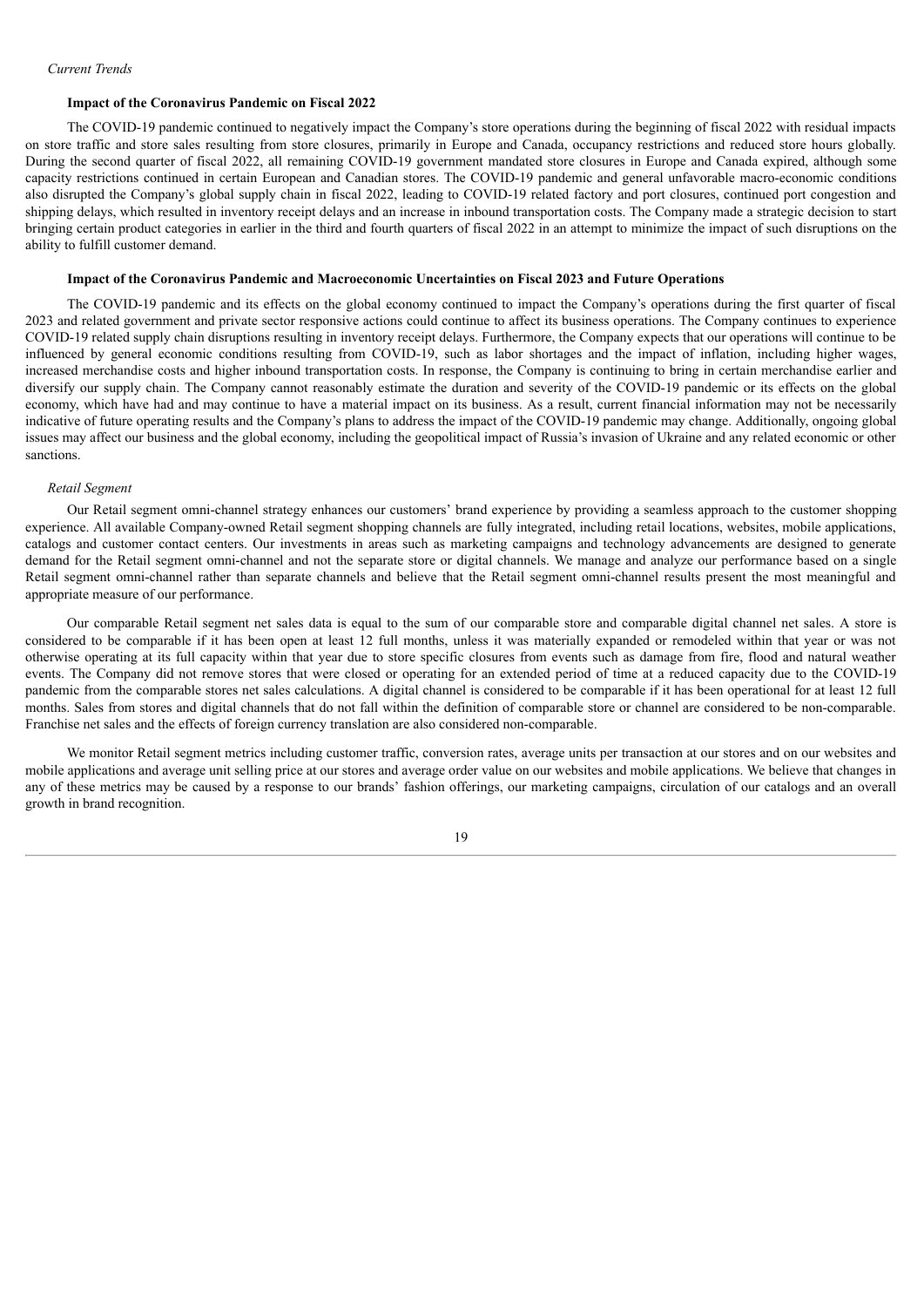Urban Outfitters targets young adults aged 18 to 28 through a unique merchandise mix, compelling store environment, social media and third-party digital platforms, websites and mobile applications and a product offering that includes women's and men's fashion apparel, activewear, intimates, footwear, accessories, home goods, electronics and beauty. A large portion of our merchandise is exclusive to Urban Outfitters, consisting of an assortment of products designed internally or designed in collaboration with third-party brands. Urban Outfitters stores are in street locations in large metropolitan areas and select university communities, specialty centers and enclosed malls that accommodate our customers' propensity not only to shop, but also to congregate with their peers. Urban Outfitters operates websites and mobile applications in North America and Europe that capture the spirit of the brand by offering a similar yet broader selection of merchandise as found in its stores and sells merchandise through franchisee-owned stores in the United Arab Emirates and Qatar. Urban Outfitters' North American Retail segment net sales accounted for approximately 24.7% of consolidated net sales for the three months ended April 30, 2022, compared to approximately 29.6% for the comparable period in fiscal 2022. European Retail segment net sales accounted for 8.9% of consolidated net sales for the three months ended April 30, 2022, compared to approximately 7.4% for the comparable period in fiscal 2022.

The Anthropologie Group consists of the Anthropologie, Bhldn and Terrain brands. Merchandise at the Anthropologie brand is tailored to sophisticated and contemporary women aged 28 to 45. The internally designed and third-party brand product assortment includes women's apparel, accessories, intimates, shoes, home furnishings, a diverse array of gifts and decorative items and beauty and wellness. The Bhldn brand emphasizes every element that contributes to a wedding. The Bhldn brand offers a curated collection of heirloom quality wedding gowns, bridesmaid frocks, party dresses, assorted jewelry, head pieces, footwear, lingerie and decorations. The Terrain brand is designed to appeal to women and men interested in a creative and sophisticated outdoor living and gardening experience. Merchandise includes lifestyle home, garden and outdoor living products, antiques, live plants, flowers, wellness products and accessories. In addition to individual brand stores, the Anthropologie Group operates expanded format stores that include multiple Anthropologie Group brands, which allows for the presentation of an expanded assortment of products in certain categories. Anthropologie Group stores are located in specialty centers, upscale street locations and enclosed malls. The Anthropologie Group operates websites and mobile applications in North America and Europe that capture the spirit of its brands by offering a similar yet broader selection of merchandise as found in its stores, offers a catalog in North America that markets select merchandise, most of which is also available in Anthropologie brand stores and sells merchandise through franchisee-owned stores in the United Arab Emirates and Qatar. The Anthropologie Group's North American Retail segment net sales accounted for approximately 38.1% of consolidated net sales for the three months ended April 30, 2022, compared to approximately 36.5% for the comparable period in fiscal 2022. European Retail segment net sales accounted for 1.8% of consolidated net sales for the three months ended April 30, 2022, compared to approximately 1.6% for the comparable period in fiscal 2022.

The Free People Group consists of the Free People and FP Movement brands. The Free People brand focuses its product offering on private label merchandise targeted to young contemporary women aged 25 to 30 and provides a unique merchandise mix of casual women's apparel, intimates, FP Movement activewear, shoes, accessories, home products, gifts and beauty and wellness. The FP Movement brand offers performance-ready activewear, beyond-the-gym staples and wellness essentials. Free People Group stores are located in enclosed malls, upscale street locations and specialty centers. The Free People Group operates websites and mobile applications in North America and Europe that capture the spirit of the brand by offering a similar yet broader selection of merchandise as found in its stores, as well as substantially all of the Free People and FP Movement wholesale offerings. The Free People Group also offers catalogs that market select merchandise, most of which is also available in our Free People and FP Movement stores. The Free People Group's North American Retail segment net sales accounted for approximately 16.8% of consolidated net sales for the three months ended April 30, 2022, compared to approximately 16.1% for the comparable period in fiscal 2022. European Retail segment net sales accounted for less than 1.0% of consolidated net sales for the three months ended April 30, 2022, and the comparable period in fiscal 2022.

The Menus & Venues brand focuses on a dining experience that provides excellence in food, beverage and service. The Menus & Venues brand net sales accounted for less than 1.0% of consolidated net sales for the three months ended April 30, 2022, and the comparable period in fiscal 2022.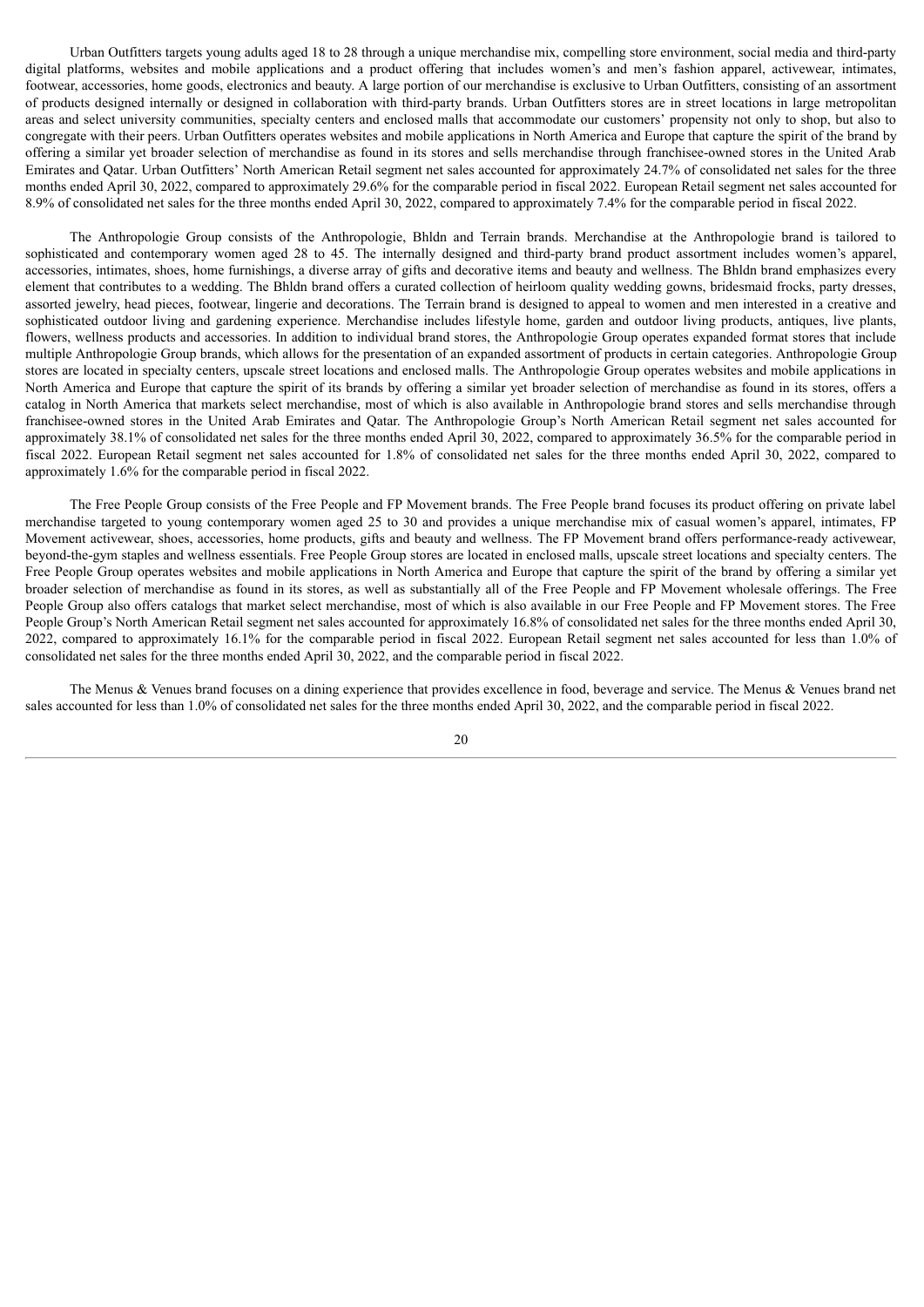Net sales from the Retail segment accounted for approximately 91.6% of consolidated net sales for the three months ended April 30, 2022, compared to 92.5% for the comparable period in fiscal 2022.

Store data for the three months ended April 30, 2022 was as follows:

|                                         | January 31, | <b>Stores</b>  | <b>Stores</b> | April 30, |
|-----------------------------------------|-------------|----------------|---------------|-----------|
|                                         | 2022        | Opened         | <b>Closed</b> | 2022      |
| <b>Urban Outfitters</b>                 |             |                |               |           |
| <b>United States</b>                    | 184         | $\overline{2}$ | (1)           | 185       |
| Canada                                  | 18          |                |               | 18        |
| Europe                                  | 59          |                |               | 59        |
| <b>Urban Outfitters Global Total</b>    | 261         | $\overline{2}$ | (1)           | 262       |
| <b>Anthropologie Group</b>              |             |                |               |           |
| <b>United States</b>                    | 206         |                | (1)           | 205       |
| Canada                                  | 11          |                |               | 11        |
| Europe                                  | 21          |                |               | 21        |
| <b>Anthropologie Group Global Total</b> | 238         |                | (1)           | 237       |
| <b>Free People Group</b>                |             |                |               |           |
| United States (1)                       | 162         |                | (1)           | 162       |
| Canada                                  | 5           |                |               | 5         |
| Europe                                  | 6           |                |               | 7         |
| <b>Free People Group Global Total</b>   | 173         | $\overline{2}$ | (1)           | 174       |
| <b>Menus &amp; Venues</b>               |             |                |               |           |
| <b>United States</b>                    | 10          |                |               | 11        |
| Menus & Venues Total                    | 10          |                |               | 11        |
| <b>Total Company-Owned Stores</b>       | 682         | 5              | (3)           | 684       |
| <b>Franchisee-Owned Stores (2)</b>      | 3           | 3              |               | 6         |
| <b>Total URBN</b>                       | 685         | 8              | (3)           | 690       |

(1) One FP Movement store was opened during the three months ended April 30, 2022. 21 FP Movement stores were open as of April 30, 2022.

(2) Franchisee-owned stores are located in the United Arab Emirates and Qatar.

Selling square footage by brand as of April 30, 2022 and 2021 was as follows:

|                                        | April 30,<br>2022 | April 30,<br>2021 | Change   |
|----------------------------------------|-------------------|-------------------|----------|
| Selling square footage (in thousands): |                   |                   |          |
| Urban Outfitters                       | 2,270             | 2,224             | $2.1\%$  |
| Anthropologie Group                    | 1,810             | 1,816             | $-0.3\%$ |
| Free People Group $(1)$                | 368               | 338               | 8.9%     |
| <b>Total URBN (2)</b>                  | 4,448             | 4,378             | $1.6\%$  |

(1) Selling square footage for FP Movement was 27 and 3, as of April 30, 2022 and 2021, respectively.

(2) Menus & Venues restaurants and franchisee-owned stores are not included in selling square footage.

We plan for future store growth for all three brands to come from expansion domestically and internationally, which may include opening stores in new and existing markets or entering into additional franchise or joint venture agreements. We plan for future digital channel growth to come from expansion domestically and internationally.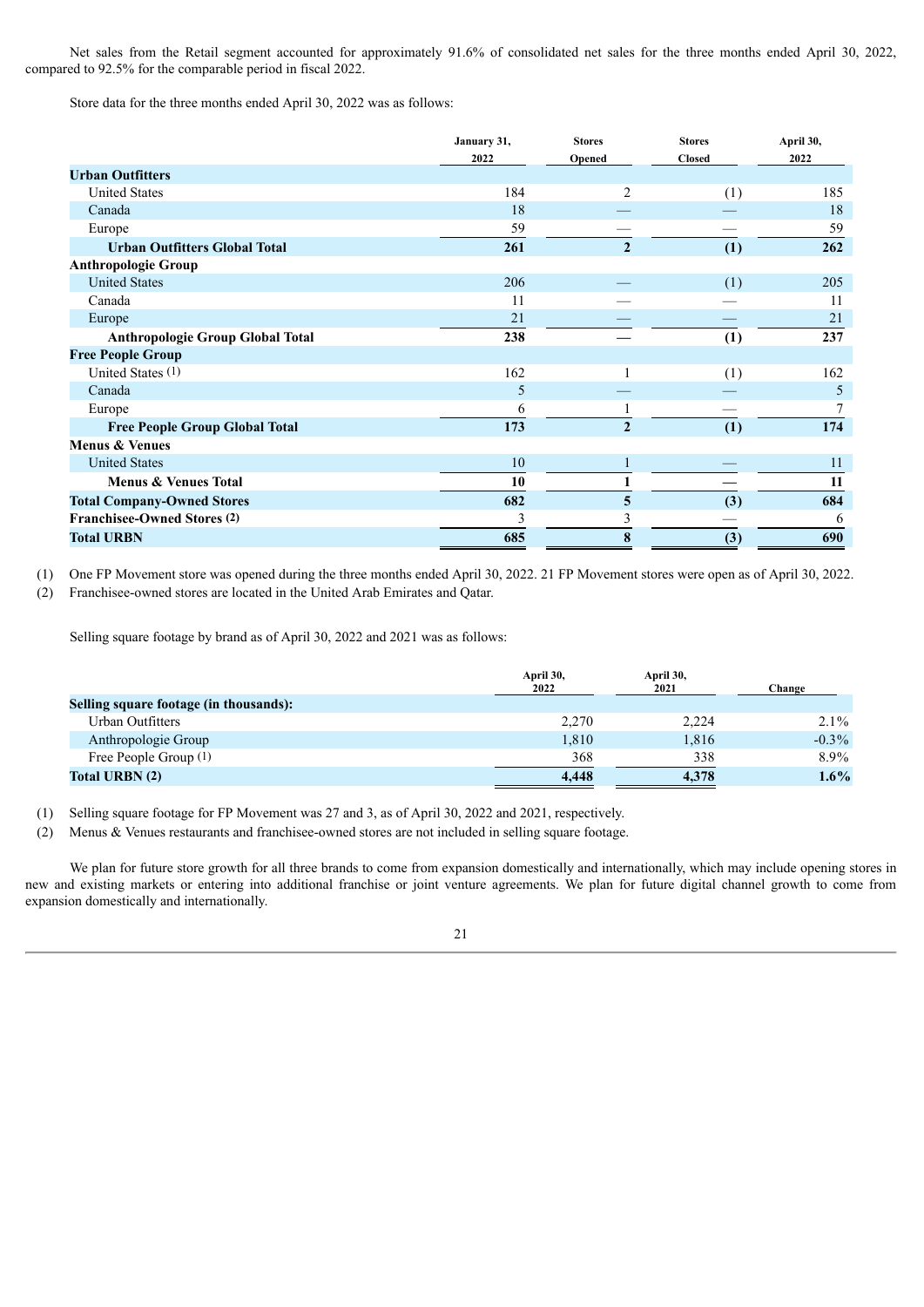Projected openings and closings for fiscal 2023 are as follows:

|                                   | January 31, | Projected       | Projected       | January 31, |
|-----------------------------------|-------------|-----------------|-----------------|-------------|
|                                   | 2022        | <b>Openings</b> | <b>Closings</b> | 2023        |
| Urban Outfitters                  | 261         |                 |                 | 262         |
| Anthropologie Group               | 238         |                 | (8)             | 237         |
| Free People Group (1)             | 173         | 22              |                 | 194         |
| Menus & Venues                    | 10          |                 |                 |             |
| <b>Total Company-Owned Stores</b> | 682         | 38              | (16)            | 704         |
| Franchisee-Owned Stores           |             |                 |                 | 8           |
| <b>Total URBN</b>                 | 685         | 43              | (16)            | 712         |

(1) Includes 12 FP Movement projected store openings.

# *Wholesale Segment*

Our Wholesale segment consists of the Free People, FP Movement and Urban Outfitters brands that sell through department and specialty stores worldwide, third-party digital businesses and our Retail segment. The Wholesale segment primarily designs, develops and markets young women's contemporary casual apparel, intimates, FP Movement activewear and shoes under the Free People brand and the BDG and "iets frans" brand apparel collections under the Urban Outfitters brand. Our Wholesale segment net sales accounted for approximately 6.2% of consolidated net sales for the three months ended April 30, 2022, compared to 6.7% for the comparable period in fiscal 2022.

### *Nuuly Segment*

Our Nuuly segment consists of the Nuuly brand, which includes Nuuly Rent and Nuuly Thrift. Nuuly Rent is a monthly women's apparel subscription rental service. For a monthly fee, Nuuly subscribers can select rental product from a wide selection of the Company's own brands, third-party brands and one-of-a-kind vintage pieces via a custom-built, digital platform. Subscribers select their products each month, wear them as often as they like and then swap into new products the following month. Subscribers are also able to purchase the rented product. Nuuly Thrift, which launched in October 2021, is a peer-to-peer resale marketplace where customers can buy and sell women's, men's and kids' apparel, shoes and accessories. Sellers on Nuuly Thrift can transfer their earnings to their bank account or convert them to "Nuuly Cash," a gift card with a bonus to be used at any of the Company's brands. The Company earns a commission based on sales made in the marketplace. Our Nuuly segment net sales accounted for approximately 2.2% of consolidated net sales for the three months ended April 30, 2022, compared to less than 1.0% for the comparable period in fiscal 2022.

### *Critical Accounting Policies and Estimates*

Our Condensed Consolidated Financial Statements have been prepared in accordance with generally accepted accounting principles in the United States. These generally accepted accounting principles require management to make estimates and assumptions that affect the reported amounts of assets, liabilities, net sales and expenses during the reporting period.

Our senior management has reviewed the critical accounting policies and estimates with the Audit Committee of our Board of Directors. Our significant accounting policies are described in Note 2, "Summary of Significant Accounting Policies," in the Notes to our Consolidated Financial Statements for the fiscal year ended January 31, 2022, which are included in our Annual Report on Form 10-K filed with the SEC on April 1, 2022. Critical accounting policies are those that are most important to the portrayal of our financial condition, results of operations and cash flows and require management's most difficult, subjective and complex judgments, often as a result of the need to make estimates about the effect of matters that are inherently uncertain. If actual results were to differ significantly from estimates made, the reported results could be materially affected. We are not currently aware of any reasonably likely events or circumstances that would cause our actual results to be materially different from our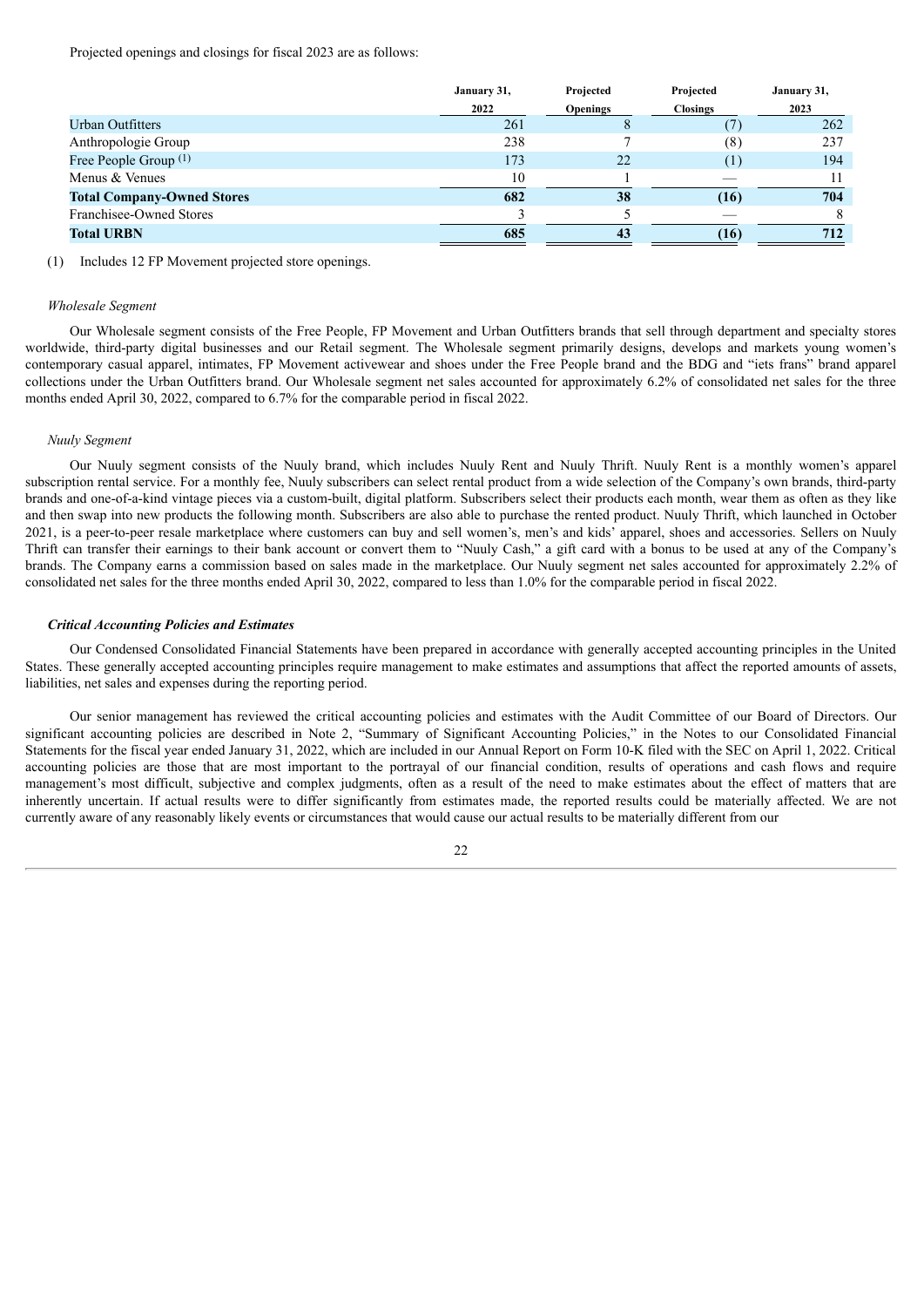estimates. There have been no significant changes to our critical accounting policies during the three months ended April 30, 2022.

#### *Results of Operations*

#### *As a Percentage of Net Sales*

The table below sets forth, for the periods indicated, certain income statement data and the percentage of our net sales represented by such data. The table should be read in conjunction with the discussion that follows.

### **Three Months Ended April 30, 2022 (Fiscal 2023) Compared To Three Months Ended April 30, 2021 (Fiscal 2022)**

| <i>(amounts in millions)</i><br><b>Three Months Ended</b> |  |         |                      |           |       |                      |
|-----------------------------------------------------------|--|---------|----------------------|-----------|-------|----------------------|
|                                                           |  |         |                      | April 30, |       |                      |
|                                                           |  |         | 2022                 |           |       | 2021                 |
| Net sales                                                 |  | 1,051.9 | $100.0 \%$           | .ъ        | 927.4 | 100.0 %              |
| Cost of sales                                             |  | 728.6   | 69.3                 |           | 626.7 | 67.6                 |
| Gross profit                                              |  | 323.3   | 30.7                 |           | 300.7 | 32.4                 |
| Selling, general and administrative expenses              |  | 277.1   | 26.3                 |           | 227.2 | 24.5                 |
| Income from operations                                    |  | 46.2    | 4.4                  |           | 73.5  | 7.9                  |
| Other loss, net                                           |  | (2.0)   | (0.2)                |           | (0.2) | (0.0)                |
| Income before income taxes                                |  | 44.2    | 4.2                  |           | 73.3  | 7.9                  |
| Income tax expense                                        |  | 12.7    | 1.2                  |           | 19.8  | 2.1                  |
| Net income                                                |  | 31.5    | 3.0<br>$\frac{0}{0}$ |           | 53.5  | 5.8<br>$\frac{0}{0}$ |

Net sales for the first quarter of fiscal 2023 were \$1.05 billion, compared to \$927.4 million in the first quarter of fiscal 2022. The \$124.5 million increase was attributable to a \$106.0 million, or 12.4%, increase in Retail segment net sales, a \$3.5 million, or 5.7%, increase in Wholesale segment net sales and an increase in Nuuly segment net sales of \$15.0 million. Retail segment net sales for the first quarter of fiscal 2023 accounted for 91.6% of total net sales compared to 92.5% of total net sales in the first quarter of fiscal 2022.

The increase in our Retail segment net sales during the first quarter of fiscal 2023 was due to an increase of \$91.1 million, or 10.9%, in Retail segment comparable net sales, and an increase of \$14.9 million in non-comparable net sales, including the net impact of store openings and closings since the prior comparable period and the impact of foreign currency translation. Retail segment comparable net sales increased 18.5% at the Anthropologie Group, 14.8% at the Free People Group, and 1.0% at Urban Outfitters. Retail segment comparable net sales increased in both North America and Europe. The relative proportion of Retail segment sales attributable to store and digital channels changed significantly due in large part to the temporary store closures and occupancy restrictions in the United States, Europe and Canada in the prior year quarter resulting from the COVID-19 pandemic. With those restrictions lifted in the current year quarter, Retail segment comparable sales increased due to double-digit growth in retail store sales due to higher traffic and transactions as well as an increase in average unit selling price, partially offset by a decrease in units per transaction and a decrease in conversion rate. Higher retail store sales were partially offset by mid single-digit negative digital channel sales due to decreases in sessions, units per transaction and conversion rate, which were only partially offset by an increase in average order value. The increase in non-comparable net sales during the first quarter of fiscal 2023 was primarily due to net new store openings and a recovery from the negative impact of the COVID-19 pandemic in the first quarter of fiscal 2022, which resulted in reduced store traffic and lower store productivity in the 61 new Company-owned stores and restaurants opened and 21 Companyowned stores and restaurants closed since the prior comparable period.

The increase in Wholesale segment net sales in the first quarter of fiscal 2023, as compared to the first quarter of fiscal 2022, was primarily due to a \$4.8 million, or 8.5%, increase in sales for the Free People Group, which was primarily driven by an increase in sales to department stores and specialty customers.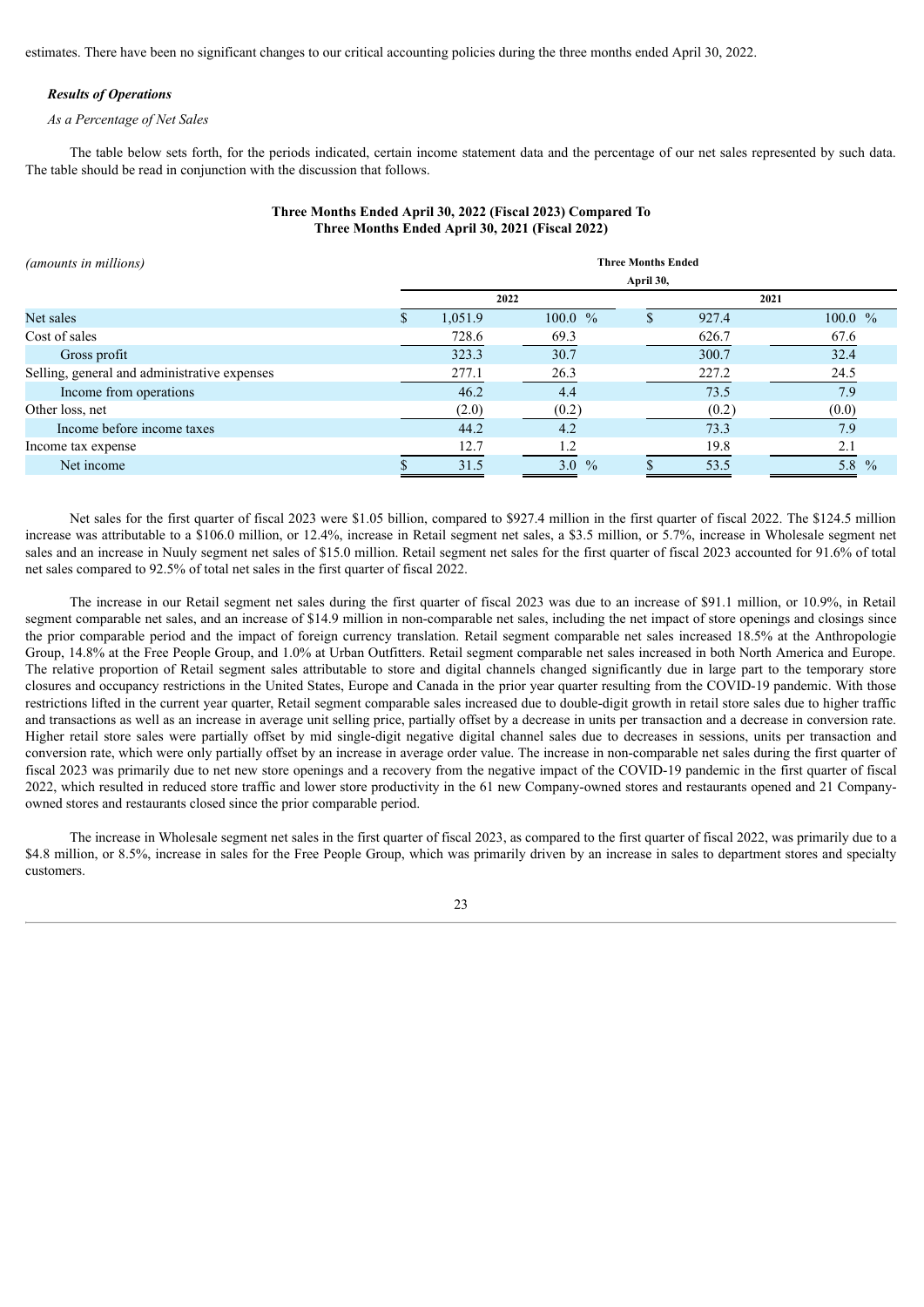Gross profit percentage for the first quarter of fiscal 2023 decreased to 30.7% of net sales, from 32.4% of net sales in the first quarter of fiscal 2022. Gross profit increased to \$323.3 million for the first quarter of fiscal 2023 from \$300.7 million in the first quarter of fiscal 2022. The decrease in gross profit rate was primarily due to lower initial merchandise markups driven largely by higher inbound transportation expenses and raw materials costs.

Total inventory at April 30, 2022, as compared to April 30, 2021, increased by \$152.2 million, or 31.9%, to \$630.0 million. Retail segment comparable inventory at cost increased by 35.3% as compared to April 30, 2021. The increase in inventory was driven by three factors: (1) increased product costs driven by higher inbound transportation expenses and raw materials costs; (2) ongoing global supply chain constraints, leading us to extend our lead times and hold more inventory; and (3) lower than expected Urban Outfitters brand sales in the first quarter of fiscal 2023, resulting in increased inventory levels.

Selling, general and administrative expenses increased by \$49.9 million, or 22.0%, to \$277.1 million in the first quarter of fiscal 2023, compared to the first quarter of fiscal 2022. Selling, general and administrative expenses as a percentage of net sales increased in the first quarter of fiscal 2023 to 26.3% of net sales, compared to 24.5% of net sales for the first quarter of fiscal 2022. The increase in rate as a percentage of net sales and increase in selling, general and administrative dollars was primarily related to increased store payroll expenses incurred to support a higher penetration of retail store sales to total net sales.

Income from operations was 4.4% of net sales, or \$46.2 million, for the first quarter of fiscal 2023 compared to 7.9% of net sales, or \$73.5 million, for the first quarter of fiscal 2022. The decrease in dollars was primarily due to the increase in selling, general and administrative expenses to support the increase in retail store sales. The decrease in rate was primarily due to the lower gross profit rate and deleverage in selling, general and administrative expenses in the quarter.

Our effective tax rate for the first quarter of fiscal 2023 was 28.7% compared to 27.0% in the first quarter of fiscal 2022. The change in effective tax rate for the three months ended April 30, 2022, was primarily driven by the ratio of foreign taxable earnings to global taxable earnings.

#### *Liquidity and Capital Resources*

The following tables set forth certain balance sheet and cash flow data for the periods indicated. These tables should be read in the conjunction with the discussion that follows:

| <i>(amounts in millions)</i>                     |                   |                     |                   |
|--------------------------------------------------|-------------------|---------------------|-------------------|
|                                                  | April 30,<br>2022 | January 31,<br>2022 | April 30,<br>2021 |
| Cash, cash equivalents and marketable securities | 438.7             | 669.6               | 629.4             |
| Working capital                                  | 288.0             | 304.3               | 389.4             |

|                                                     | <b>Three Months Ended</b><br>April 30, |        |
|-----------------------------------------------------|----------------------------------------|--------|
|                                                     | 2022                                   | 2021   |
| Net cash (used in) provided by operating activities | (79.6)                                 | 37.1   |
| Net cash provided by (used in) investing activities | 13.6                                   | (63.6) |
| Net cash used in financing activities               | (68.7)                                 | (6.3)  |

The decrease in working capital as of April 30, 2022, as compared to April 30, 2021, was primarily due to the net decrease in cash, cash equivalents and current marketable securities, partially offset by increased inventory levels in the current quarter.

During the last two years, we have satisfied our cash requirements primarily through our cash flow from operating activities, and in the first three months of fiscal 2023, additionally through the sale and maturities of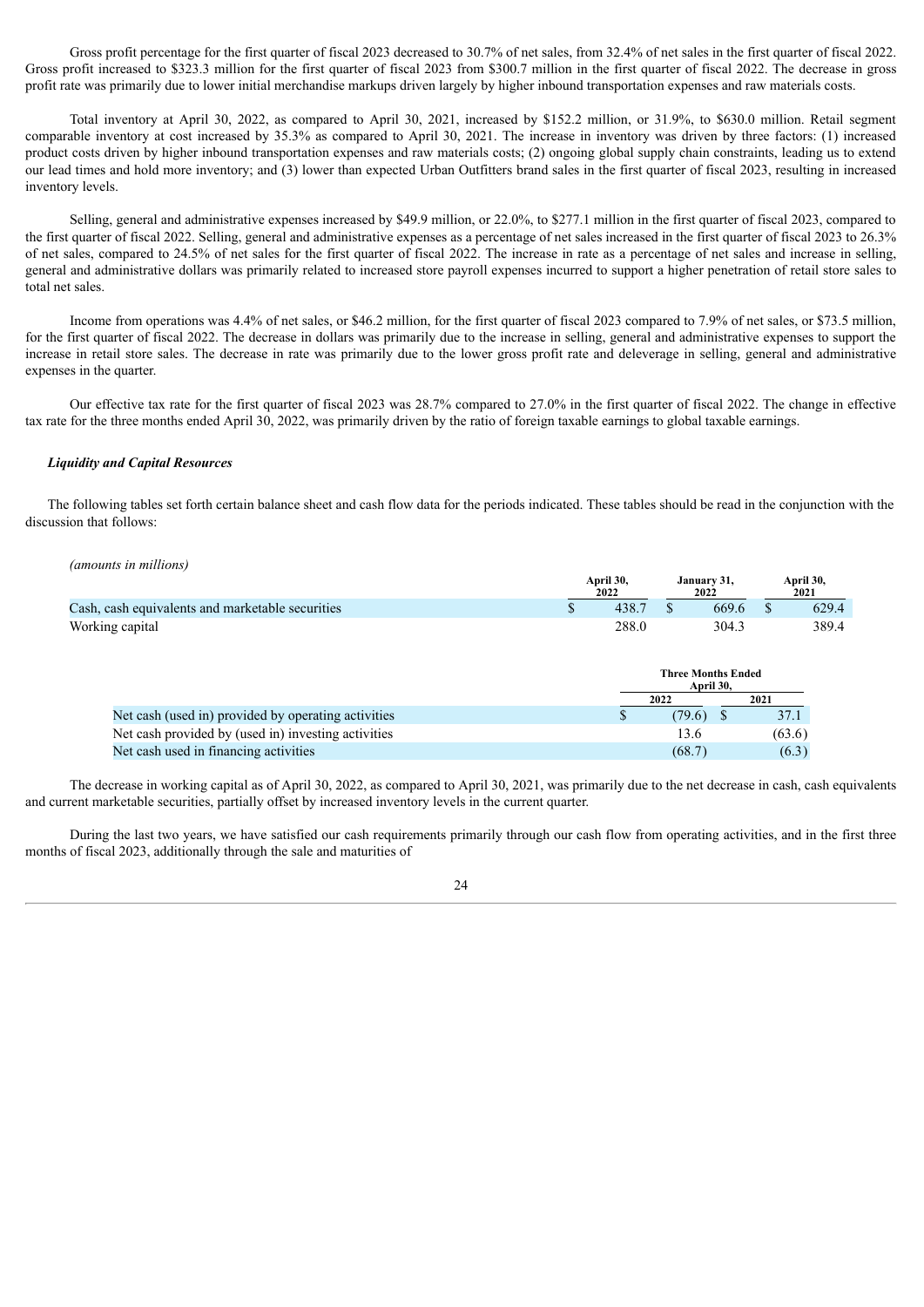marketable securities. Our primary uses of cash have been to fund business operations, purchase inventory, expand our fulfillment centers, open new stores and repurchase our common shares.

# *Cash Flows from Operating Activities*

Our major source of cash from operations was merchandise sales and our primary outflow of cash from operations was for the payment of operational costs. Cash used in operating activities in the first quarter of fiscal 2023 compared to cash provided by operating activities in the first quarter of 2022 was driven by a higher payment of accrued incentive-based compensation in the first quarter of fiscal 2023 as compared to the prior year quarter due to the financial results in the respective preceding fiscal years and the timing of accounts receivable.

#### *Cash Flows from Investing Activities*

Cash provided by investing activities in the first quarter of fiscal 2023 primarily related to sales and maturities of marketable securities, partially offset by the purchases of property and equipment and marketable securities. Cash used in investing activities in the first quarter of fiscal 2022 primarily related to purchases of marketable securities and property and equipment, partially offset by the sales and maturities of marketable securities. Cash paid for property and equipment in the first quarter of fiscal 2023 and 2022 was \$73.7 million and \$42.6 million, respectively, which was primarily used to expand our fulfillment center network in both periods.

### *Cash Flows from Financing Activities*

Cash used in financing activities in the first quarter of fiscal 2023 primarily related to repurchases of our common shares under our share repurchase programs and from employees to meet payroll withholding requirements on vested awards. Cash used in financing activities in the first quarter of fiscal 2022 primarily related to share repurchases of our common shares from employees to meet payroll withholding requirements on vested awards.

#### *Credit Facilities*

See Note 6, "Debt," of the Notes to our Condensed Consolidated Financial Statements included in this Quarterly Report on Form 10-Q for additional information regarding the Company's debt.

#### *Capital and Operating Expenditures*

During fiscal 2023, we plan to complete construction on a new omni-channel fulfillment center in Kansas City, Kansas (which we expect to be fully operational in fiscal 2024), open approximately 38 new Company-owned retail locations, expand or relocate certain existing retail locations, invest in new products, markets and brands, purchase inventory for our operating segments at levels appropriate to maintain our planned sales, upgrade our systems, improve and expand our digital capabilities and invest in omni-channel marketing when appropriate. We may also repurchase common shares. We believe that our new brand initiatives, new store openings, merchandise expansion programs, international growth opportunities and our marketing, social media, website and mobile initiatives are significant contributors to our sales. During fiscal 2023, we plan to continue our investment in these initiatives for all brands. We anticipate our capital expenditures during fiscal 2023 to be approximately \$225 million, a portion of which will be to support new and expanded fulfillment and distribution centers. All fiscal 2023 capital expenditures are expected to be financed by cash flow from operating activities, existing cash and cash equivalents and sales and maturities of marketable securities. We believe that our new store investments generally have the potential to generate positive cash flow within a year; however, the impact of the COVID-19 pandemic may result in a slightly longer timeframe. We may also enter into one or more acquisitions or transactions related to the expansion of our brand offerings, including additional franchise and joint venture agreements. We believe that our existing cash and cash equivalents, availability under our current credit facilities and future cash flows provided by operations will be sufficient to fund these initiatives.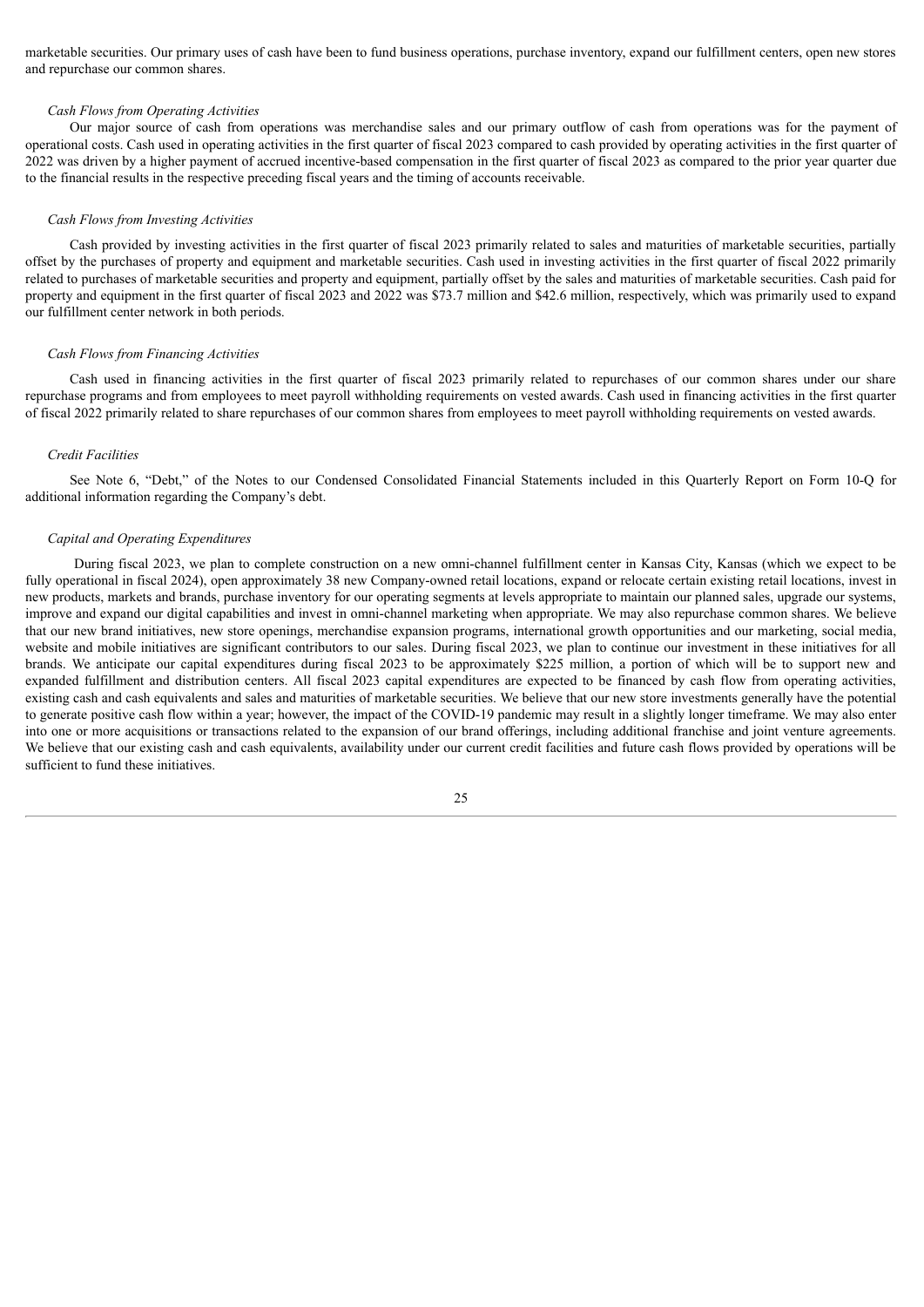### *Share Repurchases*

See Note 9, "Shareholders' Equity," of the Notes to our Condensed Consolidated Financial Statements included in this Quarterly Report on Form 10-Q for additional information regarding the Company's share repurchases.

#### *Other Matters*

See Note 1, "Basis of Presentation," *Recent Accounting Pronouncements*, of the Notes to our Condensed Consolidated Financial Statements included in this Quarterly Report on Form 10-Q for a description of recent accounting pronouncements.

# <span id="page-27-0"></span>**Item 3. Quantitative and Qualitative Disclosures About Market Risk**

There have been no material changes to our quantitative or qualitative disclosures found in Item 7A, "Quantitative and Qualitative Disclosures About Market Risk," in the Company's Annual Report on Form 10-K for the fiscal year ended January 31, 2022.

### <span id="page-27-1"></span>**Item 4. Controls and Procedures**

We maintain disclosure controls and procedures designed to ensure that information required to be disclosed by us in our Securities Exchange Act of 1934 reports is recorded, processed, summarized and reported on a timely basis and that such information is accumulated and communicated to management, including the Principal Executive Officer and the Principal Financial Officer, as appropriate, to allow timely decisions regarding the required disclosure. As of the end of the period covered by this Quarterly Report on Form 10-Q, an evaluation was performed under the supervision and with the participation of our management, including the Principal Executive Officer and the Principal Financial Officer, of the effectiveness of the design and operation of these disclosure controls and procedures. Based on that evaluation, the Principal Executive Officer and the Principal Financial Officer concluded that our disclosure controls and procedures were effective.

There have been no changes in our internal controls over financial reporting during the three months ended April 30, 2022 that have materially affected, or are reasonably likely to materially affect, our internal controls over financial reporting.

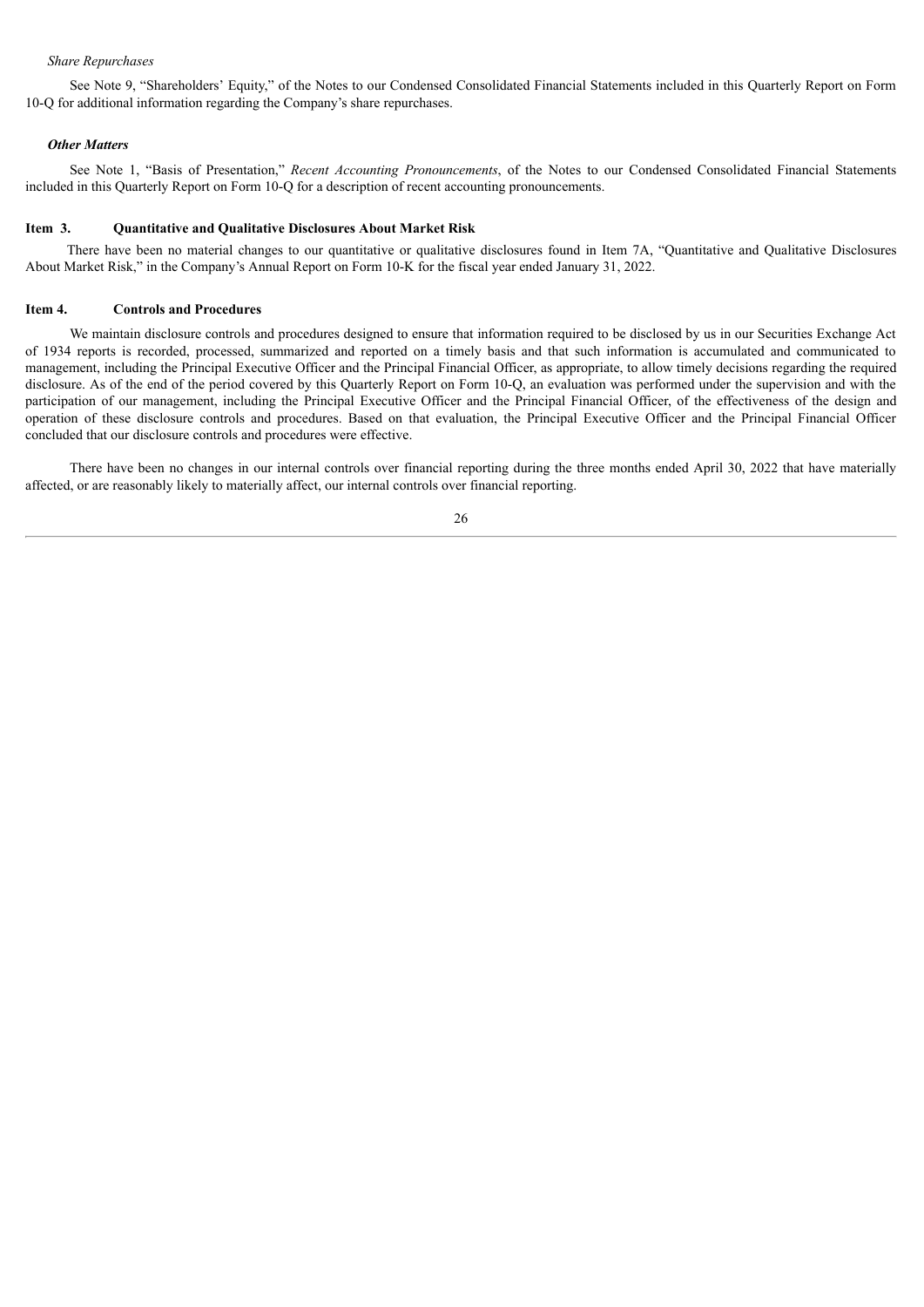# **PART II OTHER INFORMATION**

# <span id="page-28-0"></span>**Item 1. Legal Proceedings**

We are party to various legal proceedings arising from normal business activities. Management believes that the ultimate resolution of these matters will not have a material adverse effect on our financial position, results of operations or cash flows.

# <span id="page-28-1"></span>**Item 1A. Risk Factors**

There have been no material changes in our risk factors since January 31, 2022. Please refer to our Annual Report on Form 10-K for the fiscal year ended January 31, 2022, filed with the SEC on April 1, 2022, for our risk factors.

# **Item 2. Unregistered Sales of Equity Securities and the Use of Proceeds**

### **Issuer Purchase of Equity Securities**

<span id="page-28-2"></span>A summary of the repurchase activity under the Company's share repurchase programs for the quarter ended April 30, 2022 is as follows:

| Period                                     | <b>Total Number</b><br>of Shares Purchased |    | <b>Average Price</b><br>Paid per share | <b>Total Number</b><br>of Shares Purchased<br>as Part of<br><b>Publicly</b><br>Announced<br><b>Plans</b><br>or Programs | <b>Maximum</b><br>Number of<br><b>Shares that</b><br><b>May Yet</b><br><b>Be Purchased</b><br>Under the<br><b>Plans or</b><br>Programs (2) |
|--------------------------------------------|--------------------------------------------|----|----------------------------------------|-------------------------------------------------------------------------------------------------------------------------|--------------------------------------------------------------------------------------------------------------------------------------------|
| February 1, 2022 through February 28, 2022 | 972,698                                    | P. | 26.85                                  | 972,698                                                                                                                 | 22,920,097                                                                                                                                 |
| March 1, 2022 through March 31, 2022       | 222,001                                    |    | 25.61                                  | 222,001                                                                                                                 | 22,698,096                                                                                                                                 |
| April 1, 2022 through April 30, 2022       | 1,227,359                                  | S. | 24.65                                  | 1,227,359                                                                                                               | 21,470,737                                                                                                                                 |
| <b>Total Fiscal 2023 First Ouarter</b>     | 2,422,058                                  |    |                                        | 2,422,058                                                                                                               | 21,470,737                                                                                                                                 |

(1) In addition to the shares repurchased under the share repurchase program, for the quarter ended April 30, 2022, the Company acquired and subsequently retired 244,048 common shares from employees to meet payroll tax withholding requirements on vested awards. These shares do not reduce the number of shares that may yet be purchased under our publicly announced share repurchase programs.

(2) On August 22, 2017, the Company's Board of Directors authorized the repurchase of 20,000,000 shares under a share repurchase program. On June 4, 2019, the Company's Board of Directors authorized the repurchase of an additional 20,000,000 shares under a share repurchase program.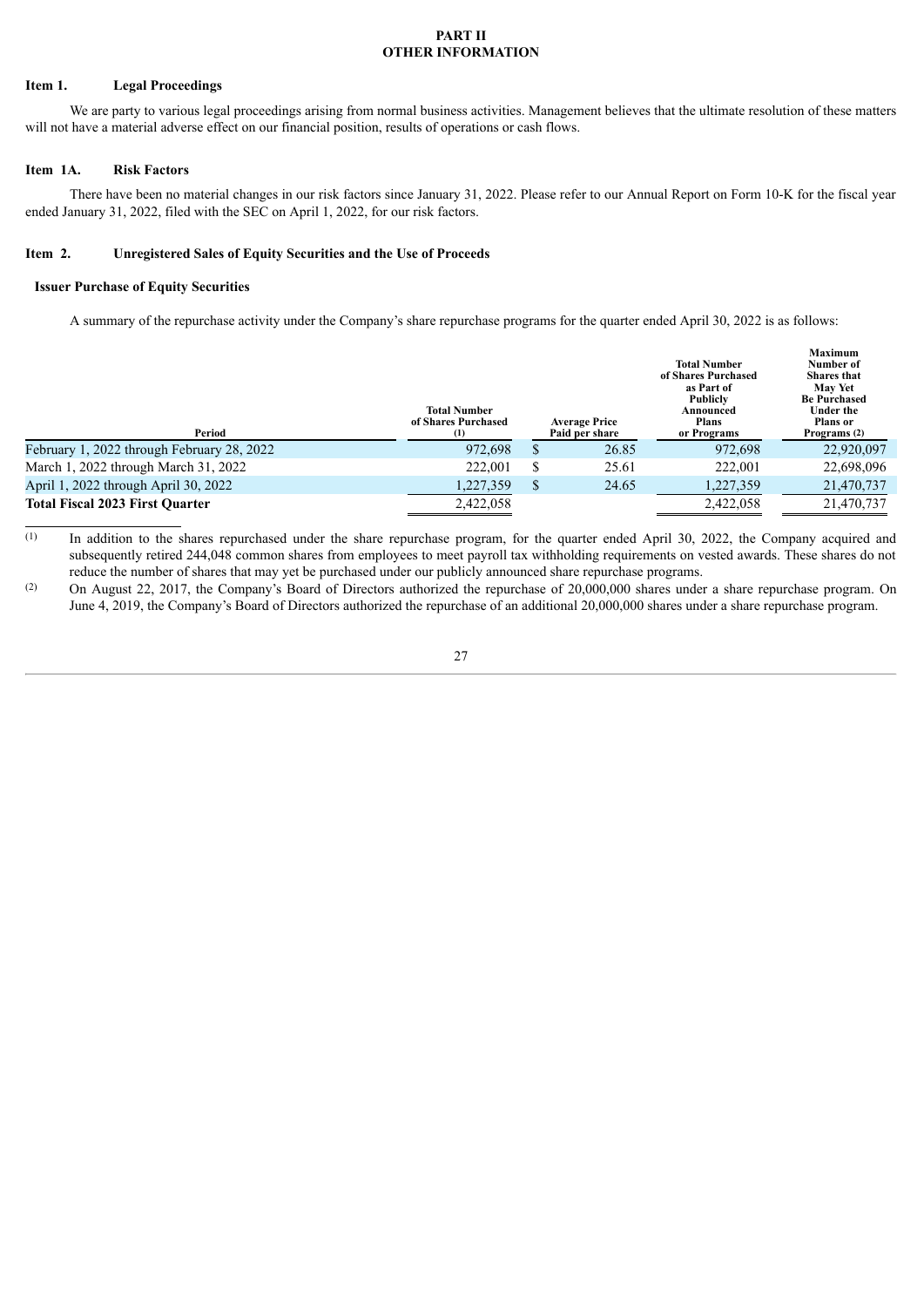<span id="page-29-0"></span>

| Item 6.                  | <b>Exhibits</b>                                                                                                                                                                                                  |
|--------------------------|------------------------------------------------------------------------------------------------------------------------------------------------------------------------------------------------------------------|
| <b>Exhibit</b><br>Number | <b>Description</b>                                                                                                                                                                                               |
| 3.1                      | Amended and Restated Articles of Incorporation are incorporated by reference to Exhibit 3.1 of the Company's Quarterly Report on<br>Form 10-Q (file no. 000-22754) filed on September 9, 2004.                   |
| 3.2                      | Amendment No. 1 to Amended and Restated Articles of Incorporation is incorporated by reference to Exhibit 3.2 of the Company's<br>Quarterly Report on Form 10-Q (file no. 000-22754) filed on September 9, 2004. |
| 3.3                      | Amendment No. 2 to Amended and Restated Articles of Incorporation is incorporated by reference to Exhibit 3.1 of the Company's<br>Current Report on Form 8-K (file no 000-22754) filed on May 31, 2013.          |
| 3.4                      | Amended and Restated By-laws are incorporated by reference to Exhibit 3.1 of the Company's Current Report on Form 8-K (file no<br>000-22754) filed on March 30, 2020.                                            |
| $31.1*$                  | <u>Rule 13a-14(a)/15d-14(a) Certification of the Principal Executive Officer.</u>                                                                                                                                |
| $31.2*$                  | Rule 13a-14(a)/15d-14(a) Certification of the Principal Financial Officer.                                                                                                                                       |
| $32.1**$                 | Section 1350 Certification of the Principal Executive Officer.                                                                                                                                                   |
| $32.2**$                 | Section 1350 Certification of the Principal Financial Officer.                                                                                                                                                   |
| 101.INS*                 | Inline XBRL Instance Document.                                                                                                                                                                                   |
| 101.SCH*                 | Inline XBRL Taxonomy Extension Schema.                                                                                                                                                                           |
| 101.CAL*                 | Inline XBRL Taxonomy Extension Calculation Linkbase.                                                                                                                                                             |
| $101.LAB*$               | Inline XBRL Taxonomy Extension Label Linkbase.                                                                                                                                                                   |
| 101.PRE*                 | Inline XBRL Taxonomy Extension Presentation Linkbase.                                                                                                                                                            |
| $101.$ DEF*              | Inline XBRL Taxonomy Extension Definition Linkbase.                                                                                                                                                              |
| 104                      | Cover Page Interactive Data File (formatted as inline XBRL and contained in Exhibit 101)                                                                                                                         |

Filed herewith

\*\* Furnished herewith

Attached as Exhibits 101 to this report are the following financial statements from the Company's Quarterly Report on Form 10-Q for the three months ended April 30, 2022, filed with the Securities and Exchange Commission on June 9, 2022, formatted in inline XBRL (eXtensible Business Reporting Language): (i) the Condensed Consolidated Balance Sheets; (ii) the Condensed Consolidated Statements of Income; (iii) the Condensed Consolidated Statements of Comprehensive Income; (iv) the Condensed Consolidated Statements of Shareholders' Equity; (v) the Condensed Consolidated Statements of Cash Flows and (vi) the Notes to Condensed Consolidated Financial Statements.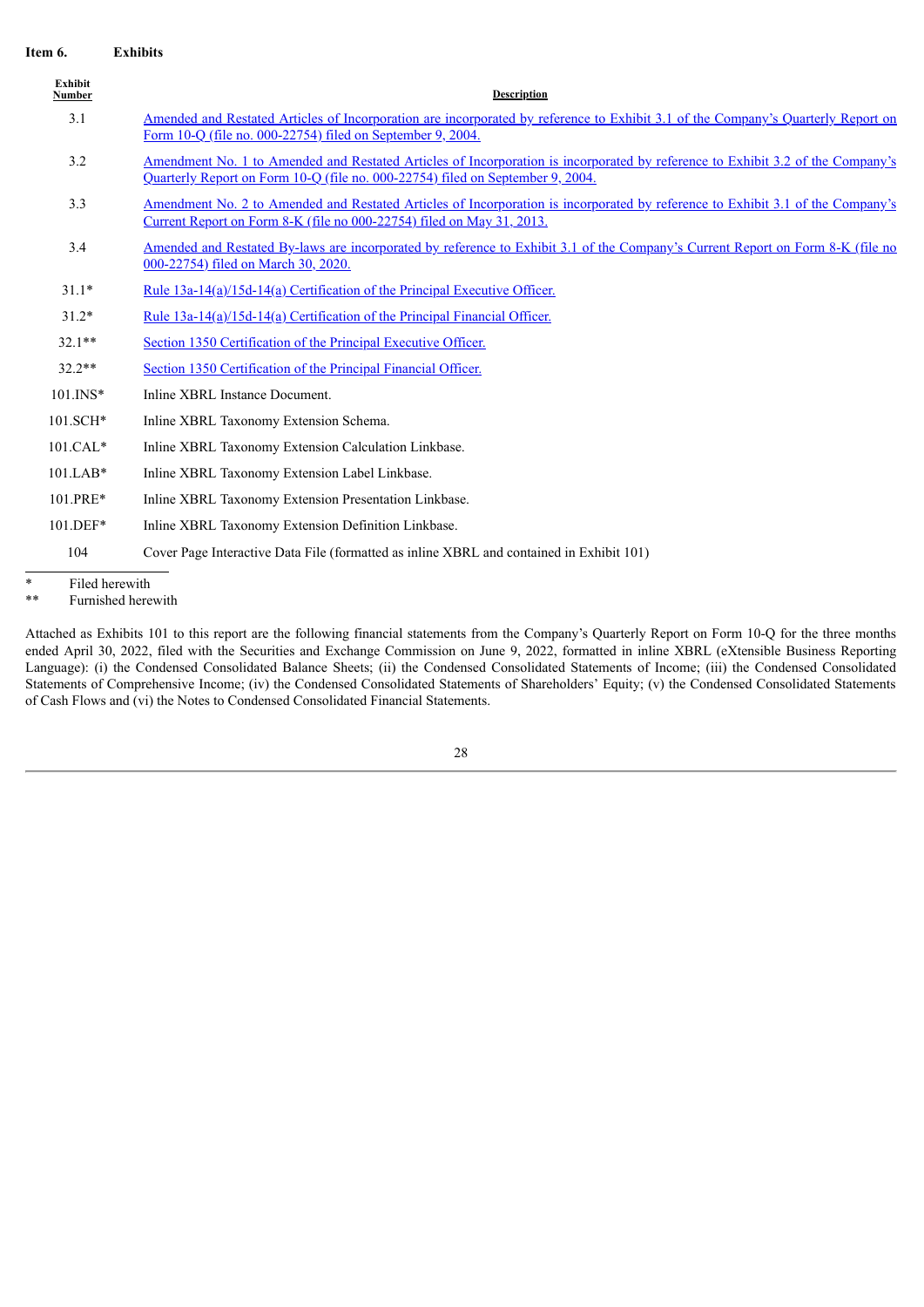# **SIGNATURES**

<span id="page-30-0"></span>Pursuant to the requirements of the Securities Exchange Act of 1934, the Registrant has duly caused this report to be signed on its behalf by the undersigned, thereunto duly authorized.

URBAN OUTFITTERS, INC.

Date: June 9, 2022 <br>By: /s/ RICHARD A. HAYNE

**Richard A. Hayne Chief Executive Officer**

URBAN OUTFITTERS, INC.

Date: June 9, 2022 <br>By: /s/ MELANIE MAREIN-EFRON

**Melanie Marein-Efron Chief Financial Officer**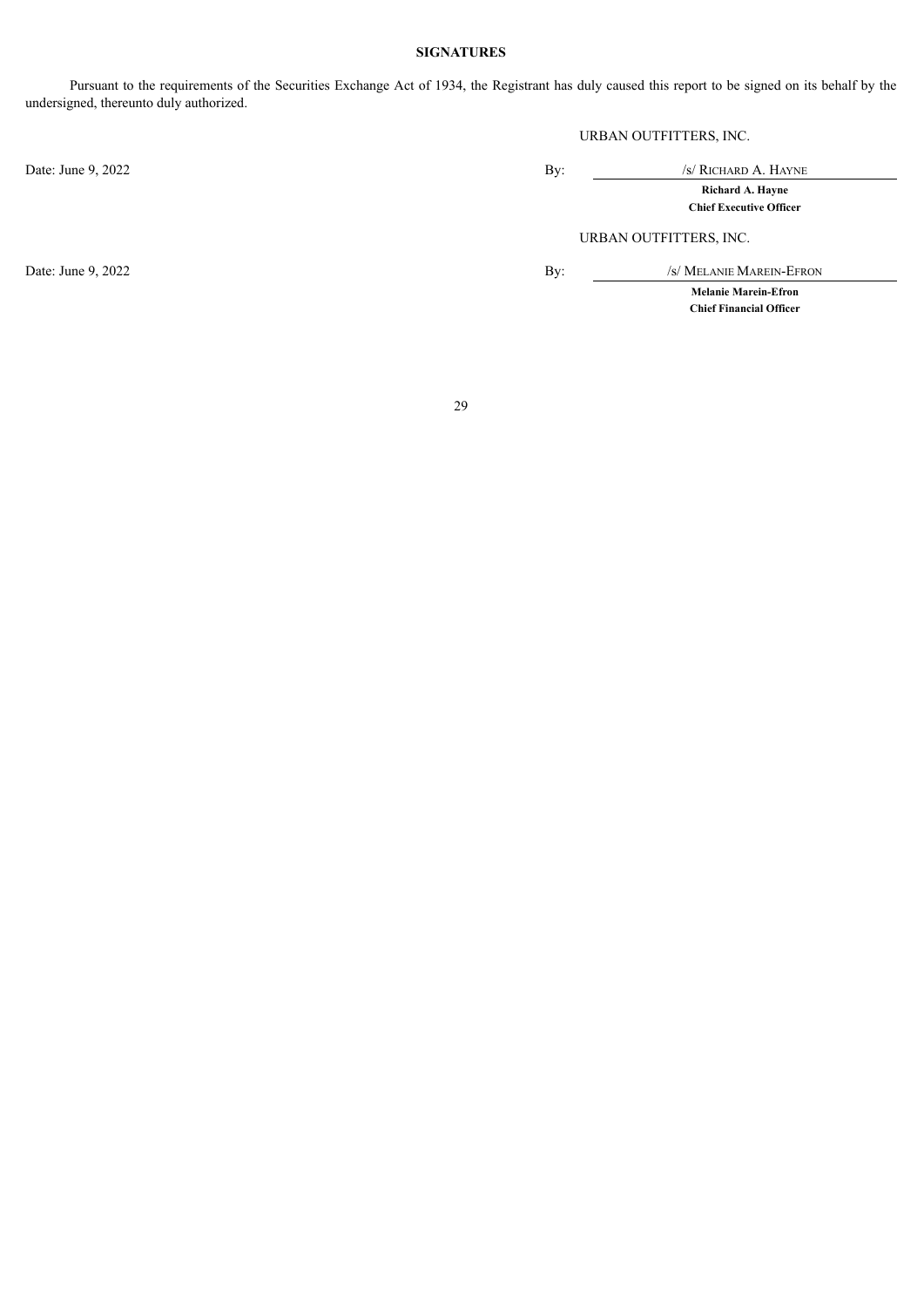# **CERTIFICATION OF PRINCIPAL EXECUTIVE OFFICER PURSUANT TO SECTION 302 OF THE SARBANES-OXLEY ACT OF 2002**

<span id="page-31-0"></span>I, Richard A. Hayne, certify that:

- 1. I have reviewed this quarterly report on Form 10-Q of Urban Outfitters, Inc.;
- 2. Based on my knowledge, this report does not contain any untrue statement of a material fact or omit to state a material fact necessary to make the statements made, in light of the circumstances under which such statements were made, not misleading with respect to the period covered by this report;
- 3. Based on my knowledge, the financial statements, and other financial information included in this report, fairly present in all material respects the financial condition, results of operations and cash flows of the registrant as of, and for, the periods presented in this report;
- 4. The registrant's other certifying officer and I are responsible for establishing and maintaining disclosure controls and procedures (as defined in Exchange Act Rules 13a-15(e) and 15d-15(e)) and internal control over financial reporting (as defined in Exchange Act Rules 13a-15(f) and 15d-15(f)) for the registrant and have:
	- a) Designed such disclosure controls and procedures, or caused such disclosure controls and procedures to be designed under our supervision, to ensure that material information relating to the registrant, including its consolidated subsidiaries, is made known to us by others within those entities, particularly during the period in which this report is being prepared;
	- b) Designed such internal control over financial reporting, or caused such internal control over financial reporting to be designed under our supervision, to provide reasonable assurance regarding the reliability of financial reporting and the preparation of financial statements for external purposes in accordance with generally accepted accounting principles;
	- c) Evaluated the effectiveness of the registrant's disclosure controls and procedures and presented in this report our conclusions about the effectiveness of the disclosure controls and procedures, as of the end of the period covered by this report based on such evaluation; and
	- d) Disclosed in this report any change in the registrant's internal control over financial reporting that occurred during the registrant's most recent fiscal quarter (the registrant's fourth fiscal quarter in the case of an annual report) that has materially affected, or is reasonably likely to materially affect, the registrant's internal control over financial reporting; and
- 5. The registrant's other certifying officer and I have disclosed, based on our most recent evaluation of internal control over financial reporting, to the registrant's auditors and the audit committee of the registrant's board of directors (or persons performing the equivalent functions):
	- a) All significant deficiencies and material weaknesses in the design or operation of internal control over financial reporting which are reasonably likely to adversely affect the registrant's ability to record, process, summarize and report financial information; and
	- b) Any fraud, whether or not material, that involves management or other employees who have a significant role in the registrant's internal control over financial reporting.

Date: June 9, 2022 <br>
By: /s/ RICHARD A. HAYNE

**Richard A. Hayne**

**Chief Executive Officer (Principal Executive Officer)**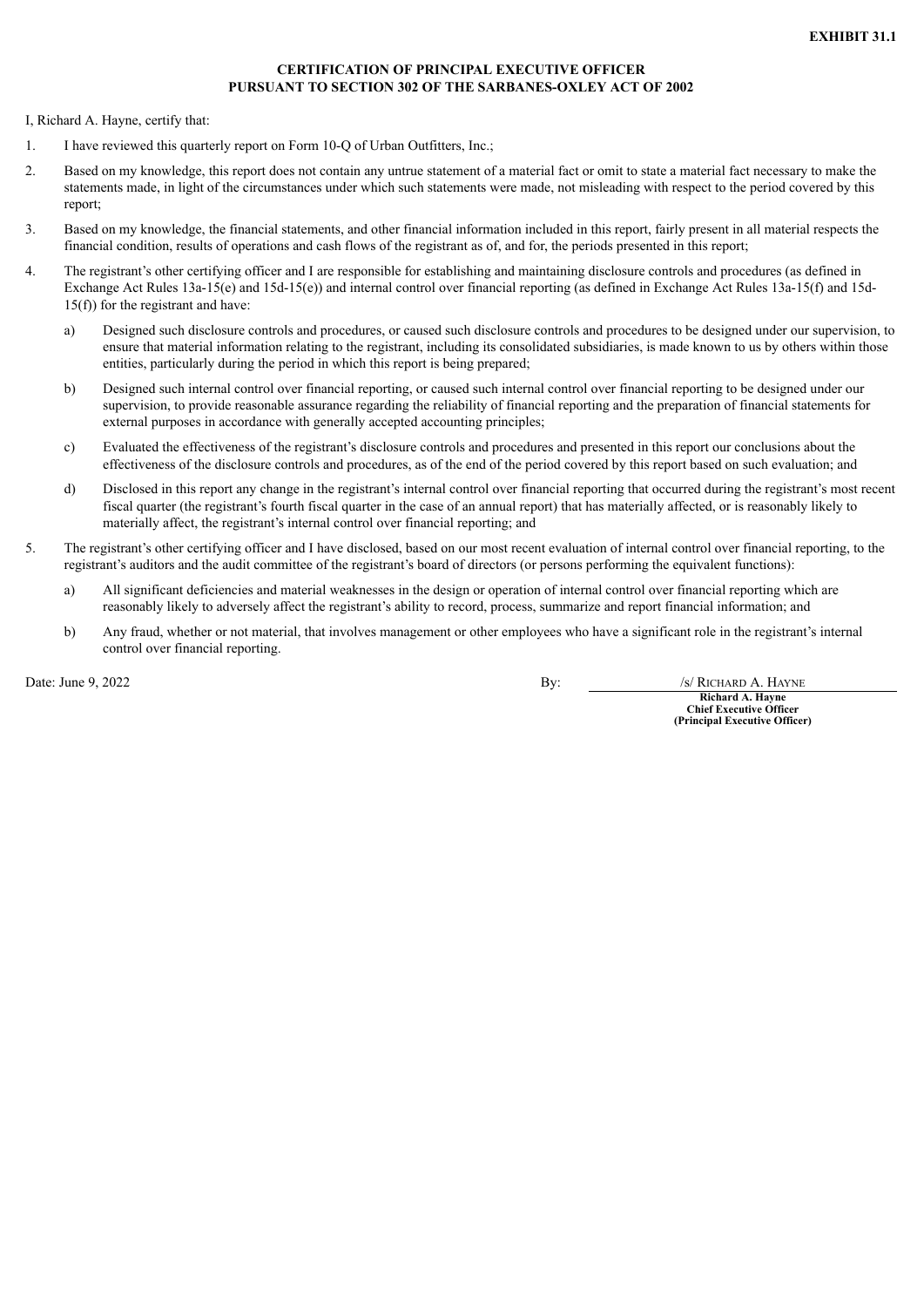# **CERTIFICATION OF PRINCIPAL FINANCIAL OFFICER PURSUANT TO SECTION 302 OF THE SARBANES-OXLEY ACT OF 2002**

<span id="page-32-0"></span>I, Melanie Marein-Efron, certify that:

- 1. I have reviewed this quarterly report on Form 10-Q of Urban Outfitters, Inc.;
- 2. Based on my knowledge, this report does not contain any untrue statement of a material fact or omit to state a material fact necessary to make the statements made, in light of the circumstances under which such statements were made, not misleading with respect to the period covered by this report;
- 3. Based on my knowledge, the financial statements, and other financial information included in this report, fairly present in all material respects the financial condition, results of operations and cash flows of the registrant as of, and for, the periods presented in this report;
- 4. The registrant's other certifying officer and I are responsible for establishing and maintaining disclosure controls and procedures (as defined in Exchange Act Rules 13a-15(e) and 15d-15(e)) and internal control over financial reporting (as defined in Exchange Act Rules 13a-15(f) and 15d-15(f)) for the registrant and have:
	- a) Designed such disclosure controls and procedures, or caused such disclosure controls and procedures to be designed under our supervision, to ensure that material information relating to the registrant, including its consolidated subsidiaries, is made known to us by others within those entities, particularly during the period in which this report is being prepared;
	- b) Designed such internal control over financial reporting, or caused such internal control over financial reporting to be designed under our supervision, to provide reasonable assurance regarding the reliability of financial reporting and the preparation of financial statements for external purposes in accordance with generally accepted accounting principles;
	- c) Evaluated the effectiveness of the registrant's disclosure controls and procedures and presented in this report our conclusions about the effectiveness of the disclosure controls and procedures, as of the end of the period covered by this report based on such evaluation; and
	- d) Disclosed in this report any change in the registrant's internal control over financial reporting that occurred during the registrant's most recent fiscal quarter (the registrant's fourth fiscal quarter in the case of an annual report) that has materially affected, or is reasonably likely to materially affect, the registrant's internal control over financial reporting; and
- 5. The registrant's other certifying officer and I have disclosed, based on our most recent evaluation of internal control over financial reporting, to the registrant's auditors and the audit committee of the registrant's board of directors (or persons performing the equivalent functions):
	- a) All significant deficiencies and material weaknesses in the design or operation of internal control over financial reporting which are reasonably likely to adversely affect the registrant's ability to record, process, summarize and report financial information; and
	- b) Any fraud, whether or not material, that involves management or other employees who have a significant role in the registrant's internal control over financial reporting.

Date: June 9, 2022 **By:** /s/ MELANIE MAREIN-EFRON

**Melanie Marein-Efron Chief Financial Officer (Principal Financial Officer)**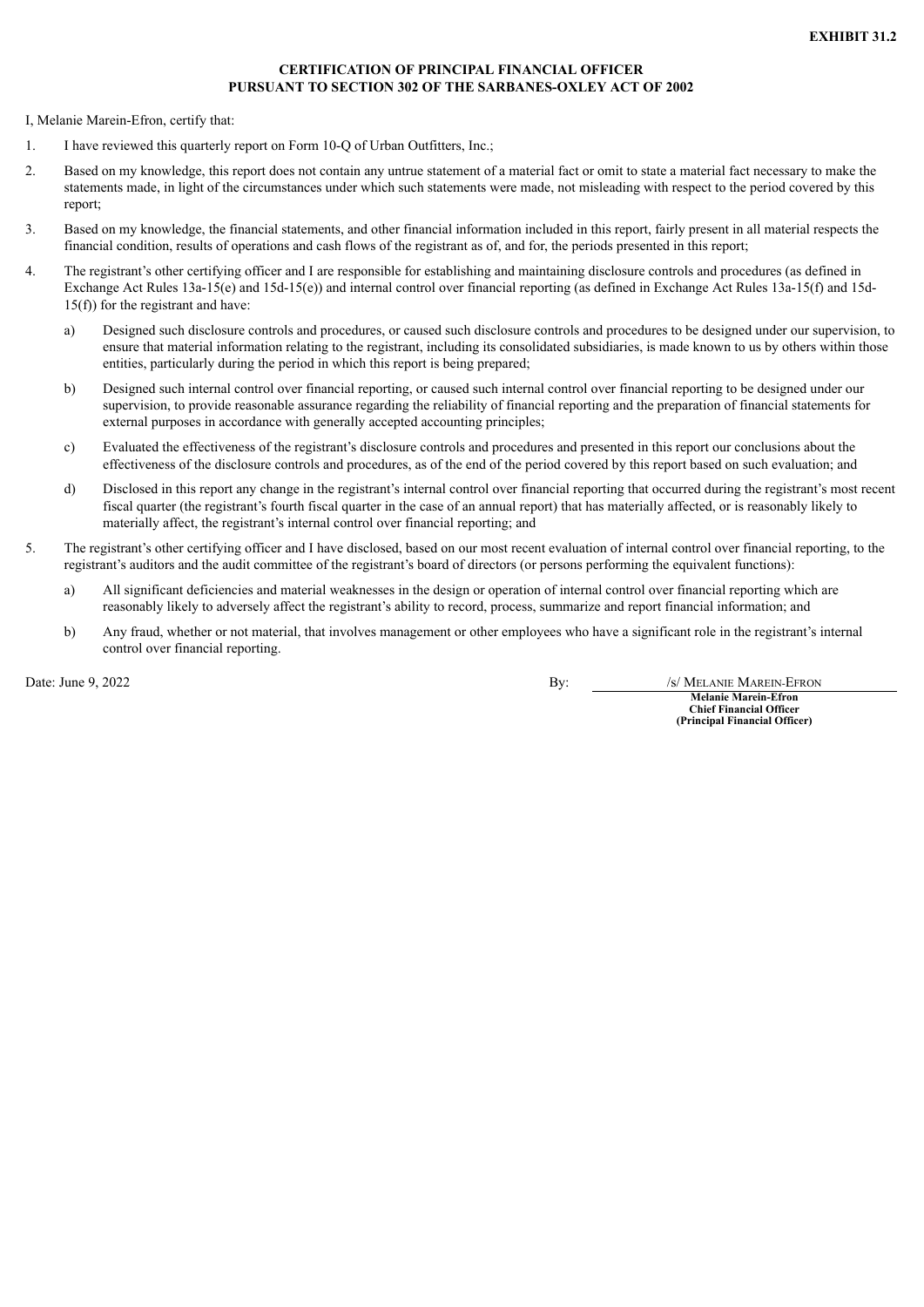# **Certification Pursuant to 18 U.S.C. Section 1350, as Adopted Pursuant to Section 906 of the Sarbanes-Oxley Act of 2002**

<span id="page-33-0"></span>I, Richard A. Hayne, hereby certify, pursuant to 18 U.S.C. Section 1350, as adopted pursuant to Section 906 of the Sarbanes-Oxley Act of 2002, that (1) the Form 10-Q of Urban Outfitters, Inc. (the "Company") for the three month period ended April 30, 2022, as filed with the Securities and Exchange Commission (the "Form 10-Q"), fully complies with the requirements of Section 13(a) or 15(d) of the Securities Exchange Act of 1934 (15 U.S.C. 78m or 78o(d)); and (2) the information contained in the Form 10-Q fairly presents, in all material respects, the financial condition and results of operations of the Company.

Date: June 9, 2022 By: /s/ RICHARD A. HAYNE

**Richard A. Hayne Chief Executive Officer (Principal Executive Officer)**